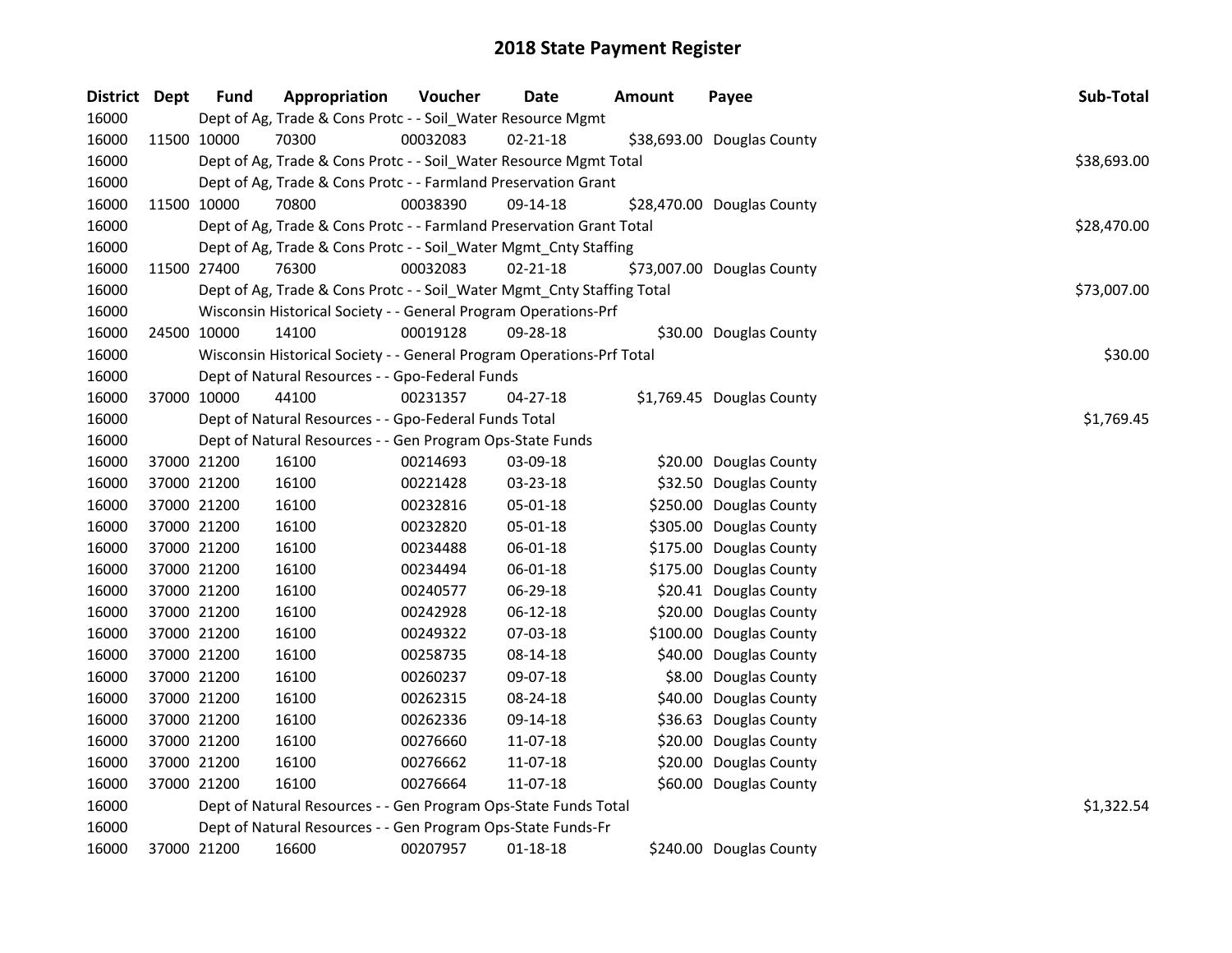| <b>District</b> | <b>Dept</b> | Fund        | Appropriation                                                      | Voucher     | <b>Date</b>    | Amount | Payee                      | Sub-Total   |
|-----------------|-------------|-------------|--------------------------------------------------------------------|-------------|----------------|--------|----------------------------|-------------|
| 16000           |             |             | Dept of Natural Resources - - Gen Program Ops-State Funds-Fr Total |             |                |        |                            | \$240.00    |
| 16000           |             |             | Dept of Natural Resources - - Gen Program Ops-State Atv Proj       |             |                |        |                            |             |
| 16000           |             | 37000 21200 | 17200                                                              | 00214705    | $02 - 21 - 18$ |        | \$3,460.83 Douglas County  |             |
| 16000           |             |             | Dept of Natural Resources - - Gen Program Ops-State Atv Proj Total |             |                |        |                            | \$3,460.83  |
| 16000           |             |             | Dept of Natural Resources - - Gen Program Ops-State Snow Trl       |             |                |        |                            |             |
| 16000           |             | 37000 21200 | 17400                                                              | 00251966    | $07 - 27 - 18$ |        | \$3,754.00 Douglas County  |             |
| 16000           |             |             | Dept of Natural Resources - - Gen Program Ops-State Snow Trl Total |             |                |        |                            | \$3,754.00  |
| 16000           |             |             | Dept of Natural Resources - - Gen Program Ops-State Utv Proj       |             |                |        |                            |             |
| 16000           |             | 37000 21200 | 17500                                                              | 00225237    | $04 - 12 - 18$ |        | \$2,428.20 Douglas County  |             |
| 16000           |             | 37000 21200 | 17500                                                              | 00225240    | $04 - 12 - 18$ |        | \$577.26 Douglas County    |             |
| 16000           |             |             | Dept of Natural Resources - - Gen Program Ops-State Utv Proj Total |             |                |        |                            | \$3,005.46  |
| 16000           |             |             | Dept of Natural Resources - - General Program Operations --        |             |                |        |                            |             |
| 16000           |             | 37000 21200 | 25400                                                              | 00226372    | $04 - 11 - 18$ |        | \$1,740.00 Douglas County  |             |
| 16000           |             | 37000 21200 | 25400                                                              | 00246673    | 07-06-18       |        | \$90.00 Douglas County     |             |
| 16000           |             | 37000 21200 | 25400                                                              | 00252251    | $07 - 16 - 18$ |        | \$4,755.20 Douglas County  |             |
| 16000           |             | 37000 21200 | 25400                                                              | 00257448    | 08-03-18       |        | \$300.00 Douglas County    |             |
| 16000           |             | 37000 21200 | 25400                                                              | 00287825    | 12-28-18       |        | \$540.00 Douglas County    |             |
| 16000           |             |             | Dept of Natural Resources - - General Program Operations -- Total  |             |                |        |                            | \$7,425.20  |
| 16000           |             |             | Dept of Natural Resources - - Gpo -Federal Funds                   |             |                |        |                            |             |
| 16000           |             | 37000 21200 | 38100                                                              | 00222201    | 03-23-18       |        | \$5,155.52 Douglas County  |             |
| 16000           |             |             | Dept of Natural Resources - - Gpo -Federal Funds Total             |             |                |        |                            | \$5,155.52  |
| 16000           |             |             | Dept of Natural Resources - - Ra- Utv Prj Aids, Gas Tax Pymt       |             |                |        |                            |             |
| 16000           |             | 37000 21200 | 54800                                                              | 00246171    | 06-27-18       |        | \$4,000.00 Douglas County  |             |
| 16000           |             |             | Dept of Natural Resources - - Ra- Utv Prj Aids, Gas Tax Pymt Total |             |                |        |                            | \$4,000.00  |
| 16000           |             |             | Dept of Natural Resources - - Venison Processing                   |             |                |        |                            |             |
| 16000           |             | 37000 21200 | 54900                                                              | 00220133    | 03-22-18       |        | \$560.00 Douglas County    |             |
| 16000           |             | 37000 21200 | 54900                                                              | 00284584    | 12-12-18       |        | \$100.00 Douglas County    |             |
| 16000           |             |             | Dept of Natural Resources - - Venison Processing Total             |             |                |        |                            | \$660.00    |
| 16000           |             |             | Dept of Natural Resources - - Enf A - Boating Enforcement          |             |                |        |                            |             |
| 16000           |             | 37000 21200 | 55000                                                              | 00222201    | 03-23-18       |        | \$11,311.62 Douglas County |             |
| 16000           |             |             | Dept of Natural Resources - - Enf A - Boating Enforcement Total    |             |                |        |                            | \$11,311.62 |
| 16000           |             |             | Dept of Natural Resources - - Enf A - Atv & Utv Enforcement        |             |                |        |                            |             |
| 16000           |             | 37000 21200 | 55100                                                              | 00268006    | 09-27-18       |        | \$67,291.61 Douglas County |             |
| 16000           |             | 37000 21200 | 55100                                                              | 00268540    | 09-27-18       |        | \$13,166.40 Douglas County |             |
| 16000           |             |             | Dept of Natural Resources - - Enf A - Atv & Utv Enforcement Total  | \$80,458.01 |                |        |                            |             |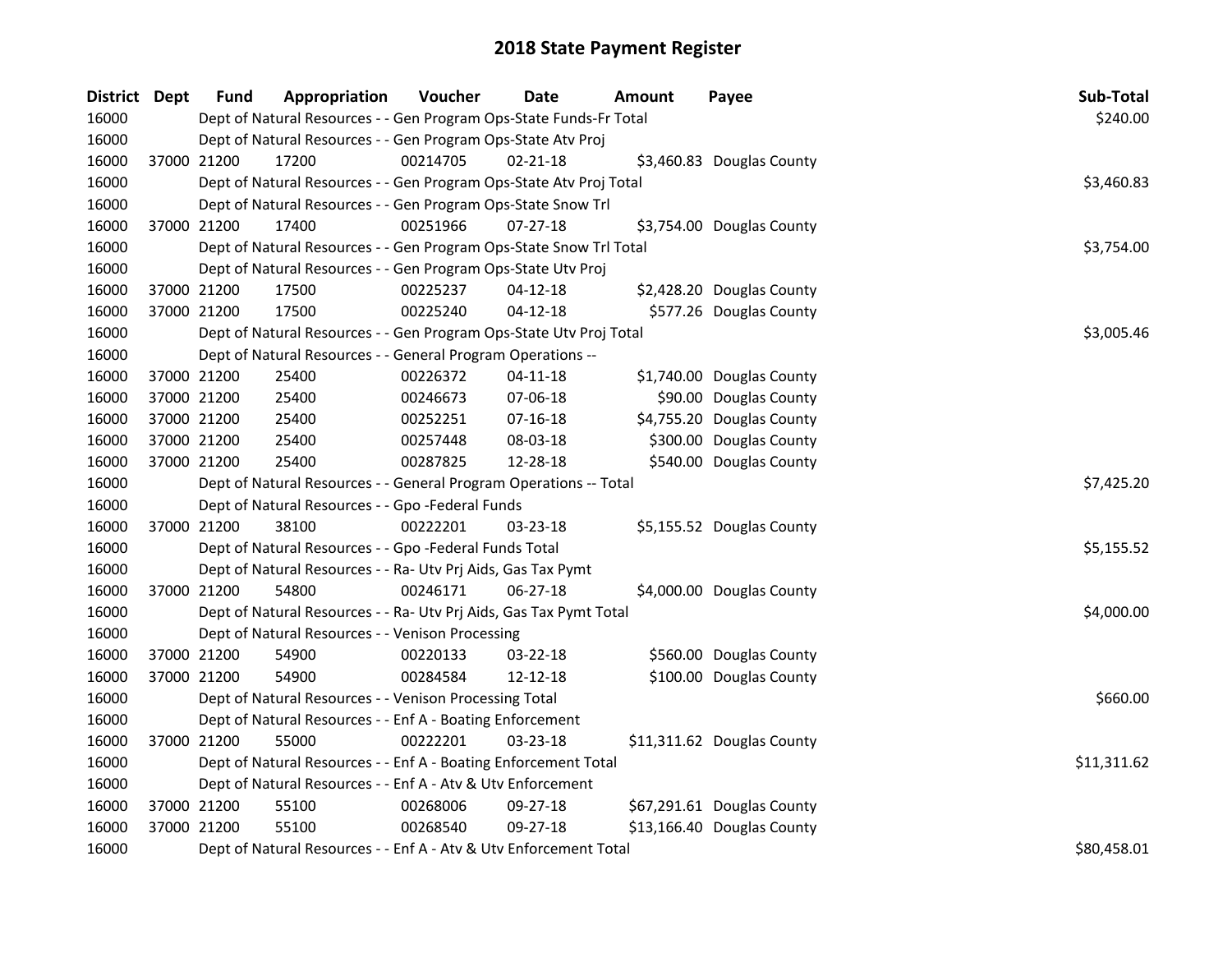| District Dept |             | <b>Fund</b> | Appropriation                                                      | Voucher  | Date        | Amount | Payee                      | Sub-Total    |
|---------------|-------------|-------------|--------------------------------------------------------------------|----------|-------------|--------|----------------------------|--------------|
| 16000         |             |             | Dept of Natural Resources - - Wildlife Damage Claims & Abat        |          |             |        |                            |              |
| 16000         |             | 37000 21200 | 55300                                                              | 00220133 | 03-22-18    |        | \$5,257.02 Douglas County  |              |
| 16000         |             | 37000 21200 | 55300                                                              | 00252006 | 07-30-18    |        | \$6,249.21 Douglas County  |              |
| 16000         |             | 37000 21200 | 55300                                                              | 00274511 | 10-19-18    |        | \$2,629.36 Douglas County  |              |
| 16000         |             | 37000 21200 | 55300                                                              | 00284584 | 12-12-18    |        | \$2,267.11 Douglas County  |              |
| 16000         |             |             | Dept of Natural Resources - - Wildlife Damage Claims & Abat Total  |          |             |        |                            | \$16,402.70  |
| 16000         |             |             | Dept of Natural Resources - - Ra- Fish, WI & Forestry              |          |             |        |                            |              |
| 16000         |             | 37000 21200 | 56400                                                              | 00228515 | $04-19-18$  |        | \$13,127.27 Douglas County |              |
| 16000         |             |             | Dept of Natural Resources - - Ra- Fish, WI & Forestry Total        |          |             |        |                            | \$13,127.27  |
| 16000         |             |             | Dept of Natural Resources - - Resaids - Forest Croplnd & Mfl       |          |             |        |                            |              |
| 16000         |             | 37000 21200 | 56600                                                              | 00267461 | 09-18-18    |        | \$42,704.44 Douglas County |              |
| 16000         |             |             | Dept of Natural Resources - - Resaids - Forest Croplnd & Mfl Total |          |             |        |                            | \$42,704.44  |
| 16000         |             |             | Dept of Natural Resources - - Resaids - Cnty Forst & Admin         |          |             |        |                            |              |
| 16000         |             | 37000 21200 | 57200                                                              | 00216325 | 02-26-18    |        | \$58,903.50 Douglas County |              |
| 16000         | 37000 21200 |             | 57200                                                              | 00269312 | 10-01-18    |        | \$26,677.87 Douglas County |              |
| 16000         |             |             | Dept of Natural Resources - - Resaids - Cnty Forst & Admin Total   |          | \$85,581.37 |        |                            |              |
| 16000         |             |             | Dept of Natural Resources - - Ra- Cnty Snow Trail & Area Aid       |          |             |        |                            |              |
| 16000         |             | 37000 21200 | 57400                                                              | 00231387 | 04-26-18    |        | \$12,750.00 Douglas County |              |
| 16000         |             | 37000 21200 | 57400                                                              | 00258390 | 08-08-18    |        | \$45,375.00 Douglas County |              |
| 16000         |             | 37000 21200 | 57400                                                              | 00266068 | 09-13-18    |        | \$45,375.00 Douglas County |              |
| 16000         |             |             | Dept of Natural Resources - - Ra- Cnty Snow Trail & Area Aid Total |          |             |        |                            | \$103,500.00 |
| 16000         |             |             | Dept of Natural Resources - - Ra- Snowmobile Trail Areas           |          |             |        |                            |              |
| 16000         |             | 37000 21200 | 57500                                                              | 00269074 | 09-28-18    |        | \$17,095.91 Douglas County |              |
| 16000         |             | 37000 21200 | 57500                                                              | 00286166 | 12-20-18    |        | \$15,076.61 Douglas County |              |
| 16000         |             |             | Dept of Natural Resources - - Ra- Snowmobile Trail Areas Total     |          |             |        |                            | \$32,172.52  |
| 16000         |             |             | Dept of Natural Resources - - Ra- Atv Prj Aids, Gas Tax Pymt       |          |             |        |                            |              |
| 16000         |             | 37000 21200 | 57600                                                              | 00231390 | 04-26-18    |        | \$12,750.00 Douglas County |              |
| 16000         |             | 37000 21200 | 57600                                                              | 00267923 | 09-26-18    |        | \$35,875.00 Douglas County |              |
| 16000         |             | 37000 21200 | 57600                                                              | 00267969 | 09-26-18    |        | \$16,200.00 Douglas County |              |
| 16000         |             | 37000 21200 | 57600                                                              | 00268926 | 09-27-18    |        | \$12,058.93 Douglas County |              |
| 16000         |             | 37000 21200 | 57600                                                              | 00268928 | 09-27-18    |        | \$35,875.00 Douglas County |              |
| 16000         |             |             | Dept of Natural Resources - - Ra- Atv Prj Aids, Gas Tax Pymt Total |          |             |        |                            | \$112,758.93 |
| 16000         |             |             | Dept of Natural Resources - - Ra- Atv Project Aids                 |          |             |        |                            |              |
| 16000         |             | 37000 21200 | 57700                                                              | 00277039 | 11-05-18    |        | \$17,234.12 Douglas County |              |
| 16000         |             |             | Dept of Natural Resources - - Ra- Atv Project Aids Total           |          |             |        |                            | \$17,234.12  |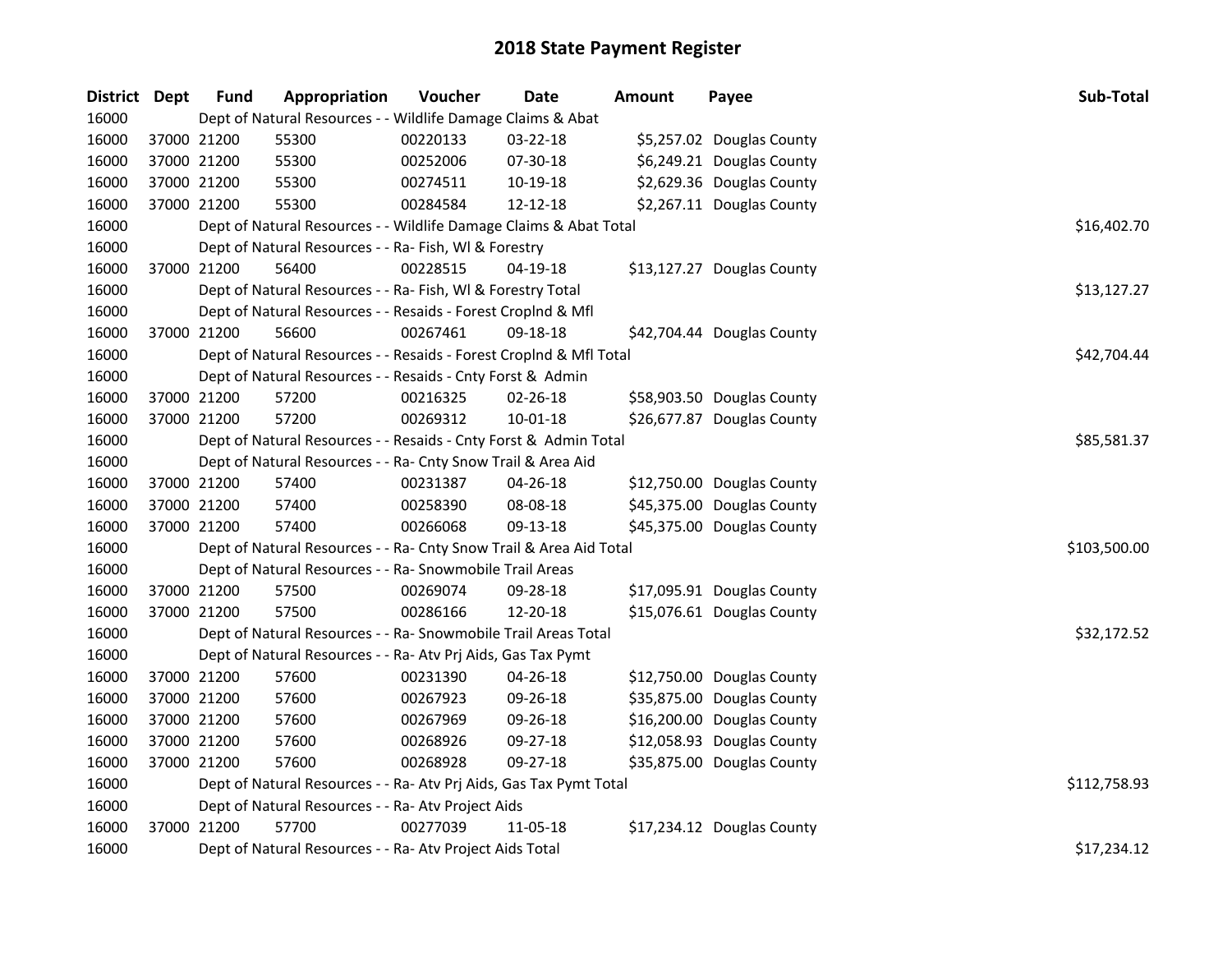| District Dept | <b>Fund</b> | Appropriation                                                      | Voucher  | <b>Date</b>    | <b>Amount</b> | Payee                      | Sub-Total   |
|---------------|-------------|--------------------------------------------------------------------|----------|----------------|---------------|----------------------------|-------------|
| 16000         |             | Dept of Natural Resources - - Resaids - Pymt In Lieu Tax Fed       |          |                |               |                            |             |
| 16000         | 37000 21200 | 58400                                                              | 00270429 | 10-02-18       |               | \$3,609.00 Douglas County  |             |
| 16000         |             | Dept of Natural Resources - - Resaids - Pymt In Lieu Tax Fed Total |          |                |               |                            | \$3,609.00  |
| 16000         |             | Dept of Natural Resources - - Property Development - Conserv       |          |                |               |                            |             |
| 16000         | 37000 21200 | 75800                                                              | 00275330 | $11 - 15 - 18$ |               | \$1,213.84 Douglas County  |             |
| 16000         |             | Dept of Natural Resources - - Property Development - Conserv Total |          |                |               |                            | \$1,213.84  |
| 16000         |             | Dept of Natural Resources - - Res Acq & Dev - Federal Funds        |          |                |               |                            |             |
| 16000         | 37000 21200 | 78200                                                              | 00271270 | 10-05-18       |               | \$22,883.60 Douglas County |             |
| 16000         |             | Dept of Natural Resources - - Res Acq & Dev - Federal Funds Total  |          |                |               |                            | \$22,883.60 |
| 16000         |             | Dept of Natural Resources - - Gpo-Environmental Fund               |          |                |               |                            |             |
| 16000         | 37000 27400 | 46100                                                              | 00266309 | 09-14-18       |               | \$30.00 Douglas County     |             |
| 16000         |             | Dept of Natural Resources - - Gpo-Environmental Fund Total         |          |                |               |                            | \$30.00     |
| 16000         |             | Dept of Natural Resources - - Solid Waste Management -- Envi       |          |                |               |                            |             |
| 16000         | 37000 27400 | 47200                                                              | 00284832 | 12-12-18       |               | \$30.00 Douglas County     |             |
| 16000         |             | Dept of Natural Resources - - Solid Waste Management -- Envi Total |          |                |               |                            | \$30.00     |
| 16000         |             | Dept of Natural Resources - - Fin Asst For Responsible Units       |          |                |               |                            |             |
| 16000         | 37000 27400 | 67000                                                              | 00235736 | 05-11-18       |               | \$51,281.43 Douglas County |             |
| 16000         |             | Dept of Natural Resources - - Fin Asst For Responsible Units Total |          |                |               |                            | \$51,281.43 |
| 16000         |             | Dept of Natural Resources - - Recycling Consolidation Grants       |          |                |               |                            |             |
| 16000         | 37000 27400 | 67300                                                              | 00235736 | 05-11-18       |               | \$4,432.07 Douglas County  |             |
| 16000         |             | Dept of Natural Resources - - Recycling Consolidation Grants Total |          |                |               |                            | \$4,432.07  |
| 16000         |             | Dept of Natural Resources - - Land Acquisition                     |          |                |               |                            |             |
| 16000         | 37000 36300 | TA100                                                              | 00217050 | 02-28-18       |               | \$30.00 Douglas County     |             |
| 16000         | 37000 36300 | <b>TA100</b>                                                       | 00221810 | 03-23-18       |               | \$30.00 Douglas County     |             |
| 16000         | 37000 36300 | TA100                                                              | 00260253 | 08-28-18       |               | \$26.00 Douglas County     |             |
| 16000         | 37000 36300 | TA100                                                              | 00268841 | 09-27-18       |               | \$11.00 Douglas County     |             |
| 16000         | 37000 36300 | <b>TA100</b>                                                       | 00283749 | $12 - 10 - 18$ |               | \$16.00 Douglas County     |             |
| 16000         |             | Dept of Natural Resources - - Land Acquisition Total               |          |                |               |                            | \$113.00    |
| 16000         |             | Dept of Natural Resources - - Gpo - Sd Water Loan Prog, Fed        |          |                |               |                            |             |
| 16000         | 37000 57300 | 48200                                                              | 00214877 | $02 - 16 - 18$ |               | \$9,299.25 Douglas County  |             |
| 16000         | 37000 57300 | 48200                                                              | 00222016 | 04-19-18       |               | \$6,418.00 Douglas County  |             |
| 16000         | 37000 57300 | 48200                                                              | 00244131 | 06-18-18       |               | \$6,418.00 Douglas County  |             |
| 16000         | 37000 57300 | 48200                                                              | 00267386 | 09-17-18       |               | \$6,418.00 Douglas County  |             |
| 16000         |             | Dept of Natural Resources - - Gpo - Sd Water Loan Prog, Fed Total  |          |                |               |                            | \$28,553.25 |
| 16000         |             | WI Dept of Transportation - - Eldly&Disa Co/Aid Sf                 |          |                |               |                            |             |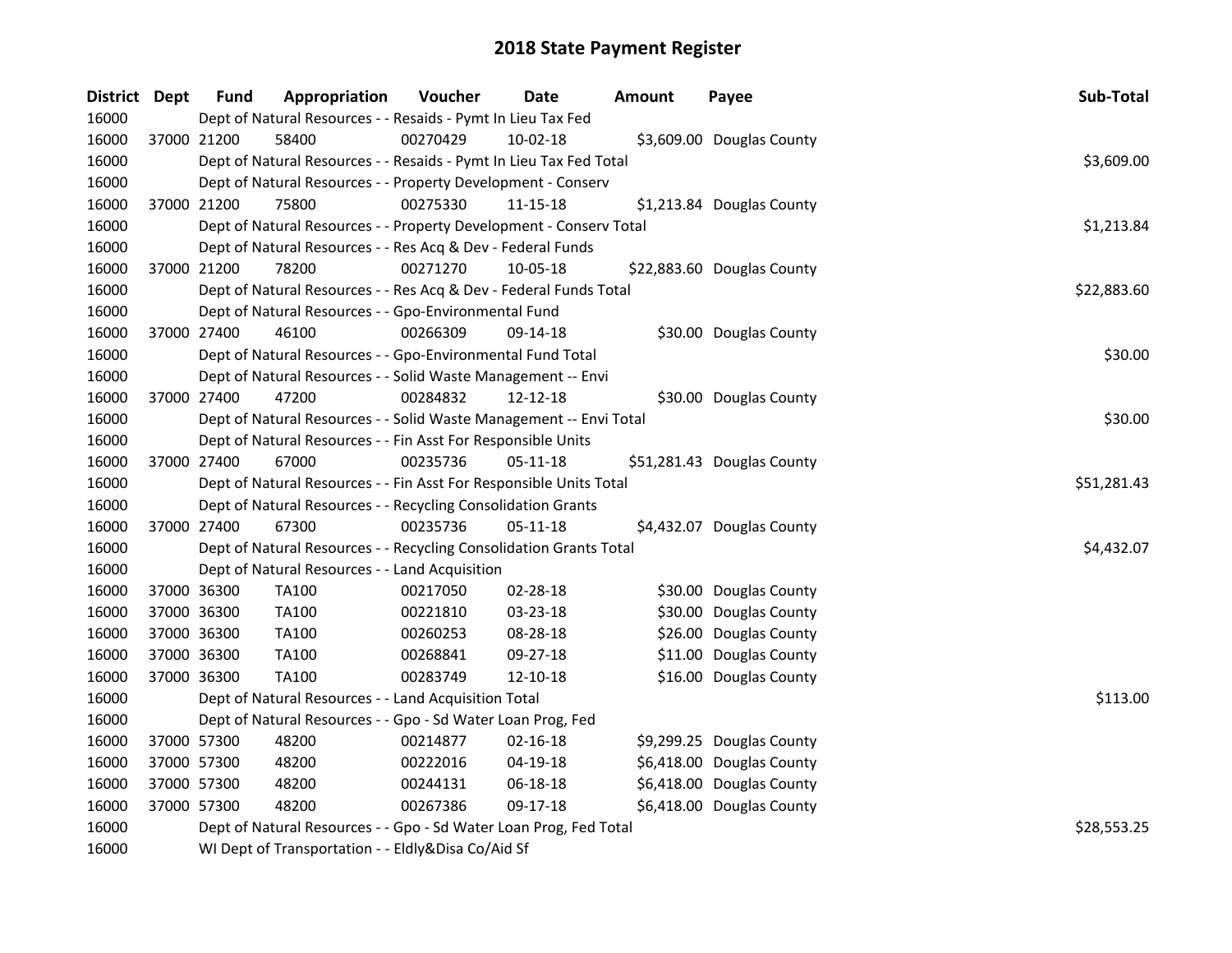| District | <b>Dept</b> | <b>Fund</b> | Appropriation                                            | Voucher  | <b>Date</b>    | Amount  | Payee                       | Sub-Total      |
|----------|-------------|-------------|----------------------------------------------------------|----------|----------------|---------|-----------------------------|----------------|
| 16000    | 39500 21100 |             | 16800                                                    | 00229626 | 03-14-18       |         | \$117,780.00 Douglas County |                |
| 16000    |             |             | WI Dept of Transportation - - Eldly&Disa Co/Aid Sf Total |          |                |         |                             | \$117,780.00   |
| 16000    |             |             | WI Dept of Transportation - - County Forest Aids         |          |                |         |                             |                |
| 16000    | 39500 21100 |             | 17000                                                    | 00223725 | 02-21-18       |         | \$30,341.75 Douglas County  |                |
| 16000    |             |             | WI Dept of Transportation - - County Forest Aids Total   |          |                |         |                             | \$30,341.75    |
| 16000    |             |             | WI Dept of Transportation - - Trans Aids To Co.-Sf       |          |                |         |                             |                |
| 16000    | 39500 21100 |             | 19000                                                    | 00203628 | 01-02-18       |         | \$264,456.02 Douglas County |                |
| 16000    | 39500 21100 |             | 19000                                                    | 00267836 | 07-02-18       |         | \$528,912.04 Douglas County |                |
| 16000    | 39500 21100 |             | 19000                                                    | 00301888 | 10-01-18       |         | \$264,456.02 Douglas County |                |
| 16000    |             |             | WI Dept of Transportation - - Trans Aids To Co.-Sf Total |          |                |         |                             | \$1,057,824.08 |
| 16000    |             |             | WI Dept of Transportation - - Loc Rd Imp Prg St Fd       |          |                |         |                             |                |
| 16000    | 39500 21100 |             | 27800                                                    | 00278455 | 07-25-18       |         | \$5,725.93 Douglas County   |                |
| 16000    | 39500 21100 |             | 27800                                                    | 00331402 | 12-13-18       |         | \$174,228.94 Douglas County |                |
| 16000    |             |             | WI Dept of Transportation - - Loc Rd Imp Prg St Fd Total |          |                |         |                             | \$179,954.87   |
| 16000    |             |             | WI Dept of Transportation - - St Hwy Rehab, Sf           |          |                |         |                             |                |
| 16000    | 39500 21100 |             | 36300                                                    | 00219762 | 02-07-18       |         | \$3,036.65 Douglas County   |                |
| 16000    | 39500 21100 |             | 36300                                                    | 00222791 | $02 - 16 - 18$ |         | \$11.00 Douglas County      |                |
| 16000    | 39500 21100 |             | 36300                                                    | 00229109 | 03-12-18       |         | \$1,856.04 Douglas County   |                |
| 16000    | 39500 21100 |             | 36300                                                    | 00242330 | $04 - 17 - 18$ |         | \$2.00 Douglas County       |                |
| 16000    | 39500 21100 |             | 36300                                                    | 00255862 | 05-22-18       | \$24.00 | Douglas County              |                |
| 16000    | 39500 21100 |             | 36300                                                    | 00264972 | 06-20-18       |         | \$9.00 Douglas County       |                |
| 16000    | 39500 21100 |             | 36300                                                    | 00309973 | $10 - 15 - 18$ |         | \$25.00 Douglas County      |                |
| 16000    | 39500 21100 |             | 36300                                                    | 00324752 | 12-06-18       |         | \$2.00 Douglas County       |                |
| 16000    |             |             | WI Dept of Transportation - - St Hwy Rehab, Sf Total     |          |                |         |                             | \$4,965.69     |
| 16000    |             |             | WI Dept of Transportation - - Hwy Mgmt & Opers Sf        |          |                |         |                             |                |
| 16000    | 39500 21100 |             | 36500                                                    | 00212928 | 01-18-18       |         | \$12,536.40 Douglas County  |                |
| 16000    | 39500 21100 |             | 36500                                                    | 00219762 | 02-07-18       |         | \$1,239.56 Douglas County   |                |
| 16000    | 39500 21100 |             | 36500                                                    | 00229109 | 03-12-18       |         | \$522.93 Douglas County     |                |
| 16000    | 39500 21100 |             | 36500                                                    | 00233055 | 03-23-18       |         | \$26,671.18 Douglas County  |                |
| 16000    | 39500 21100 |             | 36500                                                    | 00238699 | 04-04-18       |         | \$985.71 Douglas County     |                |
| 16000    | 39500 21100 |             | 36500                                                    | 00249625 | 05-03-18       |         | \$742.59 Douglas County     |                |
| 16000    | 39500 21100 |             | 36500                                                    | 00256004 | 05-23-18       |         | \$1,405.94 Douglas County   |                |
| 16000    | 39500 21100 |             | 36500                                                    | 00276542 | $07 - 18 - 18$ |         | \$376.45 Douglas County     |                |
| 16000    | 39500 21100 |             | 36500                                                    | 00284465 | 08-08-18       |         | \$65,189.67 Douglas County  |                |
| 16000    | 39500 21100 |             | 36500                                                    | 00306419 | 10-05-18       |         | \$3,143.86 Douglas County   |                |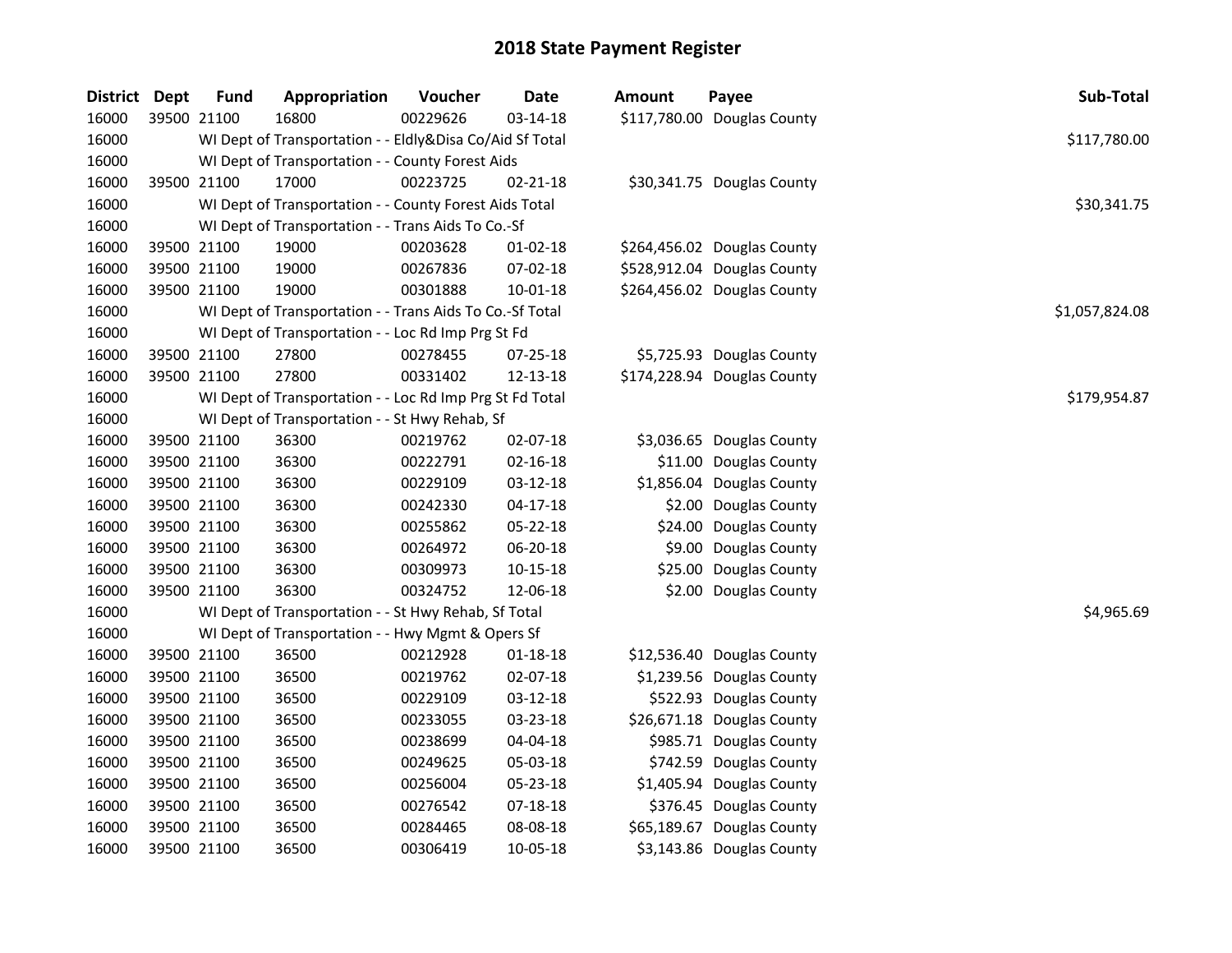| District Dept | <b>Fund</b> | Appropriation                                                | Voucher  | <b>Date</b>    | <b>Amount</b> | Payee                       | Sub-Total      |
|---------------|-------------|--------------------------------------------------------------|----------|----------------|---------------|-----------------------------|----------------|
| 16000         | 39500 21100 | 36500                                                        | 00308981 | $10-10-18$     |               | \$2,336.19 Douglas County   |                |
| 16000         | 39500 21100 | 36500                                                        | 00311874 | $10-17-18$     |               | \$42,503.68 Douglas County  |                |
| 16000         | 39500 21100 | 36500                                                        | 00325750 | 11-23-18       |               | \$2,336.19 Douglas County   |                |
| 16000         | 39500 21100 | 36500                                                        | 00327407 | 11-29-18       |               | \$61,077.41 Douglas County  |                |
| 16000         | 39500 21100 | 36500                                                        | 00330542 | 12-13-18       |               | \$60,433.29 Douglas County  |                |
| 16000         |             | WI Dept of Transportation - - Hwy Mgmt & Opers Sf Total      |          |                |               |                             | \$281,501.05   |
| 16000         |             | WI Dept of Transportation - - Routine Maint Sf               |          |                |               |                             |                |
| 16000         | 39500 21100 | 36800                                                        | 00219762 | 02-07-18       |               | \$97,825.11 Douglas County  |                |
| 16000         | 39500 21100 | 36800                                                        | 00229109 | 03-12-18       |               | \$315,239.63 Douglas County |                |
| 16000         | 39500 21100 | 36800                                                        | 00233055 | 03-23-18       |               | \$8,235.90 Douglas County   |                |
| 16000         | 39500 21100 | 36800                                                        | 00238699 | 04-04-18       |               | \$260,926.22 Douglas County |                |
| 16000         | 39500 21100 | 36800                                                        | 00249625 | 05-03-18       |               | \$186,755.57 Douglas County |                |
| 16000         | 39500 21100 | 36800                                                        | 00256004 | 05-23-18       |               | \$106,818.36 Douglas County |                |
| 16000         | 39500 21100 | 36800                                                        | 00276542 | 07-18-18       |               | \$245,660.11 Douglas County |                |
| 16000         | 39500 21100 | 36800                                                        | 00283398 | 08-06-18       |               | \$99,899.43 Douglas County  |                |
| 16000         | 39500 21100 | 36800                                                        | 00284465 | 08-08-18       |               | \$101,790.83 Douglas County |                |
| 16000         | 39500 21100 | 36800                                                        | 00293916 | 09-10-18       |               | \$1,271.13 Douglas County   |                |
| 16000         | 39500 21100 | 36800                                                        | 00306419 | 10-05-18       |               | \$193,569.09 Douglas County |                |
| 16000         | 39500 21100 | 36800                                                        | 00311874 | $10-17-18$     |               | \$52,143.12 Douglas County  |                |
| 16000         | 39500 21100 | 36800                                                        | 00327407 | 11-29-18       |               | \$152,674.25 Douglas County |                |
| 16000         | 39500 21100 | 36800                                                        | 00330542 | 12-13-18       |               | \$11,727.98 Douglas County  |                |
| 16000         | 39500 21100 | 36800                                                        | 00334056 | 12-21-18       |               | \$14,752.93 Douglas County  |                |
| 16000         |             | WI Dept of Transportation - - Routine Maint Sf Total         |          |                |               |                             | \$1,849,289.66 |
| 16000         |             | Department of Corrections - - Services For Community Correct |          |                |               |                             |                |
| 16000         | 41000 10000 | 10200                                                        | 00184048 | $01 - 25 - 18$ |               | \$9,305.16 Douglas County   |                |
| 16000         | 41000 10000 | 10200                                                        | 00190842 | 02-26-18       |               | \$9,305.16 Douglas County   |                |
| 16000         | 41000 10000 | 10200                                                        | 00196732 | 03-22-18       |               | \$9,466.26 Douglas County   |                |
| 16000         | 41000 10000 | 10200                                                        | 00204308 | 04-26-18       |               | \$9,466.26 Douglas County   |                |
| 16000         | 41000 10000 | 10200                                                        | 00211032 | 05-29-18       |               | \$9,466.26 Douglas County   |                |
| 16000         | 41000 10000 | 10200                                                        | 00219932 | 07-09-18       |               | \$9,466.26 Douglas County   |                |
| 16000         | 41000 10000 | 10200                                                        | 00224703 | 07-27-18       |               | \$9,466.26 Douglas County   |                |
| 16000         | 41000 10000 | 10200                                                        | 00230422 | 08-24-18       |               | \$9,466.26 Douglas County   |                |
| 16000         | 41000 10000 | 10200                                                        | 00237557 | 09-26-18       |               | \$9,466.26 Douglas County   |                |
| 16000         | 41000 10000 | 10200                                                        | 00244688 | 10-29-18       |               | \$9,466.26 Douglas County   |                |
| 16000         | 41000 10000 | 10200                                                        | 00250524 | 11-26-18       |               | \$9,466.26 Douglas County   |                |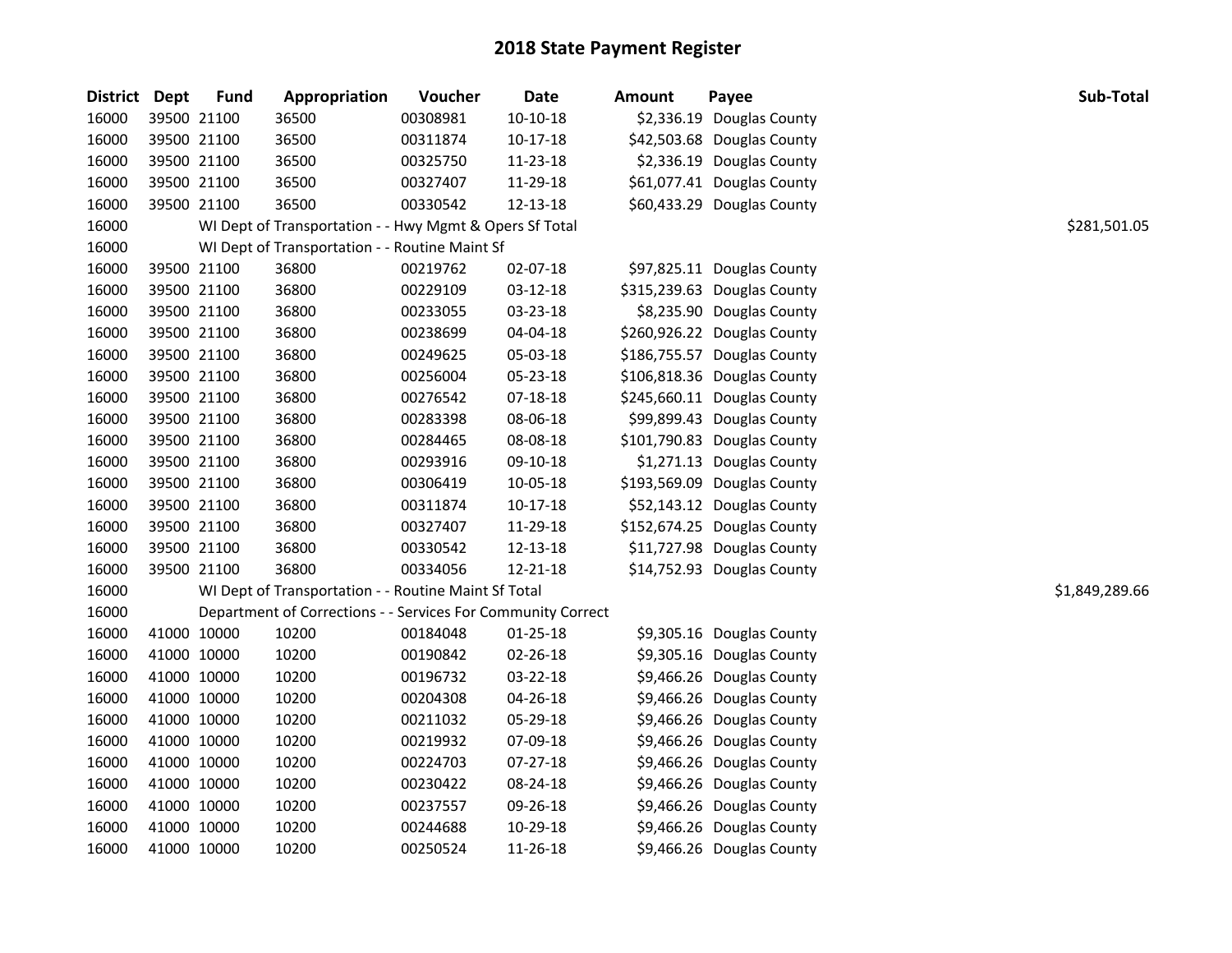| <b>District</b> | <b>Dept</b> | <b>Fund</b> | Appropriation                                                      | Voucher  | <b>Date</b>    | <b>Amount</b> | Payee                      | Sub-Total    |
|-----------------|-------------|-------------|--------------------------------------------------------------------|----------|----------------|---------------|----------------------------|--------------|
| 16000           | 41000 10000 |             | 10200                                                              | 00256755 | 12-26-18       |               | \$9,466.26 Douglas County  |              |
| 16000           |             |             | Department of Corrections - - Services For Community Correct Total |          |                |               |                            | \$113,272.92 |
| 16000           |             |             | Department of Corrections - - Energy Costs, Energy-Related A       |          |                |               |                            |              |
| 16000           | 41000 10000 |             | 10600                                                              | 00184643 | 01-29-18       |               | \$40.00 Douglas County     |              |
| 16000           | 41000 10000 |             | 10600                                                              | 00187812 | 02-09-18       |               | \$40.00 Douglas County     |              |
| 16000           | 41000 10000 |             | 10600                                                              | 00191055 | 02-26-18       |               | \$40.00 Douglas County     |              |
| 16000           | 41000 10000 |             | 10600                                                              | 00198034 | $03 - 27 - 18$ |               | \$40.00 Douglas County     |              |
| 16000           | 41000 10000 |             | 10600                                                              | 00205892 | 05-04-18       |               | \$20.00 Douglas County     |              |
| 16000           | 41000 10000 |             | 10600                                                              | 00225491 | 07-30-18       |               | \$40.00 Douglas County     |              |
| 16000           | 41000 10000 |             | 10600                                                              | 00225500 | 07-30-18       |               | \$20.00 Douglas County     |              |
| 16000           | 41000 10000 |             | 10600                                                              | 00225540 | 07-30-18       |               | \$40.00 Douglas County     |              |
| 16000           | 41000 10000 |             | 10600                                                              | 00225594 | 07-31-18       |               | \$40.00 Douglas County     |              |
| 16000           | 41000 10000 |             | 10600                                                              | 00230011 | 08-21-18       |               | \$40.00 Douglas County     |              |
| 16000           | 41000 10000 |             | 10600                                                              | 00236947 | 10-05-18       |               | \$40.00 Douglas County     |              |
| 16000           | 41000 10000 |             | 10600                                                              | 00244224 | 11-07-18       |               | \$40.00 Douglas County     |              |
| 16000           | 41000 10000 |             | 10600                                                              | 00251724 | 12-05-18       |               | \$40.00 Douglas County     |              |
| 16000           |             |             | Department of Corrections - - Energy Costs, Energy-Related A Total | \$480.00 |                |               |                            |              |
| 16000           |             |             | Department of Corrections - - Corrections Contracts And Agre       |          |                |               |                            |              |
| 16000           | 41000 10000 |             | 11400                                                              | 00183881 | 01-23-18       |               | \$2,760.00 Douglas County  |              |
| 16000           | 41000 10000 |             | 11400                                                              | 00185330 | $01 - 31 - 18$ |               | \$20,635.46 Douglas County |              |
| 16000           | 41000 10000 |             | 11400                                                              | 00192181 | 03-01-18       |               | \$3,900.00 Douglas County  |              |
| 16000           | 41000 10000 |             | 11400                                                              | 00192249 | 03-01-18       |               | \$22,372.40 Douglas County |              |
| 16000           | 41000 10000 |             | 11400                                                              | 00196393 | 03-19-18       |               | \$12,967.92 Douglas County |              |
| 16000           | 41000 10000 |             | 11400                                                              | 00196915 | 03-21-18       |               | \$3,000.00 Douglas County  |              |
| 16000           | 41000 10000 |             | 11400                                                              | 00204831 | 04-26-18       |               | \$300.00 Douglas County    |              |
| 16000           | 41000 10000 |             | 11400                                                              | 00208894 | 05-14-18       |               | \$20,223.78 Douglas County |              |
| 16000           | 41000 10000 |             | 11400                                                              | 00209519 | 05-17-18       |               | \$2,700.00 Douglas County  |              |
| 16000           | 41000 10000 |             | 11400                                                              | 00211281 | 05-29-18       |               | \$15,026.32 Douglas County |              |
| 16000           | 41000 10000 |             | 11400                                                              | 00216076 | 06-18-18       |               | \$3,180.00 Douglas County  |              |
| 16000           | 41000 10000 |             | 11400                                                              | 00219719 | 07-05-18       |               | \$15,335.08 Douglas County |              |
| 16000           | 41000 10000 |             | 11400                                                              | 00221942 | 07-23-18       |               | \$3,600.00 Douglas County  |              |
| 16000           | 41000 10000 |             | 11400                                                              | 00222610 | $07-17-18$     |               | \$17,444.94 Douglas County |              |
| 16000           | 41000 10000 |             | 11400                                                              | 00229805 | 08-20-18       |               | \$1,020.00 Douglas County  |              |
| 16000           | 41000 10000 |             | 11400                                                              | 00233081 | 09-06-18       |               | \$19,863.56 Douglas County |              |
| 16000           | 41000 10000 |             | 11400                                                              | 00240168 | 10-09-18       |               | \$11,578.50 Douglas County |              |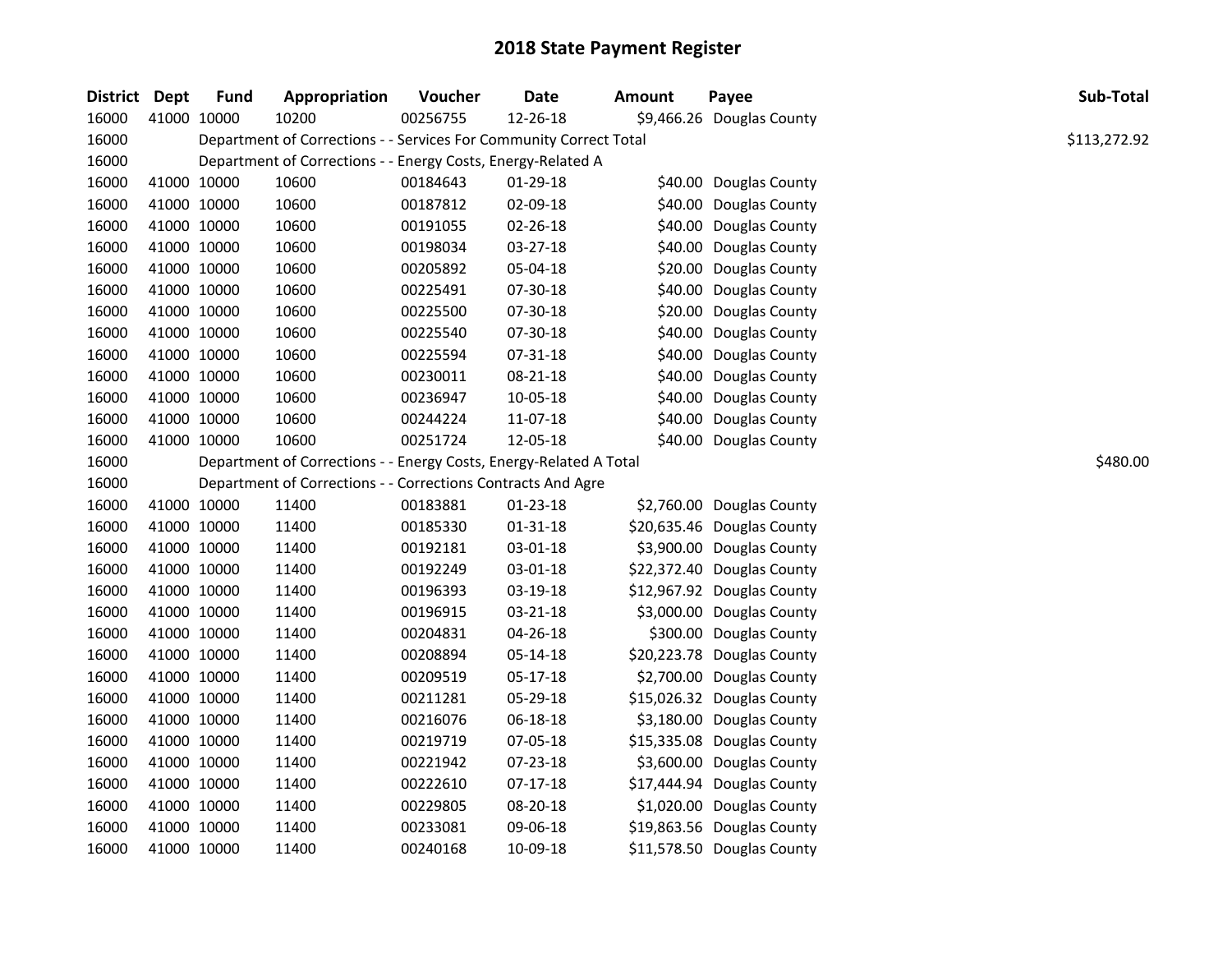| District Dept |             | <b>Fund</b> | Appropriation                                                      | Voucher  | <b>Date</b> | <b>Amount</b> | Payee                                                                                                         | Sub-Total      |
|---------------|-------------|-------------|--------------------------------------------------------------------|----------|-------------|---------------|---------------------------------------------------------------------------------------------------------------|----------------|
| 16000         |             | 41000 10000 | 11400                                                              | 00245280 | 11-21-18    |               | \$540.00 Douglas County                                                                                       |                |
| 16000         |             | 41000 10000 | 11400                                                              | 00252267 | 12-12-18    |               | \$2,940.00 Douglas County                                                                                     |                |
| 16000         |             | 41000 10000 | 11400                                                              | 00255285 | 12-17-18    |               | \$60.00 Douglas County                                                                                        |                |
| 16000         |             |             | Department of Corrections - - Corrections Contracts And Agre Total |          |             |               |                                                                                                               | \$179,447.96   |
| 16000         |             |             |                                                                    |          |             |               | Department of Corrections - - Reimbursing Counties For Probation, Extended Supervision And Parole Holds       |                |
| 16000         |             | 41000 10000 | 11600                                                              | 00246143 | $11-02-18$  |               | \$124,917.60 Douglas County                                                                                   |                |
| 16000         |             |             |                                                                    |          |             |               | Department of Corrections - - Reimbursing Counties For Probation, Extended Supervision And Parole Holds Total | \$124,917.60   |
| 16000         |             |             | Department of Corrections - - Sex Offender Management              |          |             |               |                                                                                                               |                |
| 16000         |             | 41000 10000 | 18200                                                              | 00252738 | 12-06-18    |               | \$9.50 Douglas County                                                                                         |                |
| 16000         |             |             | Department of Corrections - - Sex Offender Management Total        |          |             |               |                                                                                                               | \$9.50         |
| 16000         |             |             | Department of Corrections - - Probation, Parole And Extended       |          |             |               |                                                                                                               |                |
| 16000         |             | 41000 10000 | 18700                                                              | 00246143 | 11-02-18    |               | \$9,402.40 Douglas County                                                                                     |                |
| 16000         |             |             | Department of Corrections - - Probation, Parole And Extended Total |          |             |               |                                                                                                               | \$9,402.40     |
| 16000         |             |             | Department of Health Services - - State/Federal Aids               |          |             |               |                                                                                                               |                |
| 16000         |             | 43500 10000 | 00000                                                              | 90808    | $01-02-18$  |               | \$99,972.00 Douglas County                                                                                    |                |
| 16000         |             | 43500 10000 | 00000                                                              | 90809    | 02-01-18    |               | \$49,425.00 Douglas County                                                                                    |                |
| 16000         |             | 43500 10000 | 00000                                                              | 90810    | 03-01-18    |               | \$99,706.00 Douglas County                                                                                    |                |
| 16000         |             | 43500 10000 | 00000                                                              | 90812    | 04-02-18    |               | \$270,693.00 Douglas County                                                                                   |                |
| 16000         |             | 43500 10000 | 00000                                                              | 90813    | 05-01-18    |               | \$229,988.00 Douglas County                                                                                   |                |
| 16000         |             | 43500 10000 | 00000                                                              | 90814    | 06-01-18    |               | \$65,041.00 Douglas County                                                                                    |                |
| 16000         |             | 43500 10000 | 00000                                                              | 90900    | 07-02-18    |               | \$871,078.00 Douglas County                                                                                   |                |
| 16000         |             | 43500 10000 | 00000                                                              | 90901    | 08-01-18    |               | \$133,252.00 Douglas County                                                                                   |                |
| 16000         | 43500 10000 |             | 00000                                                              | 90902    | 09-04-18    |               | \$524,044.00 Douglas County                                                                                   |                |
| 16000         | 43500 10000 |             | 00000                                                              | 90903    | 10-01-18    |               | \$222,508.00 Douglas County                                                                                   |                |
| 16000         |             | 43500 10000 | 00000                                                              | 90904    | 11-01-18    |               | \$52,219.00 Douglas County                                                                                    |                |
| 16000         |             | 43500 10000 | 00000                                                              | 90905    | 12-03-18    |               | \$39,932.00 Douglas County                                                                                    |                |
| 16000         |             |             | Department of Health Services - - State/Federal Aids Total         |          |             |               |                                                                                                               | \$2,657,858.00 |
| 16000         |             |             | Department of Health Services - - Public Health Dispensaries And   |          |             |               |                                                                                                               |                |
| 16000         |             | 43500 10000 | 10700                                                              | 00212220 | 06-28-18    |               | \$75.13 Douglas County                                                                                        |                |
| 16000         |             | 43500 10000 | 10700                                                              | 00214884 | 06-29-18    |               | \$264.82 Douglas County                                                                                       |                |
| 16000         |             | 43500 10000 | 10700                                                              | 00220619 | 08-03-18    |               | \$462.81 Douglas County                                                                                       |                |
| 16000         |             | 43500 10000 | 10700                                                              | 00228028 | 08-24-18    |               | \$150.26 Douglas County                                                                                       |                |
| 16000         |             | 43500 10000 | 10700                                                              | 00238072 | 10-12-18    |               | \$206.88 Douglas County                                                                                       |                |
| 16000         |             | 43500 10000 | 10700                                                              | 00238073 | 10-19-18    |               | \$254.15 Douglas County                                                                                       |                |
| 16000         |             | 43500 10000 | 10700                                                              | 00238084 | 10-26-18    |               | \$216.55 Douglas County                                                                                       |                |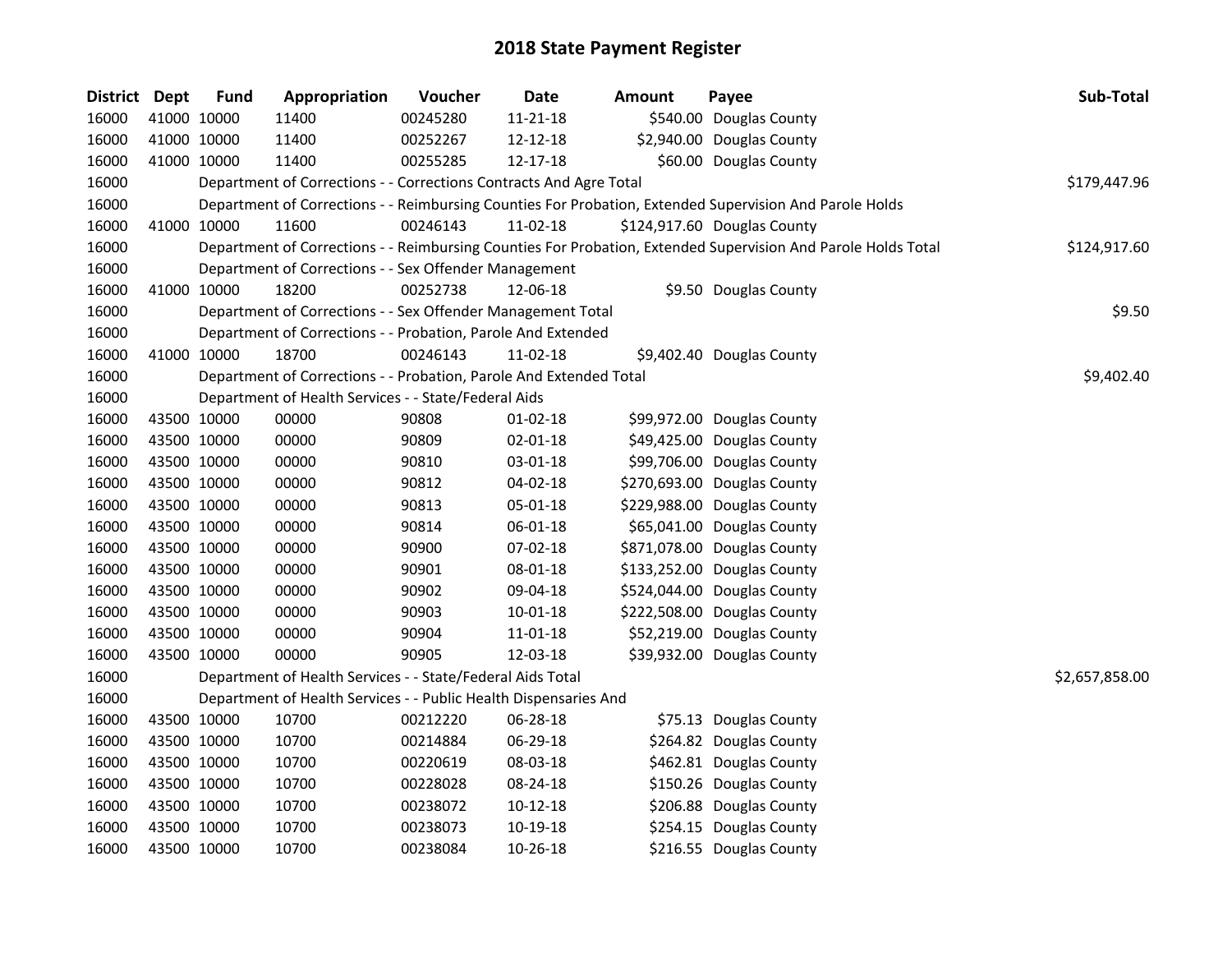| District Dept |             | <b>Fund</b> | Appropriation                                                          | Voucher  | <b>Date</b>    | Amount | Payee                   | Sub-Total  |
|---------------|-------------|-------------|------------------------------------------------------------------------|----------|----------------|--------|-------------------------|------------|
| 16000         |             | 43500 10000 | 10700                                                                  | 00244495 | 11-30-18       |        | \$216.20 Douglas County |            |
| 16000         |             |             | Department of Health Services - - Public Health Dispensaries And Total |          |                |        |                         | \$1,846.80 |
| 16000         |             |             | Department of Health Services - - General Program Operations           |          |                |        |                         |            |
| 16000         |             | 43500 10000 | 40100                                                                  | 00178536 | $01 - 04 - 18$ |        | \$1.00 Douglas County   |            |
| 16000         |             | 43500 10000 | 40100                                                                  | 00178537 | 01-04-18       |        | \$15.00 Douglas County  |            |
| 16000         |             | 43500 10000 | 40100                                                                  | 00179780 | $01 - 10 - 18$ |        | \$1.50 Douglas County   |            |
| 16000         |             | 43500 10000 | 40100                                                                  | 00180740 | $01 - 18 - 18$ |        | \$1.50 Douglas County   |            |
| 16000         |             | 43500 10000 | 40100                                                                  | 00180741 | $01 - 18 - 18$ |        | \$1.50 Douglas County   |            |
| 16000         |             | 43500 10000 | 40100                                                                  | 00182057 | $01 - 24 - 18$ |        | \$1.50 Douglas County   |            |
| 16000         | 43500 10000 |             | 40100                                                                  | 00185303 | 02-07-18       |        | \$1.50 Douglas County   |            |
| 16000         | 43500 10000 |             | 40100                                                                  | 00185306 | 02-07-18       |        | \$1.50 Douglas County   |            |
| 16000         |             | 43500 10000 | 40100                                                                  | 00191139 | 03-07-18       |        | \$1.00 Douglas County   |            |
| 16000         | 43500 10000 |             | 40100                                                                  | 00191140 | 03-07-18       |        | \$15.00 Douglas County  |            |
| 16000         | 43500 10000 |             | 40100                                                                  | 00192728 | 03-14-18       |        | \$1.50 Douglas County   |            |
| 16000         |             | 43500 10000 | 40100                                                                  | 00194012 | 03-22-18       |        | \$1.00 Douglas County   |            |
| 16000         | 43500 10000 |             | 40100                                                                  | 00194013 | 03-22-18       |        | \$15.00 Douglas County  |            |
| 16000         | 43500 10000 |             | 40100                                                                  | 00203419 | 05-02-18       |        | \$1.50 Douglas County   |            |
| 16000         |             | 43500 10000 | 40100                                                                  | 00218568 | $07 - 11 - 18$ |        | \$15.00 Douglas County  |            |
| 16000         |             | 43500 10000 | 40100                                                                  | 00231879 | 09-12-18       |        | \$1.00 Douglas County   |            |
| 16000         |             | 43500 10000 | 40100                                                                  | 00231880 | 09-12-18       |        | \$15.00 Douglas County  |            |
| 16000         |             |             | Department of Health Services - - General Program Operations Total     |          |                |        |                         | \$91.00    |
| 16000         |             |             | Department of Health Services - - Medical Assistance State Admin       |          |                |        |                         |            |
| 16000         |             | 43500 10000 | 44000                                                                  | 00178536 | $01 - 04 - 18$ |        | \$1.00 Douglas County   |            |
| 16000         | 43500 10000 |             | 44000                                                                  | 00178537 | 01-04-18       |        | \$15.00 Douglas County  |            |
| 16000         | 43500 10000 |             | 44000                                                                  | 00179780 | $01 - 10 - 18$ |        | \$1.50 Douglas County   |            |
| 16000         | 43500 10000 |             | 44000                                                                  | 00180740 | $01 - 18 - 18$ |        | \$1.50 Douglas County   |            |
| 16000         | 43500 10000 |             | 44000                                                                  | 00180741 | $01 - 18 - 18$ |        | \$1.50 Douglas County   |            |
| 16000         |             | 43500 10000 | 44000                                                                  | 00182057 | $01 - 24 - 18$ |        | \$1.50 Douglas County   |            |
| 16000         |             | 43500 10000 | 44000                                                                  | 00185303 | 02-07-18       |        | \$1.50 Douglas County   |            |
| 16000         | 43500 10000 |             | 44000                                                                  | 00185306 | 02-07-18       |        | \$1.50 Douglas County   |            |
| 16000         | 43500 10000 |             | 44000                                                                  | 00191139 | 03-07-18       |        | \$1.00 Douglas County   |            |
| 16000         |             | 43500 10000 | 44000                                                                  | 00191140 | 03-07-18       |        | \$15.00 Douglas County  |            |
| 16000         |             | 43500 10000 | 44000                                                                  | 00192728 | 03-14-18       |        | \$1.50 Douglas County   |            |
| 16000         |             | 43500 10000 | 44000                                                                  | 00194012 | 03-22-18       |        | \$1.00 Douglas County   |            |
| 16000         | 43500 10000 |             | 44000                                                                  | 00194013 | 03-22-18       |        | \$15.00 Douglas County  |            |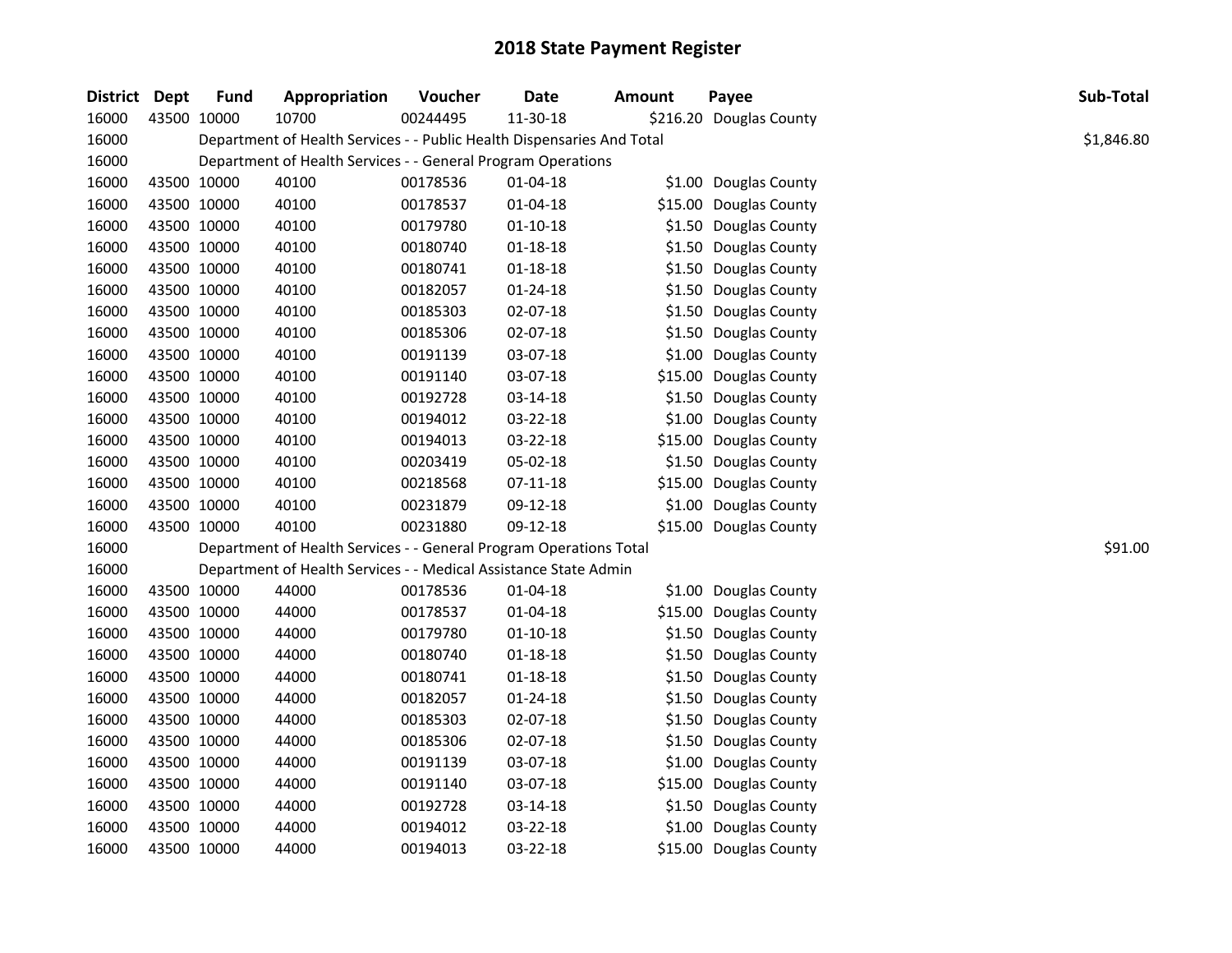| District Dept | <b>Fund</b> | Appropriation                                                          | Voucher  | <b>Date</b>    | Amount | Payee                       | Sub-Total |
|---------------|-------------|------------------------------------------------------------------------|----------|----------------|--------|-----------------------------|-----------|
| 16000         | 43500 10000 | 44000                                                                  | 00203419 | 05-02-18       |        | \$1.50 Douglas County       |           |
| 16000         | 43500 10000 | 44000                                                                  | 00218568 | $07 - 11 - 18$ |        | \$15.00 Douglas County      |           |
| 16000         | 43500 10000 | 44000                                                                  | 00231879 | 09-12-18       |        | \$1.00 Douglas County       |           |
| 16000         | 43500 10000 | 44000                                                                  | 00231880 | 09-12-18       |        | \$15.00 Douglas County      |           |
| 16000         |             | Department of Health Services - - Medical Assistance State Admin Total |          |                |        |                             | \$91.00   |
| 16000         |             | Dept of Children and Families - - Fees For Administrative Servic       |          |                |        |                             |           |
| 16000         | 43700 10000 | 23100                                                                  | 00038242 | $04 - 18 - 18$ |        | \$100.00 Douglas County     |           |
| 16000         | 43700 10000 | 23100                                                                  | 00042304 | 07-17-18       |        | \$100.00 Douglas County     |           |
| 16000         | 43700 10000 | 23100                                                                  | 00045771 | 10-18-18       |        | \$45.00 Douglas County      |           |
| 16000         |             | Dept of Children and Families - - Fees For Administrative Servic Total |          |                |        |                             | \$245.00  |
| 16000         |             | Dept of Children and Families - - General Aids                         |          |                |        |                             |           |
| 16000         | 43700 10000 | 99000                                                                  | 00033188 | 01-05-18       |        | \$113,965.94 Douglas County |           |
| 16000         | 43700 10000 | 99000                                                                  | 00034096 | 01-30-18       |        | \$167,329.85 Douglas County |           |
| 16000         | 43700 10000 | 99000                                                                  | 00034297 | 02-05-18       |        | \$50,641.00 Douglas County  |           |
| 16000         | 43700 10000 | 99000                                                                  | 00034839 | 02-21-18       |        | \$217.01 Douglas County     |           |
| 16000         | 43700 10000 | 99000                                                                  | 00034992 | 02-21-18       |        | \$201.40 Douglas County     |           |
| 16000         | 43700 10000 | 99000                                                                  | 00035095 | 02-21-18       |        | \$292.05 Douglas County     |           |
| 16000         | 43700 10000 | 99000                                                                  | 00035225 | 02-22-18       |        | \$325.07 Douglas County     |           |
| 16000         | 43700 10000 | 99000                                                                  | 00035605 | 03-05-18       |        | \$31,680.40 Douglas County  |           |
| 16000         | 43700 10000 | 99000                                                                  | 00035629 | 03-05-18       |        | \$384,266.20 Douglas County |           |
| 16000         | 43700 10000 | 99000                                                                  | 00035896 | 03-12-18       |        | \$10,595.00 Douglas County  |           |
| 16000         | 43700 10000 | 99000                                                                  | 00035897 | $03 - 12 - 18$ |        | \$12,449.81 Douglas County  |           |
| 16000         | 43700 10000 | 99000                                                                  | 00037555 | 04-05-18       |        | \$160,600.20 Douglas County |           |
| 16000         | 43700 10000 | 99000                                                                  | 00038791 | 04-30-18       |        | \$244,169.25 Douglas County |           |
| 16000         | 43700 10000 | 99000                                                                  | 00039167 | 05-07-18       |        | \$155,312.11 Douglas County |           |
| 16000         | 43700 10000 | 99000                                                                  | 00040586 | 06-05-18       |        | \$137,634.73 Douglas County |           |
| 16000         | 43700 10000 | 99000                                                                  | 00041614 | 06-29-18       |        | \$15,854.00 Douglas County  |           |
| 16000         | 43700 10000 | 99000                                                                  | 00041767 | 07-05-18       |        | \$43,288.62 Douglas County  |           |
| 16000         | 43700 10000 | 99000                                                                  | 00042781 | 07-30-18       |        | \$180,998.04 Douglas County |           |
| 16000         | 43700 10000 | 99000                                                                  | 00042988 | 08-03-18       |        | \$909.00 Douglas County     |           |
| 16000         | 43700 10000 | 99000                                                                  | 00043077 | 08-06-18       |        | \$33,951.47 Douglas County  |           |
| 16000         | 43700 10000 | 99000                                                                  | 00043955 | 08-29-18       |        | \$741,586.00 Douglas County |           |
| 16000         | 43700 10000 | 99000                                                                  | 00044040 | 08-30-18       |        | \$37,404.00 Douglas County  |           |
| 16000         | 43700 10000 | 99000                                                                  | 00044151 | 09-05-18       |        | \$208,533.26 Douglas County |           |
| 16000         | 43700 10000 | 99000                                                                  | 00045359 | 10-05-18       |        | \$207,095.41 Douglas County |           |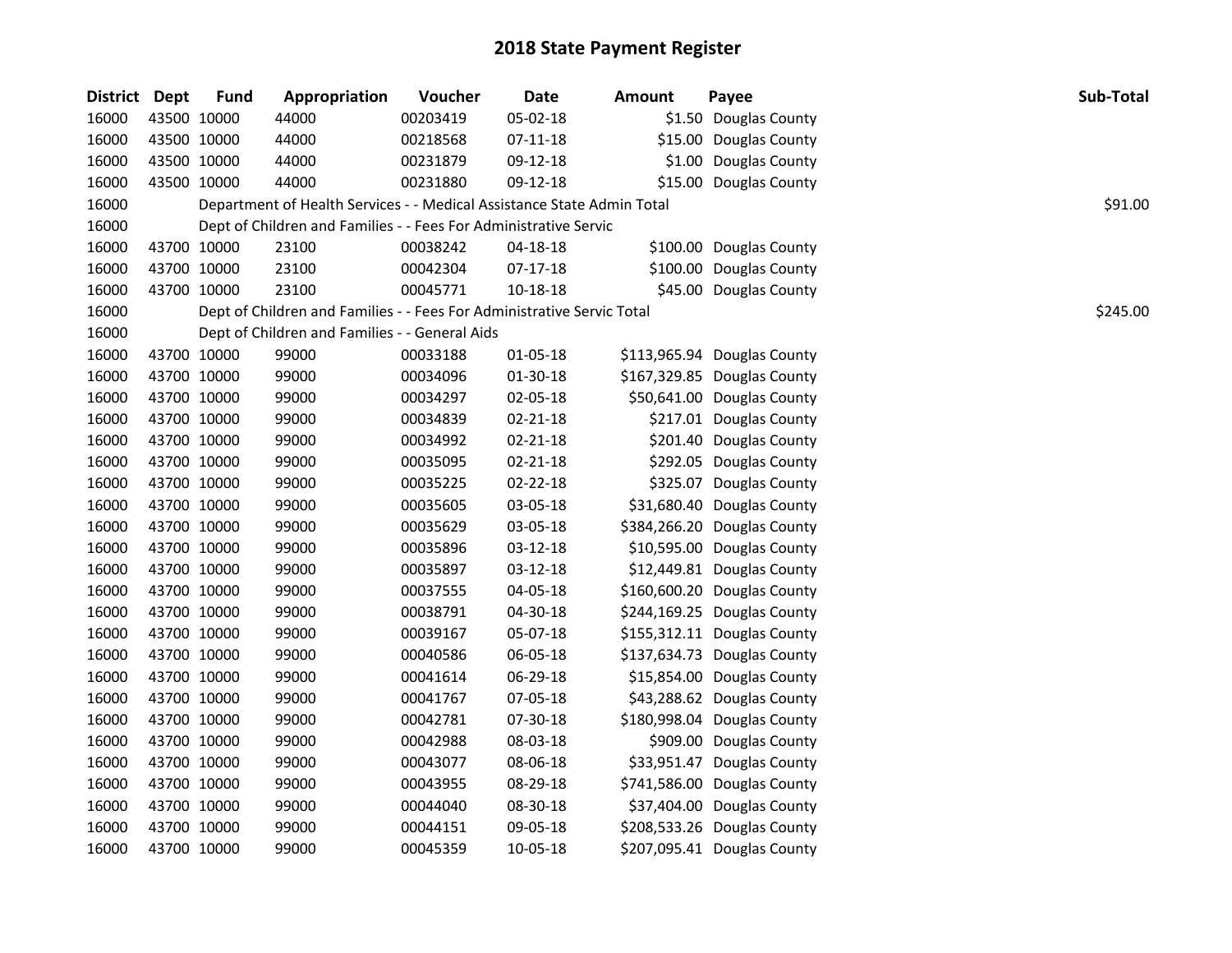| District Dept |             | <b>Fund</b> | Appropriation                                                         | Voucher  | <b>Date</b> | Amount | Payee                       | Sub-Total      |
|---------------|-------------|-------------|-----------------------------------------------------------------------|----------|-------------|--------|-----------------------------|----------------|
| 16000         | 43700 10000 |             | 99000                                                                 | 00046178 | 10-30-18    |        | \$165,298.87 Douglas County |                |
| 16000         |             | 43700 10000 | 99000                                                                 | 00046492 | 11-05-18    |        | \$112,533.99 Douglas County |                |
| 16000         |             | 43700 10000 | 99000                                                                 | 00047549 | 12-05-18    |        | \$29,669.11 Douglas County  |                |
| 16000         |             | 43700 10000 | 99000                                                                 | 00048154 | 12-27-18    |        | \$157.08 Douglas County     |                |
| 16000         |             |             | Dept of Children and Families - - General Aids Total                  |          |             |        |                             | \$3,246,958.87 |
| 16000         |             |             | Dept of Workforce Development - - Ui Admin Fed                        |          |             |        |                             |                |
| 16000         |             | 44500 10000 | 15100                                                                 | 00142142 | 01-03-18    |        | \$15.00 Douglas County      |                |
| 16000         |             | 44500 10000 | 15100                                                                 | 00146821 | 02-02-18    |        | \$45.00 Douglas County      |                |
| 16000         |             | 44500 10000 | 15100                                                                 | 00152406 | 03-02-18    |        | \$45.00 Douglas County      |                |
| 16000         |             | 44500 10000 | 15100                                                                 | 00157718 | 04-03-18    |        | \$90.00 Douglas County      |                |
| 16000         |             | 44500 10000 | 15100                                                                 | 00163037 | 05-02-18    |        | \$40.00 Douglas County      |                |
| 16000         |             | 44500 10000 | 15100                                                                 | 00168113 | 06-04-18    |        | \$50.00 Douglas County      |                |
| 16000         |             | 44500 10000 | 15100                                                                 | 00173116 | 07-03-18    |        | \$60.00 Douglas County      |                |
| 16000         |             | 44500 10000 | 15100                                                                 | 00178361 | 08-02-18    |        | \$20.00 Douglas County      |                |
| 16000         |             | 44500 10000 | 15100                                                                 | 00183419 | 09-05-18    |        | \$25.00 Douglas County      |                |
| 16000         |             | 44500 10000 | 15100                                                                 | 00188565 | 10-02-18    |        | \$40.00 Douglas County      |                |
| 16000         |             | 44500 10000 | 15100                                                                 | 00194628 | 11-02-18    |        | \$65.00 Douglas County      |                |
| 16000         |             | 44500 10000 | 15100                                                                 | 00199608 | 12-04-18    |        | \$30.00 Douglas County      |                |
| 16000         |             |             | Dept of Workforce Development - - Ui Admin Fed Total                  |          |             |        |                             | \$525.00       |
| 16000         |             |             | Dept of Workforce Development - - Wc Ops Uninsured Emplyr Admin       |          |             |        |                             |                |
| 16000         |             | 44500 22700 | 17700                                                                 | 00150991 | 02-23-18    |        | \$40.00 Douglas County      |                |
| 16000         |             | 44500 22700 | 17700                                                                 | 00150992 | 02-23-18    |        | \$35.00 Douglas County      |                |
| 16000         |             | 44500 22700 | 17700                                                                 | 00153216 | 03-06-18    |        | \$5.00 Douglas County       |                |
| 16000         |             |             | Dept of Workforce Development - - Wc Ops Uninsured Emplyr Admin Total |          |             |        |                             | \$80.00        |
| 16000         |             |             | Department of Justice - - Federal Aid                                 |          |             |        |                             |                |
| 16000         | 45500 10000 |             | 14100                                                                 | 00048731 | 07-19-18    |        | \$60.00 Douglas County      |                |
| 16000         |             |             | Department of Justice - - Federal Aid Total                           |          |             |        |                             | \$60.00        |
| 16000         |             |             | Department of Justice - - Officer Training Reimbursement              |          |             |        |                             |                |
| 16000         |             | 45500 10000 | 20200                                                                 | 00057199 | 12-20-18    |        | \$5,524.85 Douglas County   |                |
| 16000         |             | 45500 10000 | 20200                                                                 | 00057203 | 12-20-18    |        | \$8,732.83 Douglas County   |                |
| 16000         |             |             | Department of Justice - - Officer Training Reimbursement Total        |          |             |        |                             | \$14,257.68    |
| 16000         |             |             | Department of Justice - - Crime Laboratories, Dna                     |          |             |        |                             |                |
| 16000         |             | 45500 10000 | 22100                                                                 | 00048968 | 07-19-18    |        | \$3,410.00 Douglas County   |                |
| 16000         |             |             | Department of Justice - - Crime Laboratories, Dna Total               |          |             |        |                             | \$3,410.00     |
| 16000         |             |             | Department of Justice - - Law Enforcement Train, Local                |          |             |        |                             |                |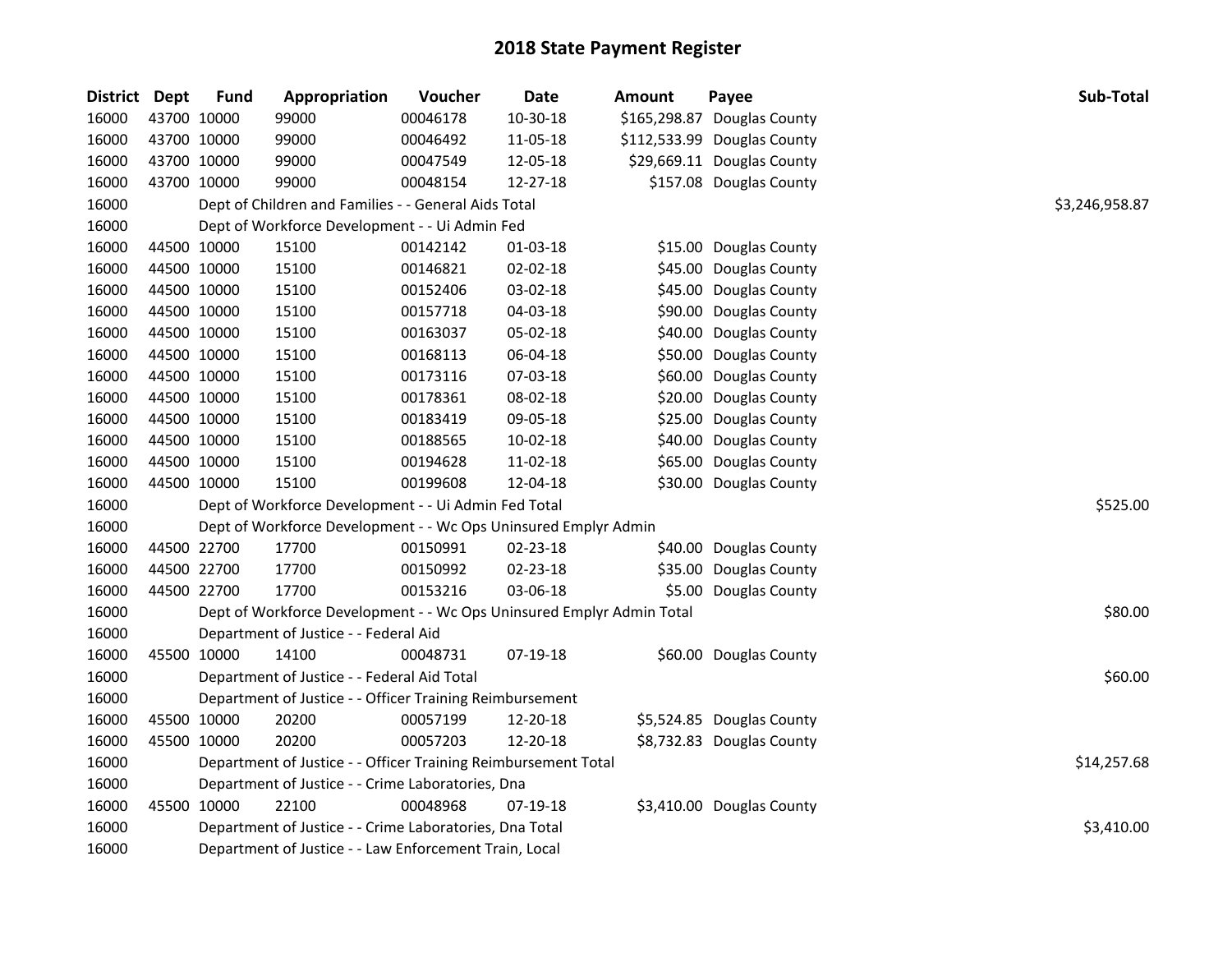| <b>District</b> | <b>Dept</b> | <b>Fund</b> | Appropriation                                                   | Voucher  | <b>Date</b>    | Amount | Payee                      | Sub-Total   |
|-----------------|-------------|-------------|-----------------------------------------------------------------|----------|----------------|--------|----------------------------|-------------|
| 16000           | 45500 10000 |             | 23100                                                           | 00040592 | $01 - 18 - 18$ |        | \$9,143.33 Douglas County  |             |
| 16000           | 45500 10000 |             | 23100                                                           | 00041079 | $02 - 27 - 18$ |        | \$8,068.77 Douglas County  |             |
| 16000           | 45500 10000 |             | 23100                                                           | 00041081 | $02 - 12 - 18$ |        | \$6,374.77 Douglas County  |             |
| 16000           | 45500 10000 |             | 23100                                                           | 00044370 | $04 - 11 - 18$ |        | \$2,952.79 Douglas County  |             |
| 16000           | 45500 10000 |             | 23100                                                           | 00044373 | $04 - 11 - 18$ |        | \$2,363.81 Douglas County  |             |
| 16000           | 45500 10000 |             | 23100                                                           | 00051647 | 09-21-18       |        | \$9,322.66 Douglas County  |             |
| 16000           | 45500 10000 |             | 23100                                                           | 00051652 | 09-21-18       |        | \$5,066.20 Douglas County  |             |
| 16000           | 45500 10000 |             | 23100                                                           | 00052411 | 10-04-18       |        | \$9,600.00 Douglas County  |             |
| 16000           |             |             | Department of Justice - - Law Enforcement Train, Local Total    |          |                |        |                            | \$52,892.33 |
| 16000           |             |             | Department of Justice - - Federal Aid, Local Assistance         |          |                |        |                            |             |
| 16000           |             | 45500 10000 | 25100                                                           | 00041371 | 02-01-18       |        | \$2,194.00 Douglas County  |             |
| 16000           | 45500 10000 |             | 25100                                                           | 00042122 | 03-01-18       |        | \$6,696.52 Douglas County  |             |
| 16000           | 45500 10000 |             | 25100                                                           | 00046697 | 06-07-18       |        | \$5,765.00 Douglas County  |             |
| 16000           | 45500 10000 |             | 25100                                                           | 00047541 | 07-05-18       |        | \$2,375.18 Douglas County  |             |
| 16000           | 45500 10000 |             | 25100                                                           | 00049653 | 08-02-18       |        | \$8,630.00 Douglas County  |             |
| 16000           | 45500 10000 |             | 25100                                                           | 00049715 | 08-02-18       |        | \$3,417.83 Douglas County  |             |
| 16000           | 45500 10000 |             | 25100                                                           | 00050452 | 08-23-18       |        | \$190.34 Douglas County    |             |
| 16000           | 45500 10000 |             | 25100                                                           | 00051981 | 09-25-18       |        | \$216.22 Douglas County    |             |
| 16000           | 45500 10000 |             | 25100                                                           | 00052146 | 09-25-18       |        | \$5,641.22 Douglas County  |             |
| 16000           | 45500 10000 |             | 25100                                                           | 00054947 | $11 - 13 - 18$ |        | \$3,480.00 Douglas County  |             |
| 16000           | 45500 10000 |             | 25100                                                           | 00056069 | 11-30-18       |        | \$1,816.86 Douglas County  |             |
| 16000           | 45500 10000 |             | 25100                                                           | 00057581 | 12-27-18       |        | \$3,539.95 Douglas County  |             |
| 16000           |             |             | Department of Justice - - Federal Aid, Local Assistance Total   |          |                |        |                            | \$43,963.12 |
| 16000           |             |             | Department of Justice - - Alternatives To Incarceration         |          |                |        |                            |             |
| 16000           | 45500 10000 |             | 28700                                                           | 00049976 | 08-03-18       |        | \$15,569.52 Douglas County |             |
| 16000           | 45500 10000 |             | 28700                                                           | 00054834 | 11-09-18       |        | \$9,781.17 Douglas County  |             |
| 16000           |             |             | Department of Justice - - Alternatives To Incarceration Total   |          |                |        |                            | \$25,350.69 |
| 16000           |             |             | Department of Justice - - Crime Victim Witness Assist           |          |                |        |                            |             |
| 16000           | 45500 10000 |             | 53200                                                           | 00049096 | 07-19-18       |        | \$29,245.67 Douglas County |             |
| 16000           |             |             | Department of Justice - - Crime Victim Witness Assist Total     |          |                |        |                            | \$29,245.67 |
| 16000           |             |             | Department of Justice - - County Reimb Victim-Witness           |          |                |        |                            |             |
| 16000           | 45500 10000 |             | 53900                                                           | 00043038 | 03-06-18       |        | \$32,938.70 Douglas County |             |
| 16000           |             |             | Department of Justice - - County Reimb Victim-Witness Total     |          |                |        |                            | \$32,938.70 |
| 16000           |             |             | Department of Military Affairs - - Emergency Response Equipment |          |                |        |                            |             |
| 16000           | 46500 10000 |             | 30800                                                           | 00053011 | 12-13-18       |        | \$8,077.05 Douglas County  |             |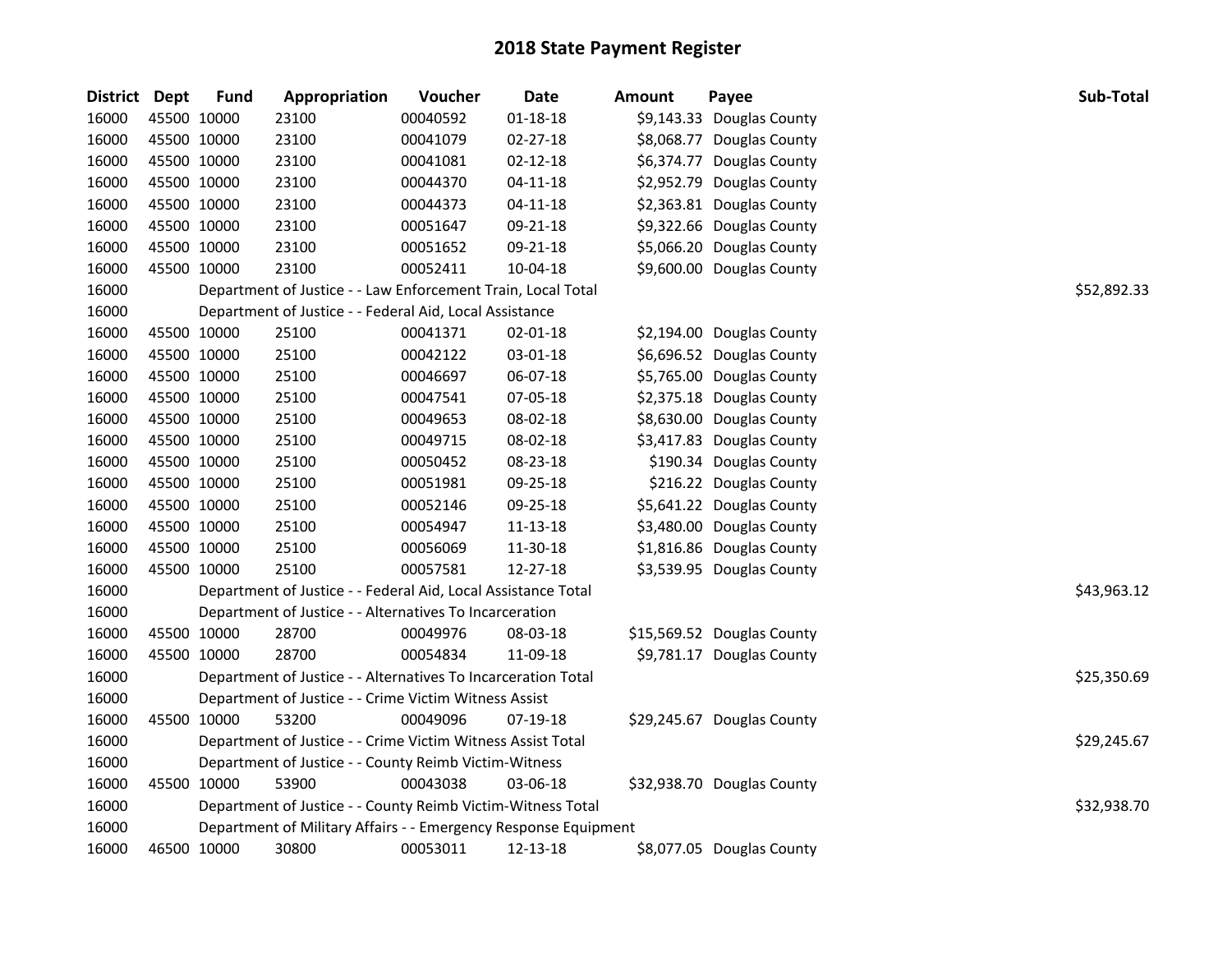| District Dept |             | <b>Fund</b> | Appropriation                                                           | Voucher  | <b>Date</b>    | Amount | Payee                      | Sub-Total   |
|---------------|-------------|-------------|-------------------------------------------------------------------------|----------|----------------|--------|----------------------------|-------------|
| 16000         |             |             | Department of Military Affairs - - Emergency Response Equipment Total   |          |                |        |                            | \$8,077.05  |
| 16000         |             |             | Department of Military Affairs - - Local Emer Planning Grants           |          |                |        |                            |             |
| 16000         |             | 46500 10000 | 33700                                                                   | 00045702 | 07-02-18       |        | \$5,264.42 Douglas County  |             |
| 16000         |             |             | Department of Military Affairs - - Local Emer Planning Grants Total     |          |                |        |                            | \$5,264.42  |
| 16000         |             |             | Department of Military Affairs - - Federal Aid, Local Assistance        |          |                |        |                            |             |
| 16000         |             | 46500 10000 | 34200                                                                   | 00038066 | 01-30-18       |        | \$25,123.91 Douglas County |             |
| 16000         | 46500 10000 |             | 34200                                                                   | 00039771 | 02-28-18       |        | \$750.00 Douglas County    |             |
| 16000         | 46500 10000 |             | 34200                                                                   | 00046366 | $07-13-18$     |        | \$16,646.18 Douglas County |             |
| 16000         | 46500 10000 |             | 34200                                                                   | 00048177 | 08-29-18       |        | \$25,016.21 Douglas County |             |
| 16000         |             |             | Department of Military Affairs - - Federal Aid, Local Assistance Total  |          |                |        |                            | \$67,536.30 |
| 16000         |             |             | Department of Military Affairs - - St Emerg Response Bd Grant Pif       |          |                |        |                            |             |
| 16000         |             | 46500 27200 | 36400                                                                   | 00038416 | $01 - 31 - 18$ |        | \$5,314.94 Douglas County  |             |
| 16000         |             |             | Department of Military Affairs - - St Emerg Response Bd Grant Pif Total |          |                |        |                            | \$5,314.94  |
| 16000         |             |             | Department of Veterans Affairs - - Grants To Counties                   |          |                |        |                            |             |
| 16000         | 48500 15200 |             | 12700                                                                   | 00043024 | $02 - 16 - 18$ |        | \$1,000.00 Douglas County  |             |
| 16000         |             |             | Department of Veterans Affairs - - Grants To Counties Total             |          |                |        |                            | \$1,000.00  |
| 16000         |             |             | Department of Veterans Affairs - - County Grants                        |          |                |        |                            |             |
| 16000         | 48500 58200 |             | 26700                                                                   | 00043024 | $02 - 16 - 18$ |        | \$4,500.00 Douglas County  |             |
| 16000         |             |             | Department of Veterans Affairs - - County Grants Total                  |          |                |        |                            | \$4,500.00  |
| 16000         |             |             | Department of Veterans Affairs - - County Grants                        |          |                |        |                            |             |
| 16000         | 48500 58300 |             | 37000                                                                   | 00043024 | $02 - 16 - 18$ |        | \$4,500.00 Douglas County  |             |
| 16000         |             |             | Department of Veterans Affairs - - County Grants Total                  |          |                |        |                            | \$4,500.00  |
| 16000         |             |             | Department of Administration - - Federal Aid                            |          |                |        |                            |             |
| 16000         | 50500 10000 |             | 14200                                                                   | 00081368 | 05-31-18       |        | \$24,300.00 Douglas County |             |
| 16000         |             | 50500 10000 | 14200                                                                   | 00089222 | 10-01-18       |        | \$5,000.00 Douglas County  |             |
| 16000         |             |             | Department of Administration - - Federal Aid Total                      |          |                |        |                            | \$29,300.00 |
| 16000         |             |             | Department of Administration - - Federal Aid, Local Assistance          |          |                |        |                            |             |
| 16000         |             | 50500 10000 | 15500                                                                   | 00071356 | 01-30-18       |        | \$5,060.00 Douglas County  |             |
| 16000         | 50500 10000 |             | 15500                                                                   | 00073936 | 03-01-18       |        | \$5,058.00 Douglas County  |             |
| 16000         | 50500 10000 |             | 15500                                                                   | 00076292 | 03-29-18       |        | \$5,385.00 Douglas County  |             |
| 16000         | 50500 10000 |             | 15500                                                                   | 00079118 | 05-01-18       |        | \$5,141.00 Douglas County  |             |
| 16000         | 50500 10000 |             | 15500                                                                   | 00081337 | 05-30-18       |        | \$5,082.00 Douglas County  |             |
| 16000         | 50500 10000 |             | 15500                                                                   | 00083975 | 06-29-18       |        | \$4,476.00 Douglas County  |             |
| 16000         | 50500 10000 |             | 15500                                                                   | 00085834 | 07-31-18       |        | \$3,201.00 Douglas County  |             |
| 16000         |             | 50500 10000 | 15500                                                                   | 00087443 | 08-29-18       |        | \$3,059.00 Douglas County  |             |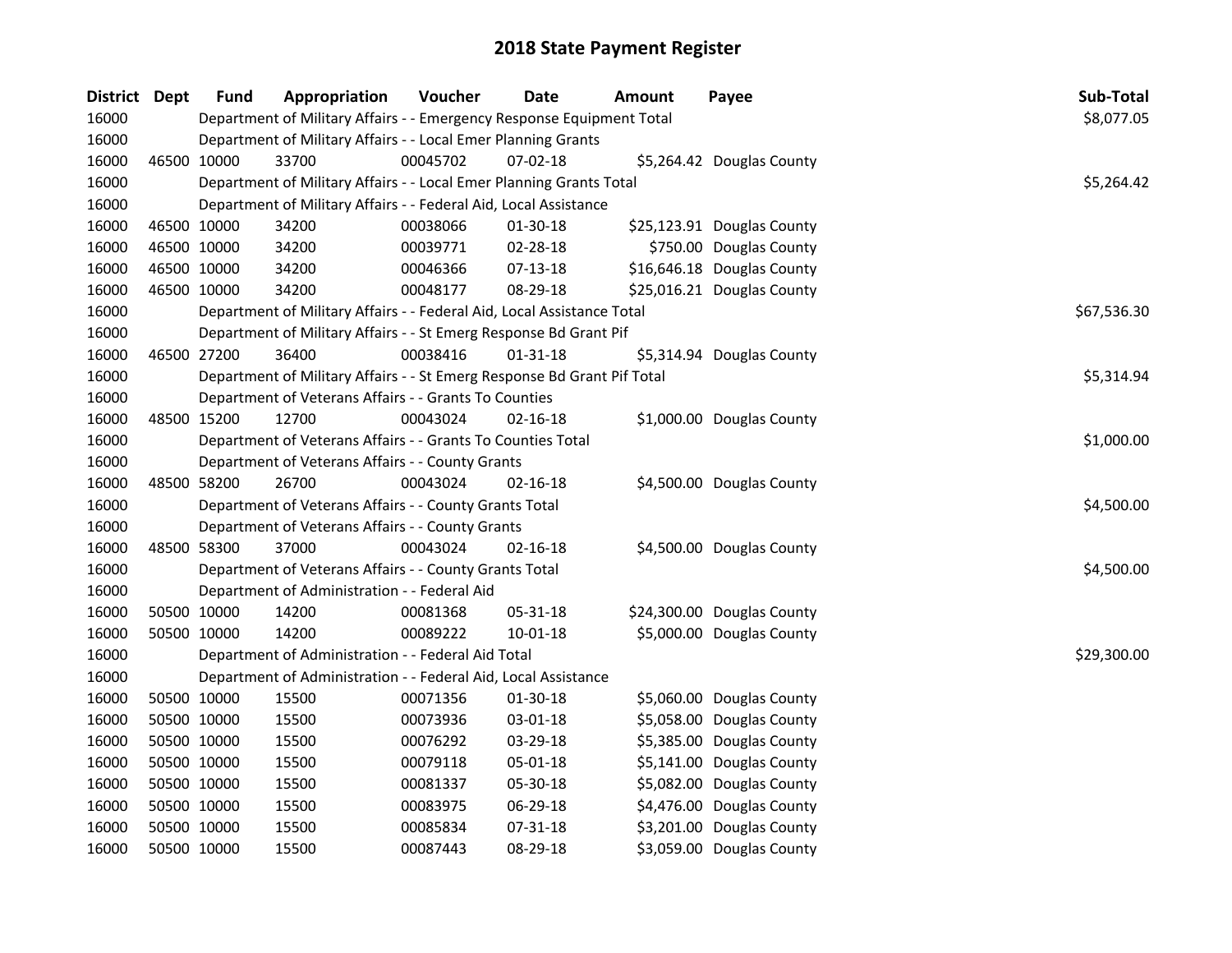| District Dept | <b>Fund</b> | Appropriation                                                        | Voucher  | Date           | <b>Amount</b> | Payee                       | Sub-Total   |
|---------------|-------------|----------------------------------------------------------------------|----------|----------------|---------------|-----------------------------|-------------|
| 16000         | 50500 10000 | 15500                                                                | 00089339 | $10 - 01 - 18$ |               | \$10,562.00 Douglas County  |             |
| 16000         | 50500 10000 | 15500                                                                | 00092057 | 11-15-18       |               | \$715.00 Douglas County     |             |
| 16000         | 50500 10000 | 15500                                                                | 00092895 | 11-29-18       |               | \$8,142.00 Douglas County   |             |
| 16000         |             | Department of Administration - - Federal Aid, Local Assistance Total |          |                |               |                             | \$55,881.00 |
| 16000         |             | Department of Administration - - Federal Aid, Local Assistance       |          |                |               |                             |             |
| 16000         | 50500 10000 | 74300                                                                | 00069234 | $01 - 11 - 18$ |               | \$16,481.00 Douglas County  |             |
| 16000         | 50500 10000 | 74300                                                                | 00070346 | 01-26-18       |               | \$30,961.00 Douglas County  |             |
| 16000         | 50500 10000 | 74300                                                                | 00070954 | $01 - 26 - 18$ |               | \$23,110.00 Douglas County  |             |
| 16000         | 50500 10000 | 74300                                                                | 00071587 | 02-08-18       |               | \$91,836.90 Douglas County  |             |
| 16000         | 50500 10000 | 74300                                                                | 00072664 | 02-23-18       |               | \$6,760.00 Douglas County   |             |
| 16000         | 50500 10000 | 74300                                                                | 00073295 | 02-23-18       |               | \$18,740.10 Douglas County  |             |
| 16000         | 50500 10000 | 74300                                                                | 00073370 | 02-23-18       |               | \$45,346.00 Douglas County  |             |
| 16000         | 50500 10000 | 74300                                                                | 00075147 | 03-22-18       |               | \$9,294.00 Douglas County   |             |
| 16000         | 50500 10000 | 74300                                                                | 00075149 | 03-22-18       |               | \$6,959.00 Douglas County   |             |
| 16000         | 50500 10000 | 74300                                                                | 00077243 | 04-17-18       |               | \$13,895.00 Douglas County  |             |
| 16000         | 50500 10000 | 74300                                                                | 00079839 | 05-17-18       |               | \$2,735.00 Douglas County   |             |
| 16000         | 50500 10000 | 74300                                                                | 00080964 | 06-07-18       |               | \$34,091.00 Douglas County  |             |
| 16000         | 50500 10000 | 74300                                                                | 00081375 | 05-31-18       |               | \$34,006.00 Douglas County  |             |
| 16000         | 50500 10000 | 74300                                                                | 00083200 | 06-25-18       |               | \$11,991.00 Douglas County  |             |
| 16000         | 50500 10000 | 74300                                                                | 00083932 | 07-03-18       |               | \$93,714.00 Douglas County  |             |
| 16000         | 50500 10000 | 74300                                                                | 00085507 | 07-31-18       |               | \$12,590.00 Douglas County  |             |
| 16000         | 50500 10000 | 74300                                                                | 00086319 | 08-16-18       |               | \$136,782.00 Douglas County |             |
| 16000         | 50500 10000 | 74300                                                                | 00087456 | 09-05-18       |               | \$97,389.00 Douglas County  |             |
| 16000         | 50500 10000 | 74300                                                                | 00088013 | 09-12-18       |               | \$9,204.00 Douglas County   |             |
| 16000         | 50500 10000 | 74300                                                                | 00089291 | 10-02-18       |               | \$10,303.00 Douglas County  |             |
| 16000         | 50500 10000 | 74300                                                                | 00089295 | 10-03-18       |               | \$7,570.00 Douglas County   |             |
| 16000         | 50500 10000 | 74300                                                                | 00090488 | 10-24-18       |               | \$18,000.00 Douglas County  |             |
| 16000         | 50500 10000 | 74300                                                                | 00090789 | 10-30-18       |               | \$19,568.00 Douglas County  |             |
| 16000         | 50500 10000 | 74300                                                                | 00091603 | 11-13-18       |               | \$5,325.00 Douglas County   |             |
| 16000         | 50500 10000 | 74300                                                                | 00092507 | 12-03-18       |               | \$59,674.00 Douglas County  |             |
| 16000         | 50500 10000 | 74300                                                                | 00092863 | 12-03-18       |               | \$5,025.00 Douglas County   |             |
| 16000         | 50500 10000 | 74300                                                                | 00093006 | 12-10-18       |               | \$8,500.00 Douglas County   |             |
| 16000         | 50500 10000 | 74300                                                                | 00093074 | 12-10-18       |               | \$1,176.15 Douglas County   |             |
| 16000         | 50500 10000 | 74300                                                                | 00093102 | 12-10-18       |               | \$108,479.00 Douglas County |             |
| 16000         | 50500 10000 | 74300                                                                | 00093879 | 12-20-18       |               | \$15,970.00 Douglas County  |             |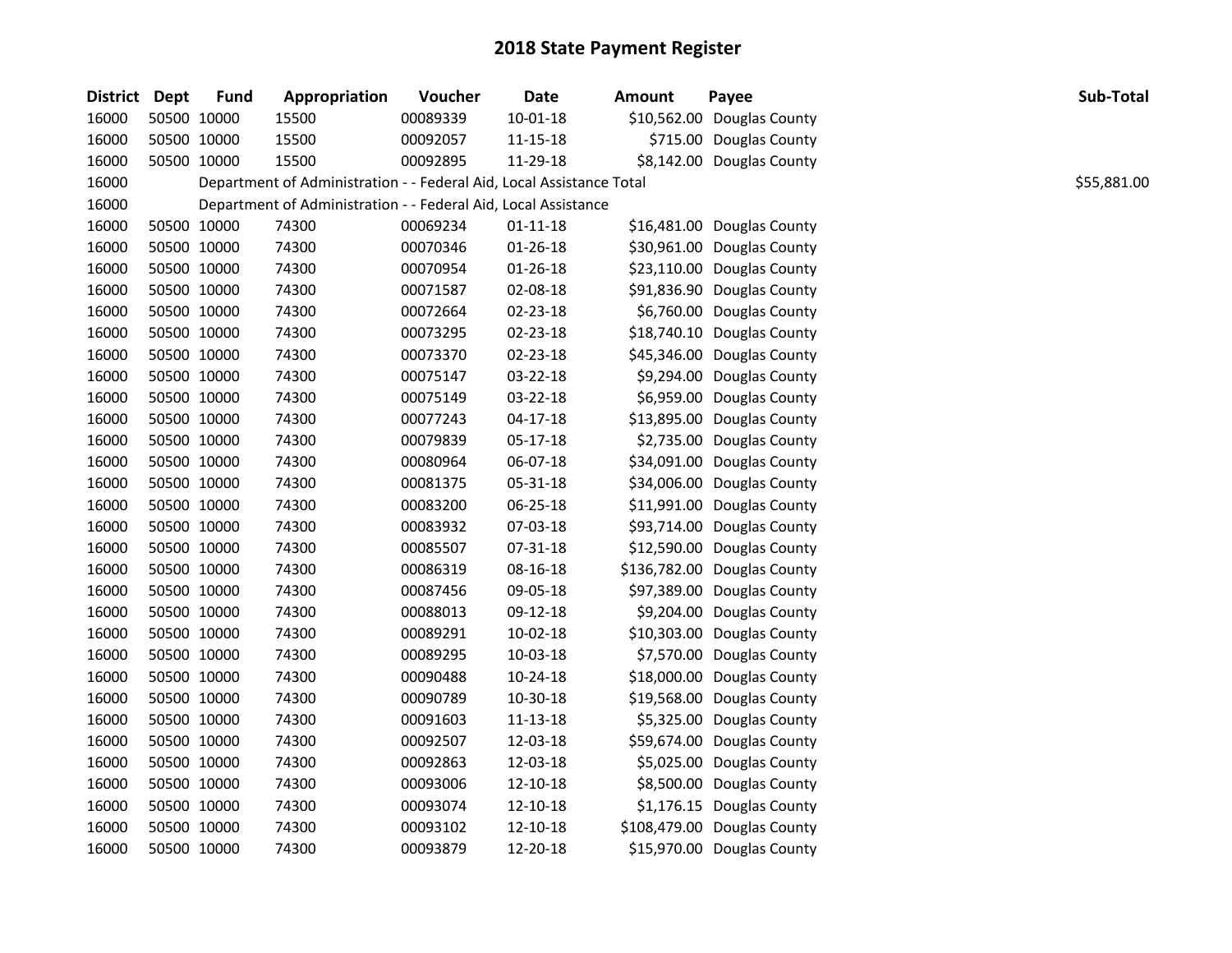| District Dept |             | <b>Fund</b> | Appropriation                                                         | Voucher  | <b>Date</b>    | Amount | Payee                      | Sub-Total    |
|---------------|-------------|-------------|-----------------------------------------------------------------------|----------|----------------|--------|----------------------------|--------------|
| 16000         |             | 50500 10000 | 74300                                                                 | 00093970 | 12-26-18       |        | \$8,040.00 Douglas County  |              |
| 16000         |             |             | Department of Administration - - Federal Aid, Local Assistance Total  |          |                |        |                            | \$963,515.15 |
| 16000         |             |             | Department of Administration - - Low-Income Assistance Grants         |          |                |        |                            |              |
| 16000         | 50500 23500 |             | 37100                                                                 | 00071356 | 01-30-18       |        | \$4,613.00 Douglas County  |              |
| 16000         |             | 50500 23500 | 37100                                                                 | 00073936 | 03-01-18       |        | \$3,960.00 Douglas County  |              |
| 16000         |             | 50500 23500 | 37100                                                                 | 00076292 | 03-29-18       |        | \$3,492.00 Douglas County  |              |
| 16000         |             | 50500 23500 | 37100                                                                 | 00079118 | 05-01-18       |        | \$3,946.00 Douglas County  |              |
| 16000         |             | 50500 23500 | 37100                                                                 | 00081337 | 05-30-18       |        | \$3,901.00 Douglas County  |              |
| 16000         | 50500 23500 |             | 37100                                                                 | 00083975 | 06-29-18       |        | \$3,436.00 Douglas County  |              |
| 16000         | 50500 23500 |             | 37100                                                                 | 00085834 | 07-31-18       |        | \$2,457.00 Douglas County  |              |
| 16000         | 50500 23500 |             | 37100                                                                 | 00087443 | 08-29-18       |        | \$2,225.00 Douglas County  |              |
| 16000         |             | 50500 23500 | 37100                                                                 | 00092895 | 11-29-18       |        | \$7,034.00 Douglas County  |              |
| 16000         |             |             | Department of Administration - - Low-Income Assistance Grants Total   |          |                |        |                            | \$35,064.00  |
| 16000         |             |             | Department of Administration - - Land Information Program; Loca       |          |                |        |                            |              |
| 16000         |             | 50500 26900 | 17300                                                                 | 00072906 | 02-22-18       |        | \$1,000.00 Douglas County  |              |
| 16000         |             | 50500 26900 | 17300                                                                 | 00075494 | 03-20-18       |        | \$37,200.00 Douglas County |              |
| 16000         |             | 50500 26900 | 17300                                                                 | 00076879 | 04-06-18       |        | \$25,000.00 Douglas County |              |
| 16000         |             |             | Department of Administration - - Land Information Program; Loca Total |          |                |        |                            | \$63,200.00  |
| 16000         |             |             | Public Defender Board - - Trial Representation                        |          |                |        |                            |              |
| 16000         |             | 55000 10000 | 10300                                                                 | 00124844 | 01-23-18       |        | \$2,493.62 Douglas County  |              |
| 16000         | 55000 10000 |             | 10300                                                                 | 00129099 | $02 - 20 - 18$ |        | \$2,539.57 Douglas County  |              |
| 16000         | 55000 10000 |             | 10300                                                                 | 00133382 | 03-21-18       |        | \$2,539.57 Douglas County  |              |
| 16000         | 55000 10000 |             | 10300                                                                 | 00139246 | $04 - 25 - 18$ |        | \$2,539.57 Douglas County  |              |
| 16000         | 55000 10000 |             | 10300                                                                 | 00142009 | 05-23-18       |        | \$2,539.57 Douglas County  |              |
| 16000         | 55000 10000 |             | 10300                                                                 | 00150061 | 07-05-18       |        | \$2,539.57 Douglas County  |              |
| 16000         | 55000 10000 |             | 10300                                                                 | 00153949 | 07-26-18       |        | \$2,539.57 Douglas County  |              |
| 16000         | 55000 10000 |             | 10300                                                                 | 00157439 | 08-23-18       |        | \$2,539.57 Douglas County  |              |
| 16000         |             | 55000 10000 | 10300                                                                 | 00162539 | 09-24-18       |        | \$2,539.57 Douglas County  |              |
| 16000         | 55000 10000 |             | 10300                                                                 | 00165759 | $10-23-18$     |        | \$2,539.57 Douglas County  |              |
| 16000         |             | 55000 10000 | 10300                                                                 | 00169808 | 11-23-18       |        | \$2,539.57 Douglas County  |              |
| 16000         |             | 55000 10000 | 10300                                                                 | 00173525 | 12-26-18       |        | \$2,539.57 Douglas County  |              |
| 16000         |             |             | Public Defender Board - - Trial Representation Total                  |          |                |        |                            | \$30,428.89  |
| 16000         |             |             | Public Defender Board - - Transcript, Discovery And Int               |          |                |        |                            |              |
| 16000         |             | 55000 10000 | 10600                                                                 | 00123980 | $01 - 16 - 18$ |        | \$80.32 Douglas County     |              |
| 16000         |             | 55000 10000 | 10600                                                                 | 00135354 | 04-04-18       |        | \$1,123.38 Douglas County  |              |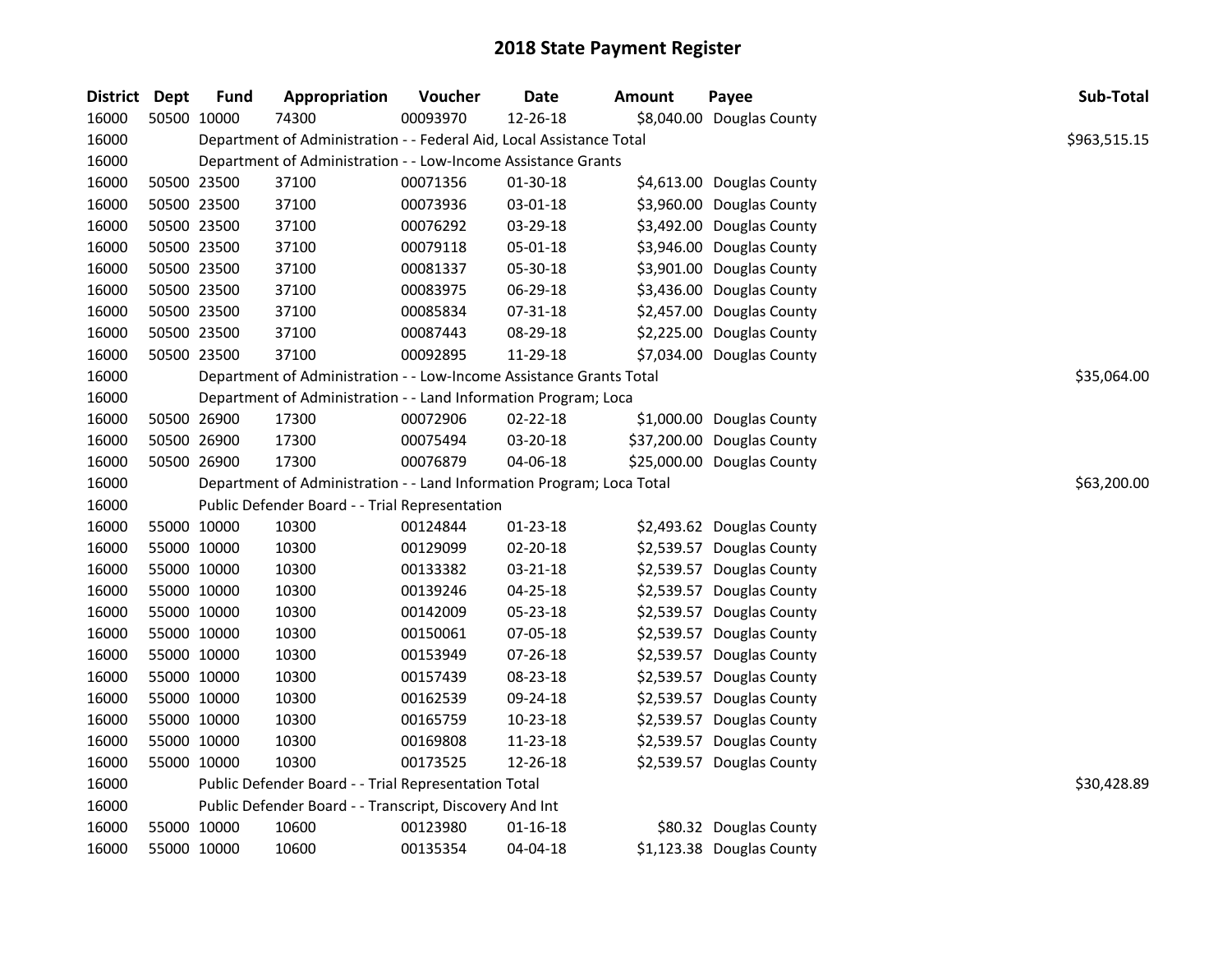| <b>District</b> | Dept        | <b>Fund</b> | Appropriation                                                    | Voucher  | <b>Date</b>    | <b>Amount</b> | Payee                         | Sub-Total      |  |  |  |
|-----------------|-------------|-------------|------------------------------------------------------------------|----------|----------------|---------------|-------------------------------|----------------|--|--|--|
| 16000           |             | 55000 10000 | 10600                                                            | 00138160 | 04-23-18       |               | \$613.93 Douglas County       |                |  |  |  |
| 16000           |             | 55000 10000 | 10600                                                            | 00142403 | 05-18-18       |               | \$13.50 Douglas County        |                |  |  |  |
| 16000           | 55000 10000 |             | 10600                                                            | 00143526 | 05-23-18       |               | \$440.45 Douglas County       |                |  |  |  |
| 16000           | 55000 10000 |             | 10600                                                            | 00147981 | 06-22-18       |               | \$603.00 Douglas County       |                |  |  |  |
| 16000           |             | 55000 10000 | 10600                                                            | 00151456 | 07-17-18       |               | \$14.10 Douglas County        |                |  |  |  |
| 16000           | 55000 10000 |             | 10600                                                            | 00152550 | 07-19-18       |               | \$3.80 Douglas County         |                |  |  |  |
| 16000           |             | 55000 10000 | 10600                                                            | 00159504 | 09-04-18       |               | \$587.20 Douglas County       |                |  |  |  |
| 16000           |             | 55000 10000 | 10600                                                            | 00163652 | 10-05-18       |               | \$470.54 Douglas County       |                |  |  |  |
| 16000           | 55000 10000 |             | 10600                                                            | 00168504 | 11-16-18       |               | \$76.88 Douglas County        |                |  |  |  |
| 16000           |             | 55000 10000 | 10600                                                            | 00168505 | 11-16-18       |               | \$25.68 Douglas County        |                |  |  |  |
| 16000           | 55000 10000 |             | 10600                                                            | 00168976 | 11-16-18       |               | \$36.20 Douglas County        |                |  |  |  |
| 16000           | 55000 10000 |             | 10600                                                            | 00171529 | 12-06-18       |               | \$31.21 Douglas County        |                |  |  |  |
| 16000           | 55000 10000 |             | 10600                                                            | 00171566 | 12-06-18       |               | \$5.20 Douglas County         |                |  |  |  |
| 16000           |             |             | Public Defender Board - - Transcript, Discovery And Int Total    |          |                |               |                               | \$4,125.39     |  |  |  |
| 16000           |             |             | Department of Revenue - - General Program Operations             |          |                |               |                               |                |  |  |  |
| 16000           | 56600 10000 |             | 10100                                                            | 00083310 | 02-02-18       |               | \$970.00 Douglas County       |                |  |  |  |
| 16000           |             | 56600 10000 | 10100                                                            | 00110114 | 09-14-18       |               | \$1,080.00 Douglas County     |                |  |  |  |
| 16000           | 56600 10000 |             | 10100                                                            | 00110233 | 09-21-18       |               | \$60.00 Douglas County        |                |  |  |  |
| 16000           | 56600 10000 |             | 10100                                                            | 00113676 | 10-26-18       |               | \$60.00 Douglas County        |                |  |  |  |
| 16000           |             |             | Department of Revenue - - General Program Operations Total       |          |                |               |                               | \$2,170.00     |  |  |  |
| 16000           |             |             | Circuit Courts - - Circuit Court Costs                           |          |                |               |                               |                |  |  |  |
| 16000           | 62500 10000 |             | 10500                                                            | 00000481 | 01-09-18       |               | \$75,383.00 Douglas County    |                |  |  |  |
| 16000           |             | 62500 10000 | 10500                                                            | 00000955 | 08-24-18       |               | \$121,283.20 Douglas County   |                |  |  |  |
| 16000           |             |             | Circuit Courts - - Circuit Court Costs Total                     |          |                |               |                               | \$196,666.20   |  |  |  |
| 16000           |             |             | Shared Revenue and Tax Relief - - County And Municipal Aid       |          |                |               |                               |                |  |  |  |
| 16000           |             | 83500 10000 | 10500                                                            | 00033081 | 07-23-18       |               | \$320,666.08 Douglas County   |                |  |  |  |
| 16000           | 83500 10000 |             | 10500                                                            | 00035967 | 11-19-18       |               | \$1,817,107.81 Douglas County |                |  |  |  |
| 16000           |             |             | Shared Revenue and Tax Relief - - County And Municipal Aid Total |          |                |               |                               | \$2,137,773.89 |  |  |  |
| 16000           |             |             | Shared Revenue and Tax Relief - - Exempt Computer Aid            |          |                |               |                               |                |  |  |  |
| 16000           | 83500 10000 |             | 10900                                                            | 00029885 | $07 - 23 - 18$ |               | \$22,222.94 Douglas County    |                |  |  |  |
| 16000           |             |             | Shared Revenue and Tax Relief - - Exempt Computer Aid Total      |          |                |               |                               | \$22,222.94    |  |  |  |
| 16000           |             |             | Shared Revenue and Tax Relief - - Utility Aid                    |          |                |               |                               |                |  |  |  |
| 16000           |             | 83500 10000 | 11000                                                            | 00033081 | 07-23-18       |               | \$11,612.40 Douglas County    |                |  |  |  |
| 16000           | 83500 10000 |             | 11000                                                            | 00035967 | 11-19-18       |               | \$71,396.49 Douglas County    |                |  |  |  |
| 16000           |             |             | Shared Revenue and Tax Relief - - Utility Aid Total              |          |                |               |                               | \$83,008.89    |  |  |  |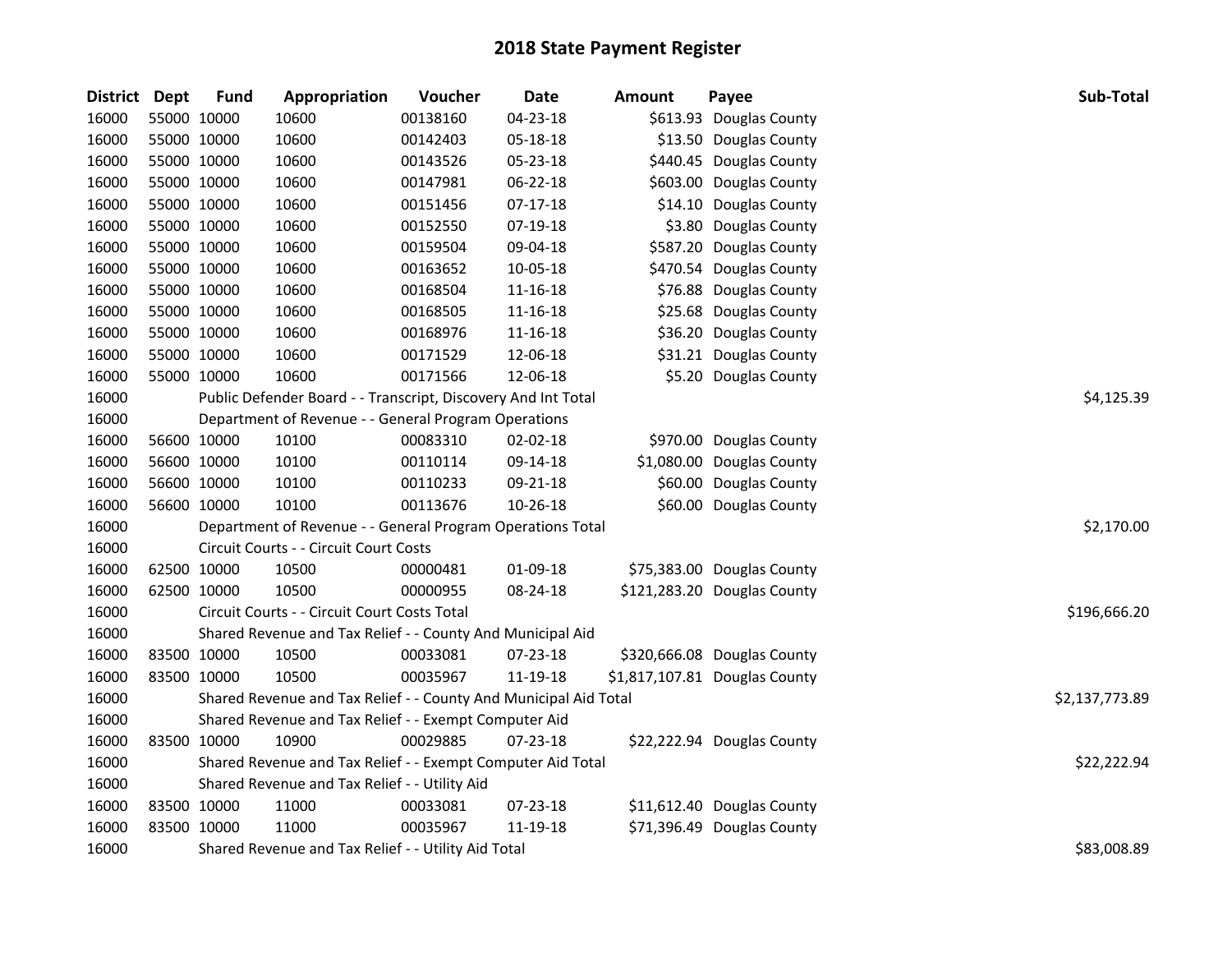| District Dept      |             | <b>Fund</b> | Appropriation                                                         | <b>Voucher</b> | Date           | <b>Amount</b>  | Payee                         | Sub-Total       |
|--------------------|-------------|-------------|-----------------------------------------------------------------------|----------------|----------------|----------------|-------------------------------|-----------------|
| 16000              |             |             | Shared Revenue and Tax Relief - - School Lvy Tx/First Dollar Cr       |                |                |                |                               |                 |
| 16000              | 83500 10000 |             | 30200                                                                 | 00029598       | 07-23-18       |                | \$1,435,926.43 Douglas County |                 |
| 16000              |             | 83500 10000 | 30200                                                                 | 00029746       | $07 - 23 - 18$ | \$6.512.811.17 | Douglas County                |                 |
| 16000              |             |             | Shared Revenue and Tax Relief - - School Lvy Tx/First Dollar Cr Total |                |                |                |                               | \$7,948,737.60  |
| 16000              |             |             | Shared Revenue and Tax Relief - - Lottery & Gaming Credit             |                |                |                |                               |                 |
| 16000              | 83500 52100 |             | 36300                                                                 | 00027113       | 03-26-18       |                | \$1.304.206.42 Douglas County |                 |
| 16000              |             |             | Shared Revenue and Tax Relief - - Lottery & Gaming Credit Total       |                |                |                |                               | \$1,304,206.42  |
| <b>16000 Total</b> |             |             |                                                                       |                |                |                |                               | \$23,829,884.59 |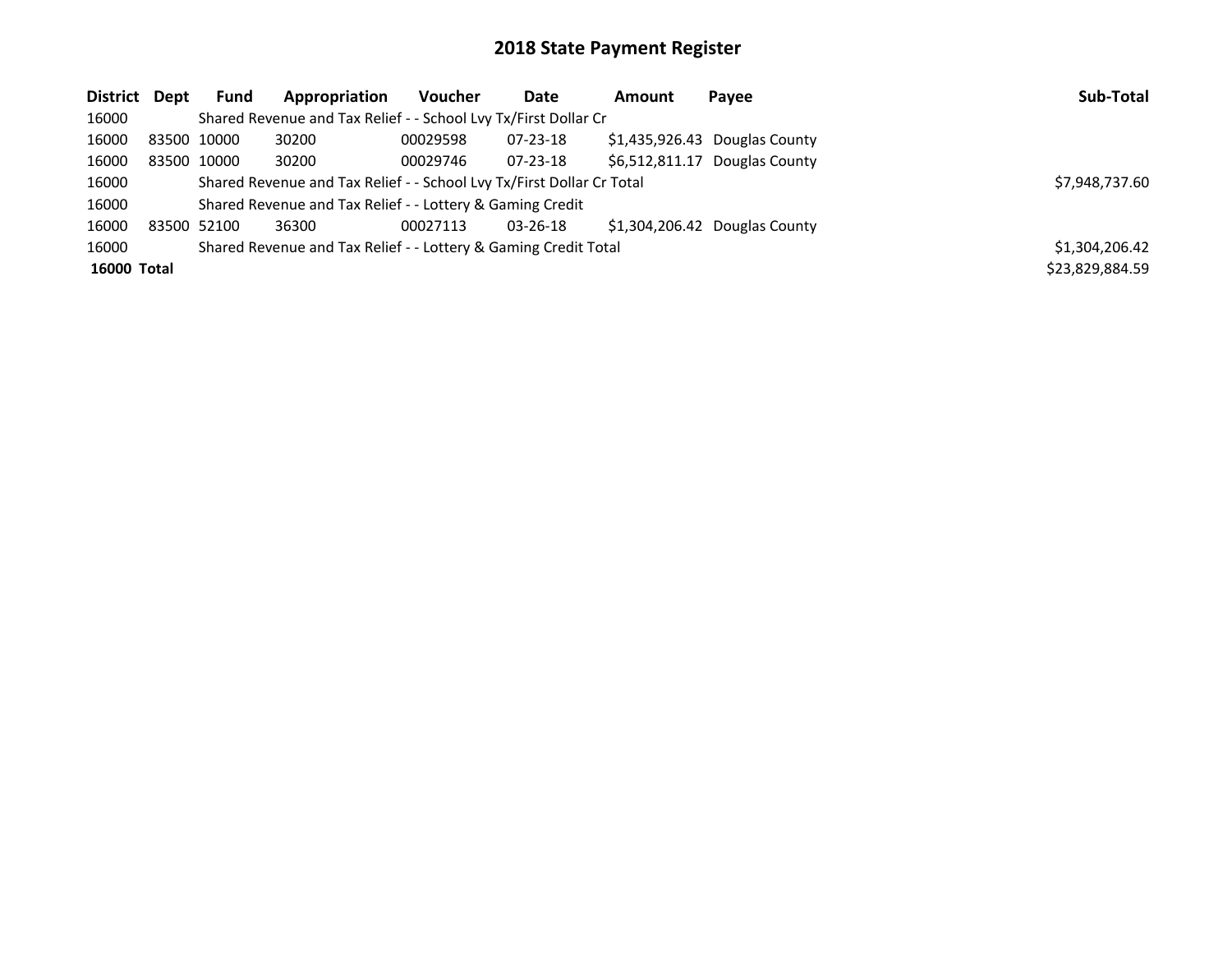| District Dept      | Fund                                          | Appropriation                                                      | <b>Voucher</b> | Date           | <b>Amount</b> | Payee                       | Sub-Total    |  |  |
|--------------------|-----------------------------------------------|--------------------------------------------------------------------|----------------|----------------|---------------|-----------------------------|--------------|--|--|
| 16002              |                                               | Dept of Safety & Prof Services - - Fire Dues Distribution          |                |                |               |                             |              |  |  |
| 16002              | 16500 10000                                   | 22500                                                              | 00023989       | 07-25-18       |               | \$3,240.42 Town Of Amnicon  |              |  |  |
| 16002              |                                               | Dept of Safety & Prof Services - - Fire Dues Distribution Total    |                |                |               |                             | \$3,240.42   |  |  |
| 16002              |                                               | Dept of Natural Resources - - Aids In Lieu Of Taxes - Gener        |                |                |               |                             |              |  |  |
| 16002              | 37000 10000                                   | 50300                                                              | 00211561       | 02-02-18       |               | \$162.71 Town Of Amnicon    |              |  |  |
| 16002              | 37000 10000                                   | 50300                                                              | 00229015       | 04-20-18       |               | \$478.38 Town Of Amnicon    |              |  |  |
| 16002              |                                               | Dept of Natural Resources - - Aids In Lieu Of Taxes - Gener Total  |                |                |               |                             | \$641.09     |  |  |
| 16002              |                                               | Dept of Natural Resources - - Resaids - Cnty Forst, Cl & Mfl       |                |                |               |                             |              |  |  |
| 16002              | 37000 21200                                   | 57100                                                              | 00247378       | 06-29-18       |               | \$86.84 Town Of Amnicon     |              |  |  |
| 16002              |                                               | Dept of Natural Resources - - Resaids - Cnty Forst, Cl & Mfl Total |                |                |               |                             | \$86.84      |  |  |
| 16002              |                                               | Dept of Natural Resources - - Aids In Lieu Of Taxes - Sum S        |                |                |               |                             |              |  |  |
| 16002              | 37000 21200                                   | 57900                                                              | 00229016       | 04-20-18       |               | \$244.58 Town Of Amnicon    |              |  |  |
| 16002              |                                               | Dept of Natural Resources - - Aids In Lieu Of Taxes - Sum S Total  |                |                |               |                             | \$244.58     |  |  |
| 16002              |                                               | WI Dept of Transportation - - Trns Aids To Mnc.-Sf                 |                |                |               |                             |              |  |  |
| 16002              | 39500 21100                                   | 19100                                                              | 00204120       | $01-02-18$     |               | \$29,277.19 Town Of Amnicon |              |  |  |
| 16002              | 39500 21100                                   | 19100                                                              | 00234629       | 04-02-18       |               | \$29,277.19 Town Of Amnicon |              |  |  |
| 16002              | 39500 21100                                   | 19100                                                              | 00268328       | 07-02-18       |               | \$29,277.19 Town Of Amnicon |              |  |  |
| 16002              | 39500 21100                                   | 19100                                                              | 00302380       | 10-01-18       |               | \$29,277.21 Town Of Amnicon |              |  |  |
| 16002              |                                               | WI Dept of Transportation - - Trns Aids To Mnc.-Sf Total           |                |                |               |                             | \$117,108.78 |  |  |
| 16002              |                                               | Department of Revenue - - Payments For Municipal Svcs              |                |                |               |                             |              |  |  |
| 16002              | 56600 10000                                   | 50100                                                              | 00026753       | $01 - 31 - 18$ |               | \$70.45 Town Of Amnicon     |              |  |  |
| 16002              |                                               | Department of Revenue - - Payments For Municipal Svcs Total        |                |                |               |                             | \$70.45      |  |  |
| 16002              |                                               | Shared Revenue and Tax Relief - - County And Municipal Aid         |                |                |               |                             |              |  |  |
| 16002              | 83500 10000                                   | 10500                                                              | 00033059       | 07-23-18       |               | \$6,805.78 Town Of Amnicon  |              |  |  |
| 16002              | 83500 10000                                   | 10500                                                              | 00035945       | 11-19-18       |               | \$38,566.09 Town Of Amnicon |              |  |  |
| 16002              |                                               | Shared Revenue and Tax Relief - - County And Municipal Aid Total   |                |                |               |                             | \$45,371.87  |  |  |
| 16002              |                                               | Shared Revenue and Tax Relief - - Exempt Computer Aid              |                |                |               |                             |              |  |  |
| 16002              | 83500 10000                                   | 10900                                                              | 00030361       | 07-23-18       |               | \$4.06 Town Of Amnicon      |              |  |  |
| 16002              |                                               | Shared Revenue and Tax Relief - - Exempt Computer Aid Total        |                |                |               |                             | \$4.06       |  |  |
| 16002              | Shared Revenue and Tax Relief - - Utility Aid |                                                                    |                |                |               |                             |              |  |  |
| 16002              | 83500 10000                                   | 11000                                                              | 00033059       | 07-23-18       |               | \$88.45 Town Of Amnicon     |              |  |  |
| 16002              | 83500 10000                                   | 11000                                                              | 00035945       | 11-19-18       |               | \$481.88 Town Of Amnicon    |              |  |  |
| 16002              |                                               | Shared Revenue and Tax Relief - - Utility Aid Total                |                |                |               |                             | \$570.33     |  |  |
| <b>16002 Total</b> |                                               |                                                                    |                |                |               |                             | \$167,338.42 |  |  |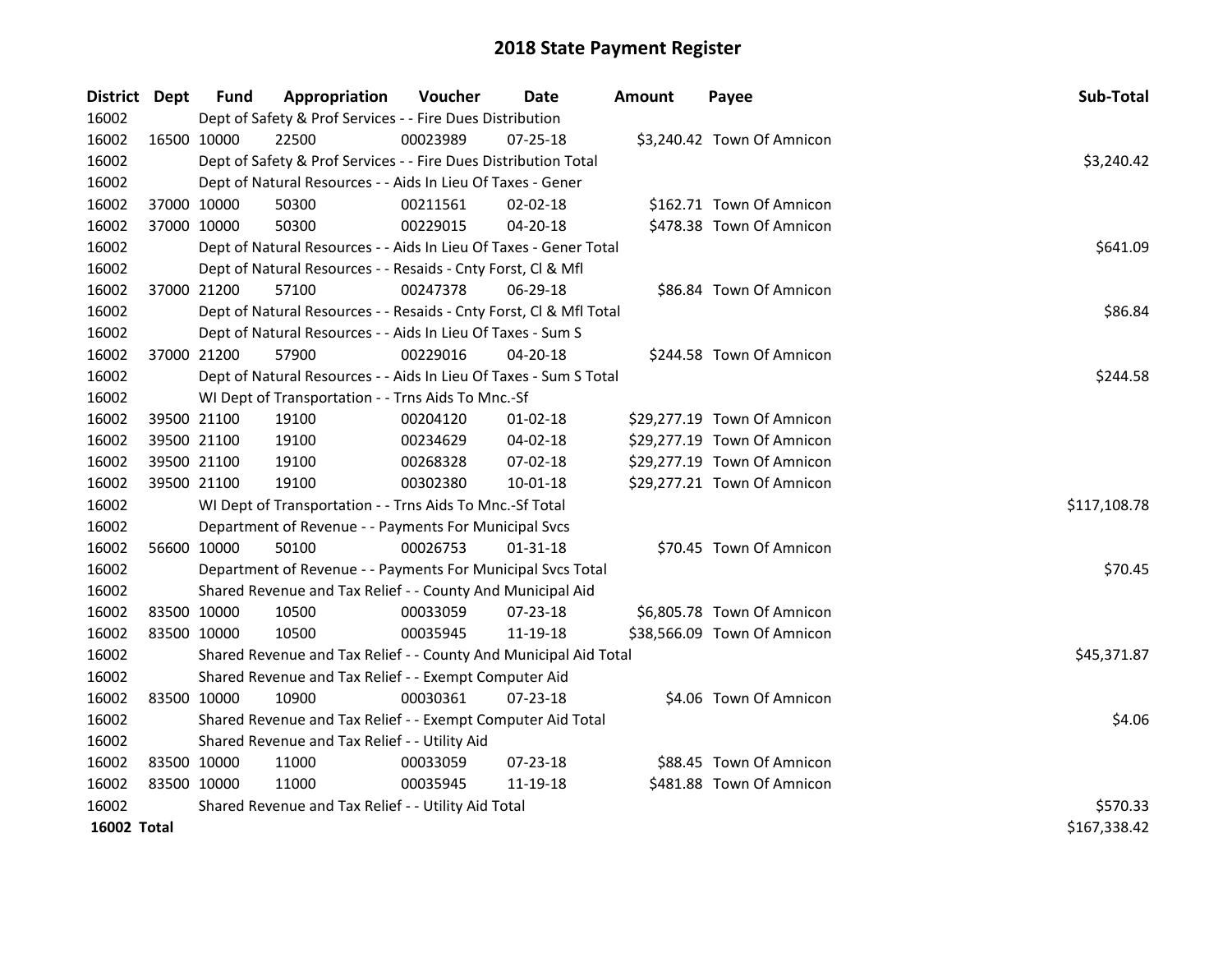| <b>District</b> | <b>Dept</b> | <b>Fund</b>                                           | Appropriation                                                        | <b>Voucher</b> | Date           | <b>Amount</b> | Payee                        | Sub-Total    |  |  |  |
|-----------------|-------------|-------------------------------------------------------|----------------------------------------------------------------------|----------------|----------------|---------------|------------------------------|--------------|--|--|--|
| 16004           |             |                                                       | Dept of Safety & Prof Services - - Fire Dues Distribution            |                |                |               |                              |              |  |  |  |
| 16004           | 16500 10000 |                                                       | 22500                                                                | 00023990       | 07-26-18       |               | \$1,873.13 Bennett, Town Of  |              |  |  |  |
| 16004           |             |                                                       | Dept of Safety & Prof Services - - Fire Dues Distribution Total      |                |                |               |                              | \$1,873.13   |  |  |  |
| 16004           |             |                                                       | Dept of Natural Resources - - Aids In Lieu Of Taxes - Gener          |                |                |               |                              |              |  |  |  |
| 16004           | 37000 10000 |                                                       | 50300                                                                | 00211741       | $02 - 02 - 18$ |               | \$284.00 Bennett, Town Of    |              |  |  |  |
| 16004           | 37000 10000 |                                                       | 50300                                                                | 00211742       | $02 - 02 - 18$ |               | \$2,549.86 Bennett, Town Of  |              |  |  |  |
| 16004           |             |                                                       | Dept of Natural Resources - - Aids In Lieu Of Taxes - Gener Total    |                |                |               |                              |              |  |  |  |
| 16004           |             |                                                       | Dept of Natural Resources - - Resaids - Cnty Forst, Cl & Mfl         |                |                |               |                              |              |  |  |  |
| 16004           | 37000 21200 |                                                       | 57100                                                                | 00247379       | 06-28-18       |               | \$2,985.88 Bennett, Town Of  |              |  |  |  |
| 16004           |             |                                                       | Dept of Natural Resources - - Resaids - Cnty Forst, CI & Mfl Total   |                |                |               |                              | \$2,985.88   |  |  |  |
| 16004           |             |                                                       | Dept of Natural Resources - - Aids In Lieu Of Taxes - Sum S          |                |                |               |                              |              |  |  |  |
| 16004           |             | 37000 21200                                           | 57900                                                                | 00229875       | 04-20-18       |               | \$2,106.73 Bennett, Town Of  |              |  |  |  |
| 16004           |             |                                                       | Dept of Natural Resources - - Aids In Lieu Of Taxes - Sum S Total    |                |                |               |                              | \$2,106.73   |  |  |  |
| 16004           |             |                                                       | WI Dept of Transportation - - Trns Aids To Mnc.-Sf                   |                |                |               |                              |              |  |  |  |
| 16004           |             | 39500 21100                                           | 19100                                                                | 00204121       | 01-02-18       |               | \$26,195.38 Bennett, Town Of |              |  |  |  |
| 16004           | 39500 21100 |                                                       | 19100                                                                | 00234630       | 04-02-18       |               | \$26,195.38 Bennett, Town Of |              |  |  |  |
| 16004           |             | 39500 21100                                           | 19100                                                                | 00268329       | 07-02-18       |               | \$26,195.38 Bennett, Town Of |              |  |  |  |
| 16004           | 39500 21100 |                                                       | 19100                                                                | 00302381       | $10 - 01 - 18$ |               | \$26,195.40 Bennett, Town Of |              |  |  |  |
| 16004           |             |                                                       | WI Dept of Transportation - - Trns Aids To Mnc.-Sf Total             |                |                |               |                              | \$104,781.54 |  |  |  |
| 16004           |             |                                                       | Department of Administration - - Hv Trans Ln Annual Impact Fee       |                |                |               |                              |              |  |  |  |
| 16004           | 50500 10000 |                                                       | 17400                                                                | 00078701       | 05-01-18       |               | \$29,401.00 Bennett, Town Of |              |  |  |  |
| 16004           |             |                                                       | Department of Administration - - Hv Trans Ln Annual Impact Fee Total |                |                |               |                              | \$29,401.00  |  |  |  |
| 16004           |             |                                                       | Shared Revenue and Tax Relief - - County And Municipal Aid           |                |                |               |                              |              |  |  |  |
| 16004           | 83500 10000 |                                                       | 10500                                                                | 00033060       | 07-23-18       |               | \$4,677.62 Bennett, Town Of  |              |  |  |  |
| 16004           | 83500 10000 |                                                       | 10500                                                                | 00035946       | 11-19-18       |               | \$26,506.53 Bennett, Town Of |              |  |  |  |
| 16004           |             |                                                       | Shared Revenue and Tax Relief - - County And Municipal Aid Total     |                |                |               |                              | \$31,184.15  |  |  |  |
| 16004           |             | Shared Revenue and Tax Relief - - Exempt Computer Aid |                                                                      |                |                |               |                              |              |  |  |  |
| 16004           | 83500 10000 |                                                       | 10900                                                                | 00030362       | $07 - 23 - 18$ |               | \$25.37 Bennett, Town Of     |              |  |  |  |
| 16004           |             |                                                       | Shared Revenue and Tax Relief - - Exempt Computer Aid Total          |                |                |               |                              | \$25.37      |  |  |  |
| 16004 Total     |             |                                                       |                                                                      |                |                |               |                              | \$175,191.66 |  |  |  |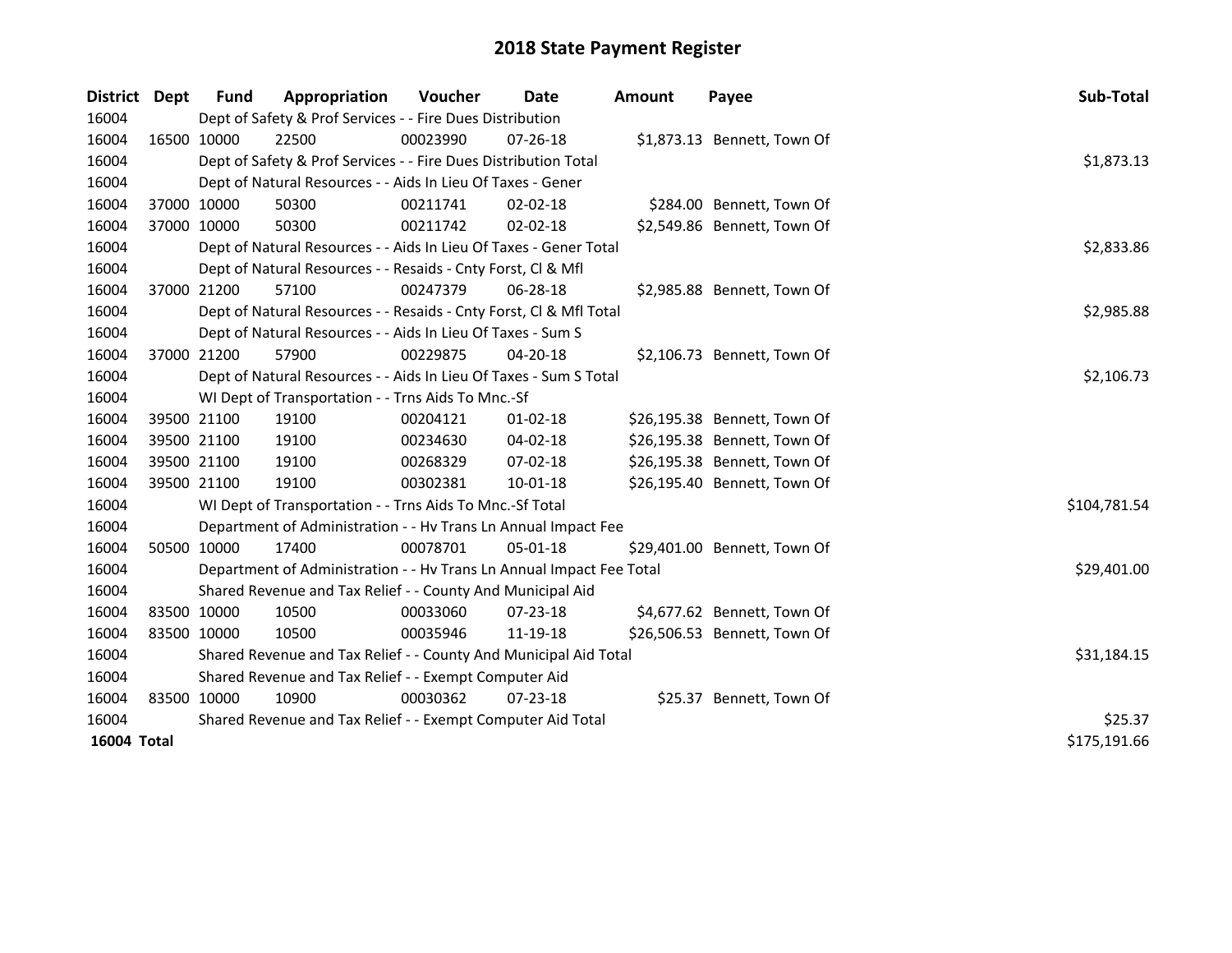| District Dept |             | <b>Fund</b> | Appropriation                                                              | Voucher     | <b>Date</b>    | Amount | Payee                     | Sub-Total    |  |  |  |
|---------------|-------------|-------------|----------------------------------------------------------------------------|-------------|----------------|--------|---------------------------|--------------|--|--|--|
| 16006         |             |             | Dept of Safety & Prof Services - - Fire Dues Distribution                  |             |                |        |                           |              |  |  |  |
| 16006         | 16500 10000 |             | 22500                                                                      | 00023991    | 07-26-18       |        | \$1,754.17 Town Of Brule  |              |  |  |  |
| 16006         |             |             | Dept of Safety & Prof Services - - Fire Dues Distribution Total            |             |                |        |                           | \$1,754.17   |  |  |  |
| 16006         |             |             | Dept of Natural Resources - - Aids In Lieu Of Taxes - Gener                |             |                |        |                           |              |  |  |  |
| 16006         | 37000 10000 |             | 50300                                                                      | 00211918    | 02-02-18       |        | \$15,443.70 Town Of Brule |              |  |  |  |
| 16006         | 37000 10000 |             | 50300                                                                      | 00230478    | $04 - 20 - 18$ |        | \$4.00 Town Of Brule      |              |  |  |  |
| 16006         |             |             | Dept of Natural Resources - - Aids In Lieu Of Taxes - Gener Total          | \$15,447.70 |                |        |                           |              |  |  |  |
| 16006         |             |             | Dept of Natural Resources - - Resaids - Cnty Forst, Cl & Mfl               |             |                |        |                           |              |  |  |  |
| 16006         |             | 37000 21200 | 57100                                                                      | 00247380    | $06 - 28 - 18$ |        | \$2,150.85 Town Of Brule  |              |  |  |  |
| 16006         |             |             | Dept of Natural Resources - - Resaids - Cnty Forst, Cl & Mfl Total         |             |                |        |                           | \$2,150.85   |  |  |  |
| 16006         |             |             | Dept of Natural Resources - - Aids In Lieu Of Taxes - Sum S                |             |                |        |                           |              |  |  |  |
| 16006         |             | 37000 21200 | 57900                                                                      | 00230479    | 04-20-18       |        | \$11,124.53 Town Of Brule |              |  |  |  |
| 16006         |             |             | Dept of Natural Resources - - Aids In Lieu Of Taxes - Sum S Total          |             |                |        |                           | \$11,124.53  |  |  |  |
| 16006         |             |             | Dept of Natural Resources - - Rec & Resource Aids, Fed                     |             |                |        |                           |              |  |  |  |
| 16006         | 37000 21200 |             | 58300                                                                      | 00262102    | $08 - 27 - 18$ |        | \$6,586.90 Town Of Brule  |              |  |  |  |
| 16006         |             |             | Dept of Natural Resources - - Rec & Resource Aids, Fed Total<br>\$6,586.90 |             |                |        |                           |              |  |  |  |
| 16006         |             |             | WI Dept of Transportation - - Trns Aids To Mnc.-Sf                         |             |                |        |                           |              |  |  |  |
| 16006         |             | 39500 21100 | 19100                                                                      | 00204122    | $01 - 02 - 18$ |        | \$41,705.96 Town Of Brule |              |  |  |  |
| 16006         |             | 39500 21100 | 19100                                                                      | 00234631    | 04-02-18       |        | \$41,705.96 Town Of Brule |              |  |  |  |
| 16006         | 39500 21100 |             | 19100                                                                      | 00268330    | 07-02-18       |        | \$41,705.96 Town Of Brule |              |  |  |  |
| 16006         | 39500 21100 |             | 19100                                                                      | 00302382    | 10-01-18       |        | \$41,705.99 Town Of Brule |              |  |  |  |
| 16006         |             |             | WI Dept of Transportation - - Trns Aids To Mnc.-Sf Total                   |             |                |        |                           | \$166,823.87 |  |  |  |
| 16006         |             |             | Department of Revenue - - Payments For Municipal Svcs                      |             |                |        |                           |              |  |  |  |
| 16006         | 56600 10000 |             | 50100                                                                      | 00026754    | 01-31-18       |        | \$2,226.40 Town Of Brule  |              |  |  |  |
| 16006         |             |             | Department of Revenue - - Payments For Municipal Svcs Total                |             |                |        |                           | \$2,226.40   |  |  |  |
| 16006         |             |             | Shared Revenue and Tax Relief - - County And Municipal Aid                 |             |                |        |                           |              |  |  |  |
| 16006         | 83500 10000 |             | 10500                                                                      | 00033061    | 07-23-18       |        | \$5,696.24 Town Of Brule  |              |  |  |  |
| 16006         | 83500 10000 |             | 10500                                                                      | 00035947    | 11-19-18       |        | \$32,278.67 Town Of Brule |              |  |  |  |
| 16006         |             |             | Shared Revenue and Tax Relief - - County And Municipal Aid Total           |             |                |        |                           | \$37,974.91  |  |  |  |
| 16006         |             |             | Shared Revenue and Tax Relief - - Exempt Computer Aid                      |             |                |        |                           |              |  |  |  |
| 16006         | 83500 10000 |             | 10900                                                                      | 00030363    | $07 - 23 - 18$ |        | \$172.50 Town Of Brule    |              |  |  |  |
| 16006         |             |             | Shared Revenue and Tax Relief - - Exempt Computer Aid Total                |             |                |        |                           | \$172.50     |  |  |  |
| 16006         |             |             | Shared Revenue and Tax Relief - - Utility Aid                              |             |                |        |                           |              |  |  |  |
| 16006         | 83500 10000 |             | 11000                                                                      | 00033061    | 07-23-18       |        | \$109.73 Town Of Brule    |              |  |  |  |
| 16006         | 83500 10000 |             | 11000                                                                      | 00035947    | 11-19-18       |        | \$628.74 Town Of Brule    |              |  |  |  |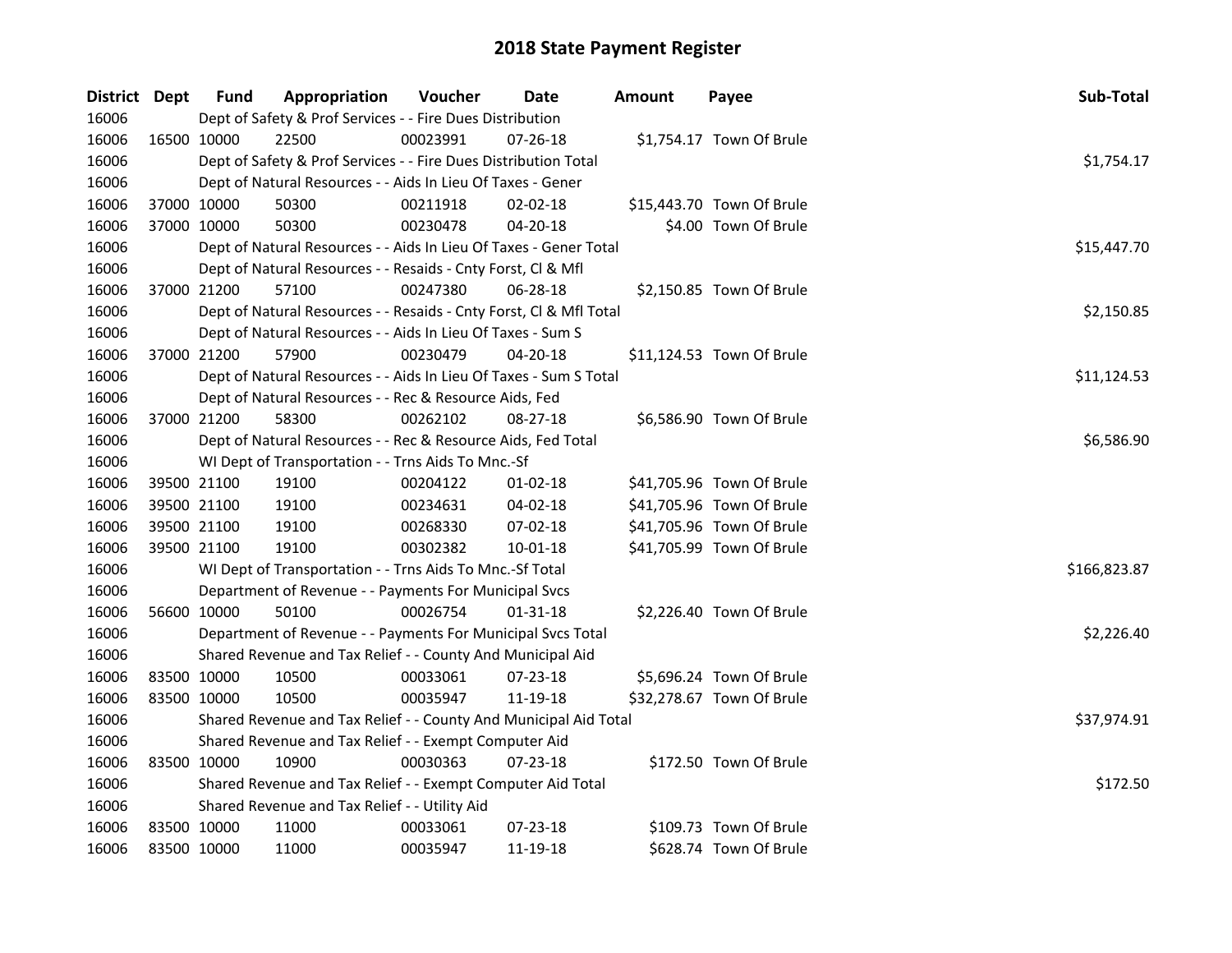| District Dept | Fund | Appropriation                                       | Voucher  | Date | Amount | Payee | Sub-Total    |
|---------------|------|-----------------------------------------------------|----------|------|--------|-------|--------------|
| 16006         |      | Shared Revenue and Tax Relief - - Utility Aid Total | \$738.47 |      |        |       |              |
| 16006 Total   |      |                                                     |          |      |        |       | \$245,000.30 |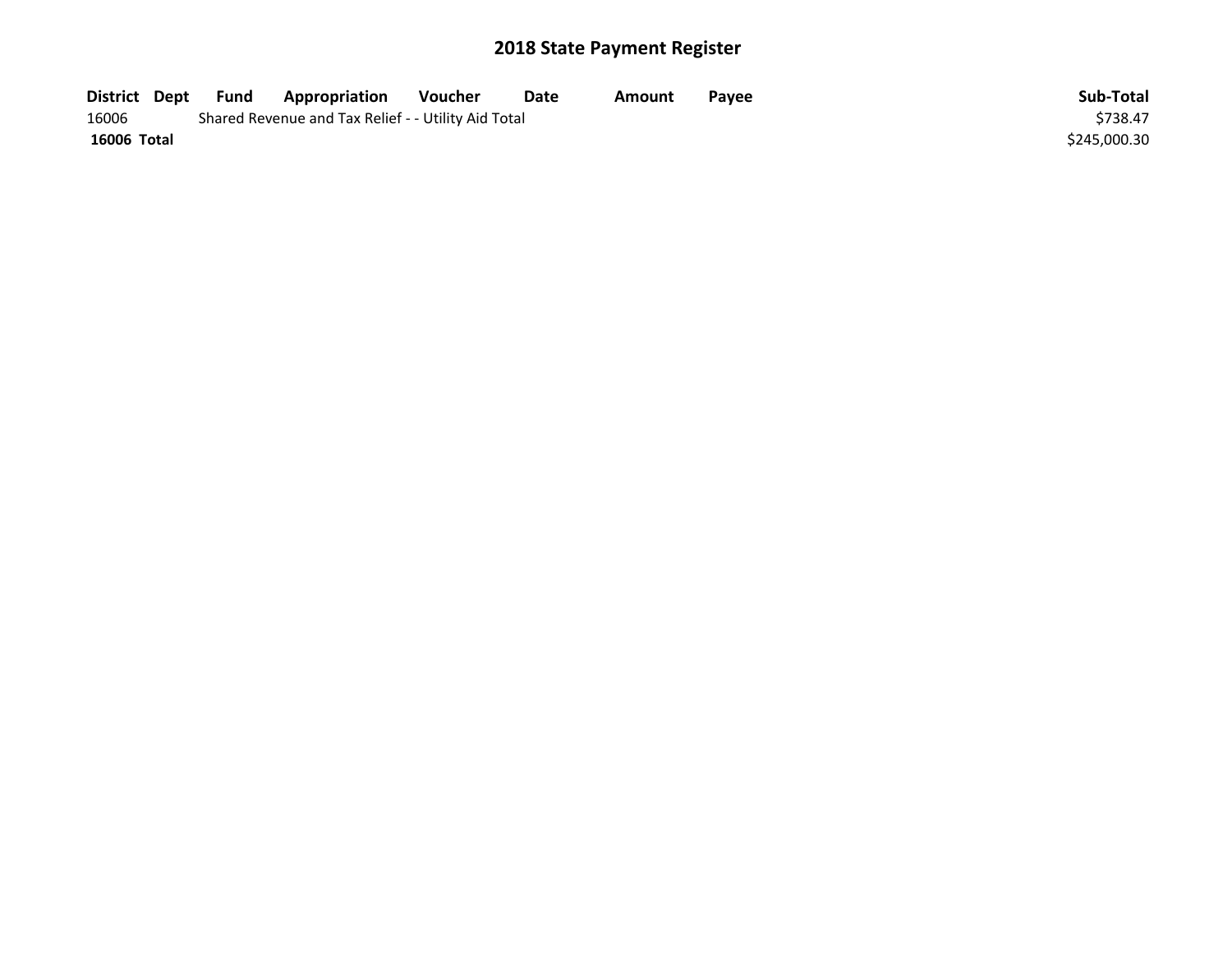| District Dept      |             | <b>Fund</b> | Appropriation                                                         | Voucher  | <b>Date</b>    | <b>Amount</b> | Payee                           | Sub-Total    |
|--------------------|-------------|-------------|-----------------------------------------------------------------------|----------|----------------|---------------|---------------------------------|--------------|
| 16008              |             |             | Dept of Safety & Prof Services - - Fire Dues Distribution             |          |                |               |                                 |              |
| 16008              | 16500 10000 |             | 22500                                                                 | 00023992 | $07 - 24 - 18$ |               | \$598.07 Town Of Cloverland     |              |
| 16008              |             |             | Dept of Safety & Prof Services - - Fire Dues Distribution Total       |          |                |               |                                 | \$598.07     |
| 16008              |             |             | Dept of Natural Resources - - Air Management -- Stationary S          |          |                |               |                                 |              |
| 16008              | 37000 10000 |             | 43700                                                                 | 00279428 | 12-04-18       |               | \$115.00 Town Of Cloverland     |              |
| 16008              |             |             | Dept of Natural Resources - - Air Management -- Stationary S Total    | \$115.00 |                |               |                                 |              |
| 16008              |             |             | Dept of Natural Resources - - Aids In Lieu Of Taxes - Gener           |          |                |               |                                 |              |
| 16008              | 37000 10000 |             | 50300                                                                 | 00211557 | 02-02-18       |               | \$101,439.61 Town Of Cloverland |              |
| 16008              | 37000 10000 |             | 50300                                                                 | 00211558 | $02 - 02 - 18$ |               | \$1,750.80 Town Of Cloverland   |              |
| 16008              |             |             | Dept of Natural Resources - - Aids In Lieu Of Taxes - Gener Total     |          |                |               |                                 | \$103,190.41 |
| 16008              |             |             | Dept of Natural Resources - - Gen Program Ops-State Funds             |          |                |               |                                 |              |
| 16008              | 37000 21200 |             | 16100                                                                 | 00238419 | 06-07-18       |               | \$330.00 Town Of Cloverland     |              |
| 16008              |             |             | Dept of Natural Resources - - Gen Program Ops-State Funds Total       |          |                |               |                                 | \$330.00     |
| 16008              |             |             | Dept of Natural Resources - - Resaids - Cnty Forst, Cl & Mfl          |          |                |               |                                 |              |
| 16008              | 37000 21200 |             | 57100                                                                 | 00247381 | $06 - 28 - 18$ |               | \$463.89 Town Of Cloverland     |              |
| 16008              |             |             | Dept of Natural Resources - - Resaids - Cnty Forst, Cl & Mfl Total    |          |                |               |                                 | \$463.89     |
| 16008              |             |             | Dept of Natural Resources - - Aids In Lieu Of Taxes - Sum S           |          |                |               |                                 |              |
| 16008              | 37000 21200 |             | 57900                                                                 | 00228962 | 04-20-18       |               | \$4,937.95 Town Of Cloverland   |              |
| 16008              |             |             | Dept of Natural Resources - - Aids In Lieu Of Taxes - Sum S Total     |          |                |               |                                 | \$4,937.95   |
| 16008              |             |             | WI Dept of Transportation - - Trns Aids To Mnc.-Sf                    |          |                |               |                                 |              |
| 16008              |             | 39500 21100 | 19100                                                                 | 00204123 | $01 - 02 - 18$ |               | \$25,174.08 Town Of Cloverland  |              |
| 16008              | 39500 21100 |             | 19100                                                                 | 00234632 | 04-02-18       |               | \$25,174.08 Town Of Cloverland  |              |
| 16008              | 39500 21100 |             | 19100                                                                 | 00268331 | 07-02-18       |               | \$25,174.08 Town Of Cloverland  |              |
| 16008              | 39500 21100 |             | 19100                                                                 | 00302383 | 10-01-18       |               | \$25,174.11 Town Of Cloverland  |              |
| 16008              |             |             | WI Dept of Transportation - - Trns Aids To Mnc.-Sf Total              |          |                |               |                                 | \$100,696.35 |
| 16008              |             |             | Department of Administration - - Service Award Pgm; State Match       |          |                |               |                                 |              |
| 16008              |             | 50500 10000 | 41200                                                                 | 00083380 | $07-18-18$     |               | \$2,730.00 Town Of Cloverland   |              |
| 16008              |             |             | Department of Administration - - Service Award Pgm; State Match Total |          |                |               |                                 | \$2,730.00   |
| 16008              |             |             | Shared Revenue and Tax Relief - - County And Municipal Aid            |          |                |               |                                 |              |
| 16008              | 83500 10000 |             | 10500                                                                 | 00033062 | 07-23-18       |               | \$4,585.83 Town Of Cloverland   |              |
| 16008              | 83500 10000 |             | 10500                                                                 | 00035948 | 11-19-18       |               | \$25,986.38 Town Of Cloverland  |              |
| 16008              |             |             | Shared Revenue and Tax Relief - - County And Municipal Aid Total      |          |                |               |                                 | \$30,572.21  |
| <b>16008 Total</b> |             |             |                                                                       |          |                |               |                                 | \$243,633.88 |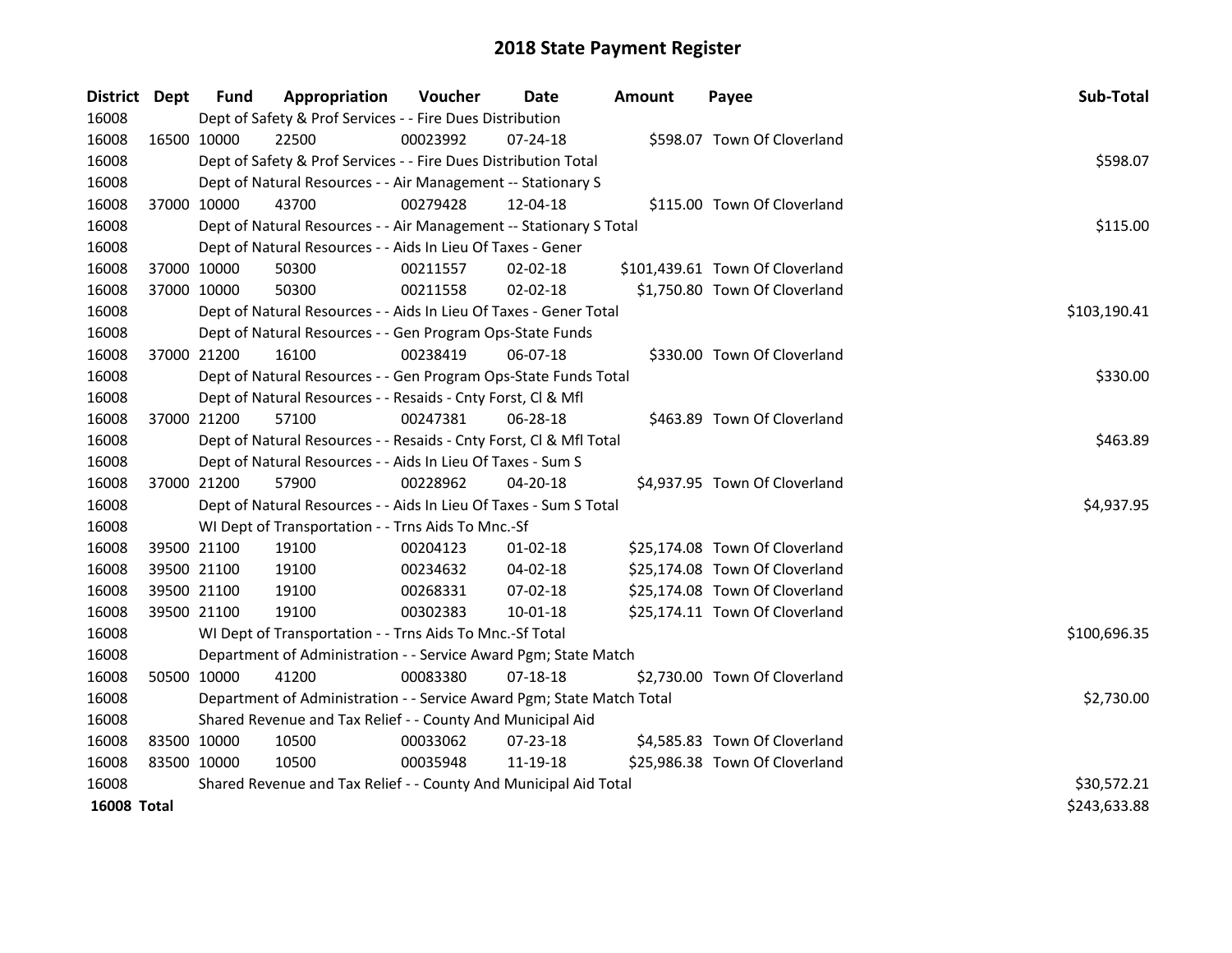| <b>District</b>    | Dept        | <b>Fund</b>                                         | Appropriation                                                       | <b>Voucher</b> | Date           | <b>Amount</b> | Payee                         | Sub-Total    |  |  |  |  |
|--------------------|-------------|-----------------------------------------------------|---------------------------------------------------------------------|----------------|----------------|---------------|-------------------------------|--------------|--|--|--|--|
| 16010              |             |                                                     | Dept of Safety & Prof Services - - Fire Dues Distribution           |                |                |               |                               |              |  |  |  |  |
| 16010              |             | 16500 10000                                         | 22500                                                               | 00023993       | $07 - 24 - 18$ |               | \$742.92 Town Of Dairyland    |              |  |  |  |  |
| 16010              |             |                                                     | Dept of Safety & Prof Services - - Fire Dues Distribution Total     |                |                |               |                               |              |  |  |  |  |
| 16010              |             |                                                     | Dept of Natural Resources - - Resaids - Cnty Forst, CI & Mfl        |                |                |               |                               |              |  |  |  |  |
| 16010              |             | 37000 21200                                         | 57100                                                               | 00247382       | 06-28-18       |               | \$17,565.06 Town Of Dairyland |              |  |  |  |  |
| 16010              |             |                                                     | Dept of Natural Resources - - Resaids - Cnty Forst, Cl & Mfl Total  |                |                |               |                               | \$17,565.06  |  |  |  |  |
| 16010              |             |                                                     | WI Dept of Transportation - - Trns Aids To Mnc.-Sf                  |                |                |               |                               |              |  |  |  |  |
| 16010              |             | 39500 21100                                         | 19100                                                               | 00204124       | $01 - 02 - 18$ |               | \$47,273.31 Town Of Dairyland |              |  |  |  |  |
| 16010              |             | 39500 21100                                         | 19100                                                               | 00234633       | 04-02-18       |               | \$47,273.31 Town Of Dairyland |              |  |  |  |  |
| 16010              |             | 39500 21100                                         | 19100                                                               | 00268332       | 07-02-18       |               | \$47,273.31 Town Of Dairyland |              |  |  |  |  |
| 16010              |             | 39500 21100                                         | 19100                                                               | 00302384       | 10-01-18       |               | \$47,273.34 Town Of Dairyland |              |  |  |  |  |
| 16010              |             |                                                     | WI Dept of Transportation - - Trns Aids To Mnc.-Sf Total            |                |                |               |                               | \$189,093.27 |  |  |  |  |
| 16010              |             |                                                     | Department of Military Affairs - - Major Disaster Assist; Pif       |                |                |               |                               |              |  |  |  |  |
| 16010              |             | 46500 27200                                         | 36500                                                               | 00048112       | $08 - 27 - 18$ |               | \$6,152.26 Town Of Dairyland  |              |  |  |  |  |
| 16010              |             |                                                     | Department of Military Affairs - - Major Disaster Assist; Pif Total |                |                |               |                               | \$6,152.26   |  |  |  |  |
| 16010              |             |                                                     | Shared Revenue and Tax Relief - - County And Municipal Aid          |                |                |               |                               |              |  |  |  |  |
| 16010              | 83500 10000 |                                                     | 10500                                                               | 00033063       | $07 - 23 - 18$ |               | \$1,521.68 Town Of Dairyland  |              |  |  |  |  |
| 16010              | 83500 10000 |                                                     | 10500                                                               | 00035949       | 11-19-18       |               | \$8,622.84 Town Of Dairyland  |              |  |  |  |  |
| 16010              |             |                                                     | Shared Revenue and Tax Relief - - County And Municipal Aid Total    |                |                |               |                               | \$10,144.52  |  |  |  |  |
| 16010              |             |                                                     | Shared Revenue and Tax Relief - - Utility Aid                       |                |                |               |                               |              |  |  |  |  |
| 16010              | 83500 10000 |                                                     | 11000                                                               | 00033063       | $07 - 23 - 18$ |               | \$103.72 Town Of Dairyland    |              |  |  |  |  |
| 16010              | 83500 10000 |                                                     | 11000                                                               | 00035949       | 11-19-18       |               | \$610.91 Town Of Dairyland    |              |  |  |  |  |
| 16010              |             | Shared Revenue and Tax Relief - - Utility Aid Total | \$714.63                                                            |                |                |               |                               |              |  |  |  |  |
| <b>16010 Total</b> |             |                                                     |                                                                     |                |                |               |                               | \$224,412.66 |  |  |  |  |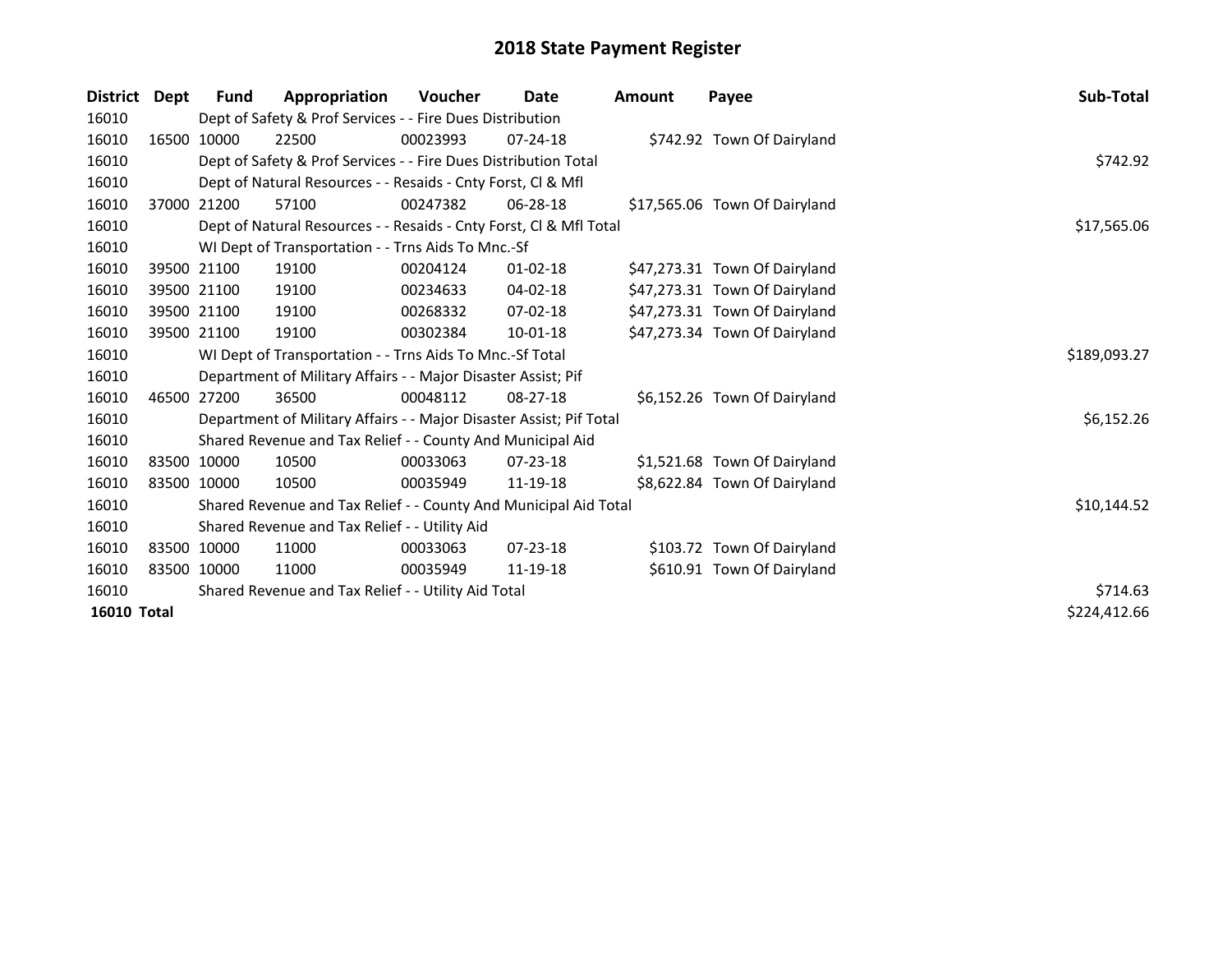| District Dept |             | <b>Fund</b> | Appropriation                                                                   | Voucher   | Date           | <b>Amount</b> | Payee                       | Sub-Total    |
|---------------|-------------|-------------|---------------------------------------------------------------------------------|-----------|----------------|---------------|-----------------------------|--------------|
| 16012         |             |             | Dept of Safety & Prof Services - - Fire Dues Distribution                       |           |                |               |                             |              |
| 16012         | 16500 10000 |             | 22500                                                                           | 00023994  | $07 - 24 - 18$ |               | \$2,911.72 Gordon, Town of  |              |
| 16012         |             |             | Dept of Safety & Prof Services - - Fire Dues Distribution Total                 |           |                |               |                             | \$2,911.72   |
| 16012         |             |             | Dept of Natural Resources - - Aids In Lieu Of Taxes - Gener                     |           |                |               |                             |              |
| 16012         | 37000 10000 |             | 50300                                                                           | 00211784  | $02 - 02 - 18$ |               | \$571.79 Gordon, Town of    |              |
| 16012         | 37000 10000 |             | 50300                                                                           | 00211785  | 02-02-18       |               | \$196.08 Gordon, Town of    |              |
| 16012         | 37000 10000 |             | 50300                                                                           | 00230008  | 04-20-18       |               | \$463.27 Gordon, Town of    |              |
| 16012         |             |             | Dept of Natural Resources - - Aids In Lieu Of Taxes - Gener Total               |           | \$1,231.14     |               |                             |              |
| 16012         |             |             | Dept of Natural Resources - - General Program Operations --                     |           |                |               |                             |              |
| 16012         | 37000 21200 |             | 25400                                                                           | 00279492  | 11-19-18       |               | \$2,446.72 Gordon, Town of  |              |
| 16012         |             |             | Dept of Natural Resources - - General Program Operations -- Total               |           |                |               |                             | \$2,446.72   |
| 16012         |             |             | Dept of Natural Resources - - Resaids - Cnty Forst, Cl & Mfl                    |           |                |               |                             |              |
| 16012         | 37000 21200 |             | 57100                                                                           | 00247383  | 06-28-18       |               | \$20,545.43 Gordon, Town of |              |
| 16012         |             |             | Dept of Natural Resources - - Resaids - Cnty Forst, Cl & Mfl Total              |           |                |               |                             | \$20,545.43  |
| 16012         |             |             | Dept of Natural Resources - - Aids In Lieu Of Taxes - Sum S                     |           |                |               |                             |              |
| 16012         | 37000 21200 |             | 57900                                                                           | 00230006  | 04-20-18       |               | \$4.40 Gordon, Town of      |              |
| 16012         | 37000 21200 |             | 57900                                                                           | 00230007  | $04 - 20 - 18$ |               | \$140.80 Gordon, Town of    |              |
| 16012         |             |             | Dept of Natural Resources - - Aids In Lieu Of Taxes - Sum S Total               |           |                |               |                             | \$145.20     |
| 16012         |             |             | Dept of Natural Resources - - Rec & Resource Aids, Fed                          |           |                |               |                             |              |
| 16012         | 37000 21200 |             | 58300                                                                           | 00262113  | 08-27-18       |               | \$3,814.17 Gordon, Town of  |              |
| 16012         |             |             | Dept of Natural Resources - - Rec & Resource Aids, Fed Total                    |           |                |               |                             | \$3,814.17   |
| 16012         |             |             | WI Dept of Transportation - - Trns Aids To Mnc.-Sf                              |           |                |               |                             |              |
| 16012         | 39500 21100 |             | 19100                                                                           | 00204125  | $01 - 02 - 18$ |               | \$75,097.57 Gordon, Town of |              |
| 16012         | 39500 21100 |             | 19100                                                                           | 00234634  | 04-02-18       |               | \$75,097.57 Gordon, Town of |              |
| 16012         | 39500 21100 |             | 19100                                                                           | 00268333  | 07-02-18       |               | \$75,097.57 Gordon, Town of |              |
| 16012         | 39500 21100 |             | 19100                                                                           | 00302385  | 10-01-18       |               | \$75,097.57 Gordon, Town of |              |
| 16012         |             |             | WI Dept of Transportation - - Trns Aids To Mnc.-Sf Total                        |           |                |               |                             | \$300,390.28 |
| 16012         |             |             | Department of Health Services - - Prepaid Medical Transport Reimbursement       |           |                |               |                             |              |
| 16012         | 43500 10000 |             | 16300                                                                           | AMBULANCE | 11-08-18       |               | \$2,000.00 Gordon, Town of  |              |
| 16012         |             |             | Department of Health Services - - Prepaid Medical Transport Reimbursement Total |           |                |               |                             | \$2,000.00   |
| 16012         |             |             | Department of Administration - - Hv Trans Ln Annual Impact Fee                  |           |                |               |                             |              |
| 16012         | 50500 10000 |             | 17400                                                                           | 00078714  | 05-01-18       |               | \$28,176.00 Gordon, Town of |              |
| 16012         |             |             | Department of Administration - - Hv Trans Ln Annual Impact Fee Total            |           |                |               |                             | \$28,176.00  |
| 16012         |             |             | Department of Revenue - - Payments For Municipal Svcs                           |           |                |               |                             |              |
| 16012         | 56600 10000 |             | 50100                                                                           | 00026755  | 01-31-18       |               | \$1,697.43 Gordon, Town of  |              |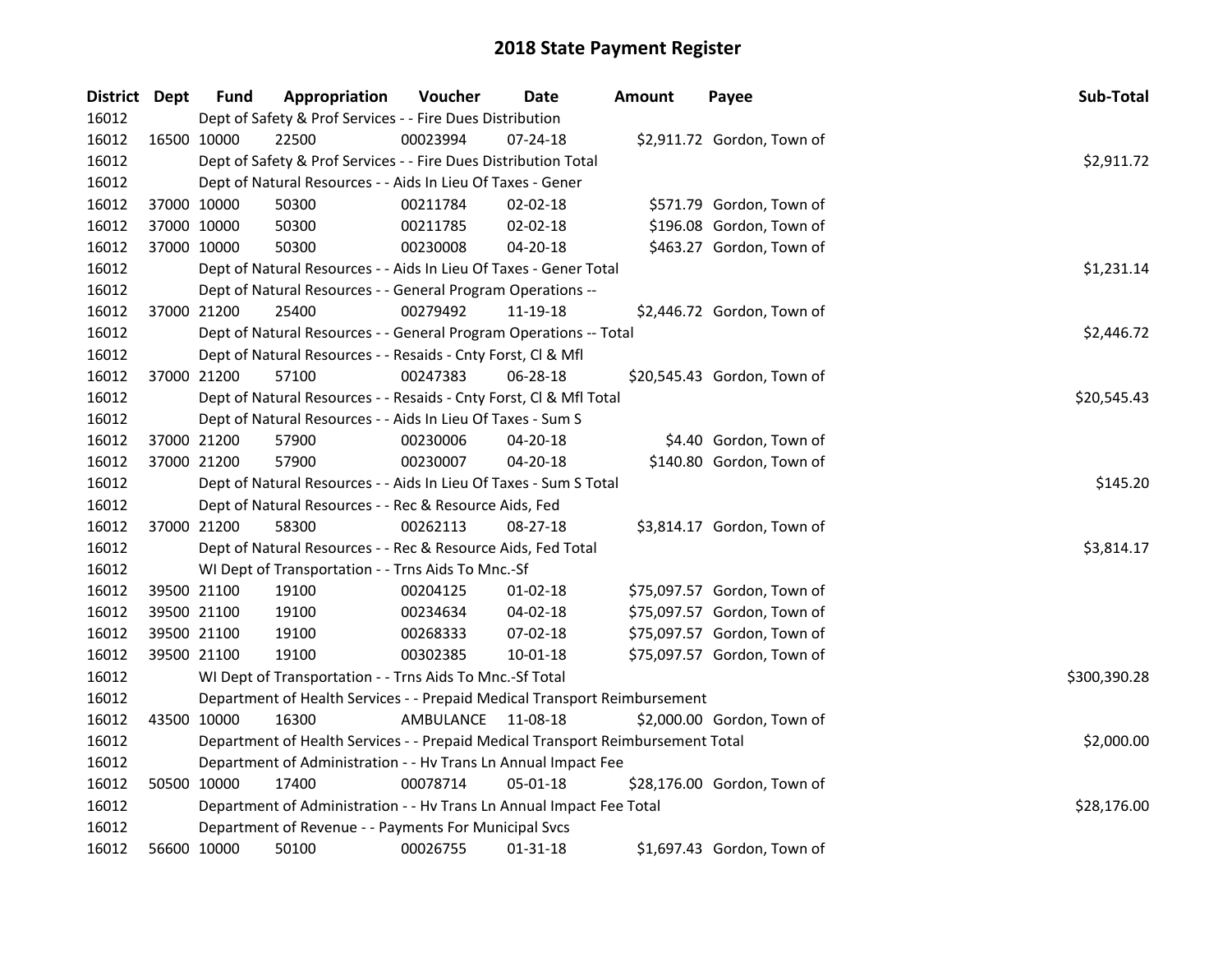| District Dept      |             | Fund        | Appropriation                                                    | <b>Voucher</b> | Date           | <b>Amount</b> | Payee                       | Sub-Total    |
|--------------------|-------------|-------------|------------------------------------------------------------------|----------------|----------------|---------------|-----------------------------|--------------|
| 16012              |             |             | Department of Revenue - - Payments For Municipal Svcs Total      |                |                |               |                             | \$1,697.43   |
| 16012              |             |             | Shared Revenue and Tax Relief - - County And Municipal Aid       |                |                |               |                             |              |
| 16012              | 83500 10000 |             | 10500                                                            | 00033064       | $07 - 23 - 18$ |               | \$2,219.07 Gordon, Town of  |              |
| 16012              |             | 83500 10000 | 10500                                                            | 00035950       | 11-19-18       |               | \$10,574.71 Gordon, Town of |              |
| 16012              |             |             | Shared Revenue and Tax Relief - - County And Municipal Aid Total |                |                |               |                             | \$12,793.78  |
| 16012              |             |             | Shared Revenue and Tax Relief - - Exempt Computer Aid            |                |                |               |                             |              |
| 16012              | 83500 10000 |             | 10900                                                            | 00030364       | 07-23-18       |               | \$74.07 Gordon, Town of     |              |
| 16012              |             |             | Shared Revenue and Tax Relief - - Exempt Computer Aid Total      |                |                |               |                             | \$74.07      |
| 16012              |             |             | Shared Revenue and Tax Relief - - Utility Aid                    |                |                |               |                             |              |
| 16012              | 83500 10000 |             | 11000                                                            | 00033064       | $07 - 23 - 18$ |               | \$300.18 Gordon, Town of    |              |
| 16012              | 83500 10000 |             | 11000                                                            | 00035950       | 11-19-18       |               | \$4,878.24 Gordon, Town of  |              |
| 16012              |             |             | Shared Revenue and Tax Relief - - Utility Aid Total              |                |                |               |                             | \$5,178.42   |
| <b>16012 Total</b> |             |             |                                                                  |                |                |               |                             | \$381,404.36 |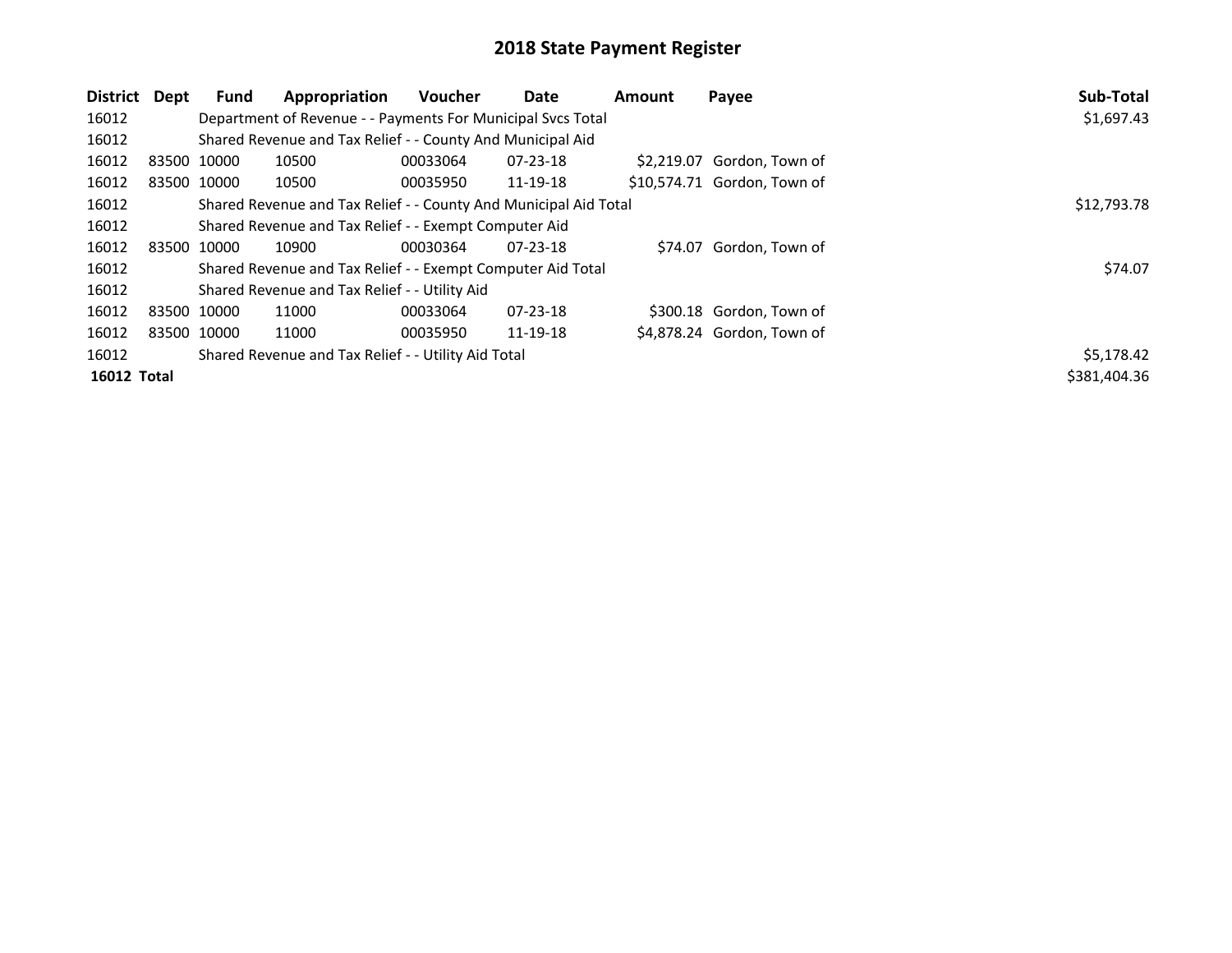| <b>District</b>    | <b>Dept</b> | <b>Fund</b> | Appropriation                                                        | Voucher  | Date           | <b>Amount</b> | Payee                         | Sub-Total    |
|--------------------|-------------|-------------|----------------------------------------------------------------------|----------|----------------|---------------|-------------------------------|--------------|
| 16014              |             |             | Dept of Safety & Prof Services - - Fire Dues Distribution            |          |                |               |                               |              |
| 16014              |             | 16500 10000 | 22500                                                                | 00023995 | $07 - 26 - 18$ |               | \$2,722.99 Town Of Hawthorne  |              |
| 16014              |             |             | Dept of Safety & Prof Services - - Fire Dues Distribution Total      |          |                |               |                               | \$2,722.99   |
| 16014              |             |             | Dept of Natural Resources - - Aids In Lieu Of Taxes - Gener          |          |                |               |                               |              |
| 16014              |             | 37000 10000 | 50300                                                                | 00211788 | $02 - 02 - 18$ |               | \$4,526.12 Town Of Hawthorne  |              |
| 16014              |             |             | Dept of Natural Resources - - Aids In Lieu Of Taxes - Gener Total    |          |                |               |                               | \$4,526.12   |
| 16014              |             |             | Dept of Natural Resources - - Resaids - Cnty Forst, Cl & Mfl         |          |                |               |                               |              |
| 16014              |             | 37000 21200 | 57100                                                                | 00247384 | 06-28-18       |               | \$1,924.57 Town Of Hawthorne  |              |
| 16014              |             |             | Dept of Natural Resources - - Resaids - Cnty Forst, CI & Mfl Total   |          |                |               |                               | \$1,924.57   |
| 16014              |             |             | Dept of Natural Resources - - Aids In Lieu Of Taxes - Sum S          |          |                |               |                               |              |
| 16014              |             | 37000 21200 | 57900                                                                | 00230020 | 04-20-18       |               | \$1.85 Town Of Hawthorne      |              |
| 16014              |             |             | Dept of Natural Resources - - Aids In Lieu Of Taxes - Sum S Total    |          |                |               |                               | \$1.85       |
| 16014              |             |             | WI Dept of Transportation - - Trns Aids To Mnc.-Sf                   |          |                |               |                               |              |
| 16014              |             | 39500 21100 | 19100                                                                | 00204126 | $01 - 02 - 18$ |               | \$22,569.69 Town Of Hawthorne |              |
| 16014              |             | 39500 21100 | 19100                                                                | 00234635 | 04-02-18       |               | \$22,569.69 Town Of Hawthorne |              |
| 16014              |             | 39500 21100 | 19100                                                                | 00268334 | 07-02-18       |               | \$22,569.69 Town Of Hawthorne |              |
| 16014              |             | 39500 21100 | 19100                                                                | 00302386 | $10-01-18$     |               | \$22,569.71 Town Of Hawthorne |              |
| 16014              |             |             | WI Dept of Transportation - - Trns Aids To Mnc.-Sf Total             |          |                |               |                               | \$90,278.78  |
| 16014              |             |             | Department of Administration - - Hv Trans Ln Annual Impact Fee       |          |                |               |                               |              |
| 16014              |             | 50500 10000 | 17400                                                                | 00078717 | $05-01-18$     |               | \$4,054.00 Town Of Hawthorne  |              |
| 16014              |             |             | Department of Administration - - Hv Trans Ln Annual Impact Fee Total |          |                |               |                               | \$4,054.00   |
| 16014              |             |             | Shared Revenue and Tax Relief - - County And Municipal Aid           |          |                |               |                               |              |
| 16014              |             | 83500 10000 | 10500                                                                | 00033065 | $07 - 23 - 18$ |               | \$8,366.58 Town Of Hawthorne  |              |
| 16014              | 83500 10000 |             | 10500                                                                | 00035951 | 11-19-18       |               | \$99,326.60 Town Of Hawthorne |              |
| 16014              |             |             | Shared Revenue and Tax Relief - - County And Municipal Aid Total     |          |                |               |                               | \$107,693.18 |
| 16014              |             |             | Shared Revenue and Tax Relief - - Exempt Computer Aid                |          |                |               |                               |              |
| 16014              | 83500 10000 |             | 10900                                                                | 00030365 | $07 - 23 - 18$ |               | \$2.03 Town Of Hawthorne      |              |
| 16014              |             |             | Shared Revenue and Tax Relief - - Exempt Computer Aid Total          | \$2.03   |                |               |                               |              |
| <b>16014 Total</b> |             |             |                                                                      |          |                |               |                               | \$211,203.52 |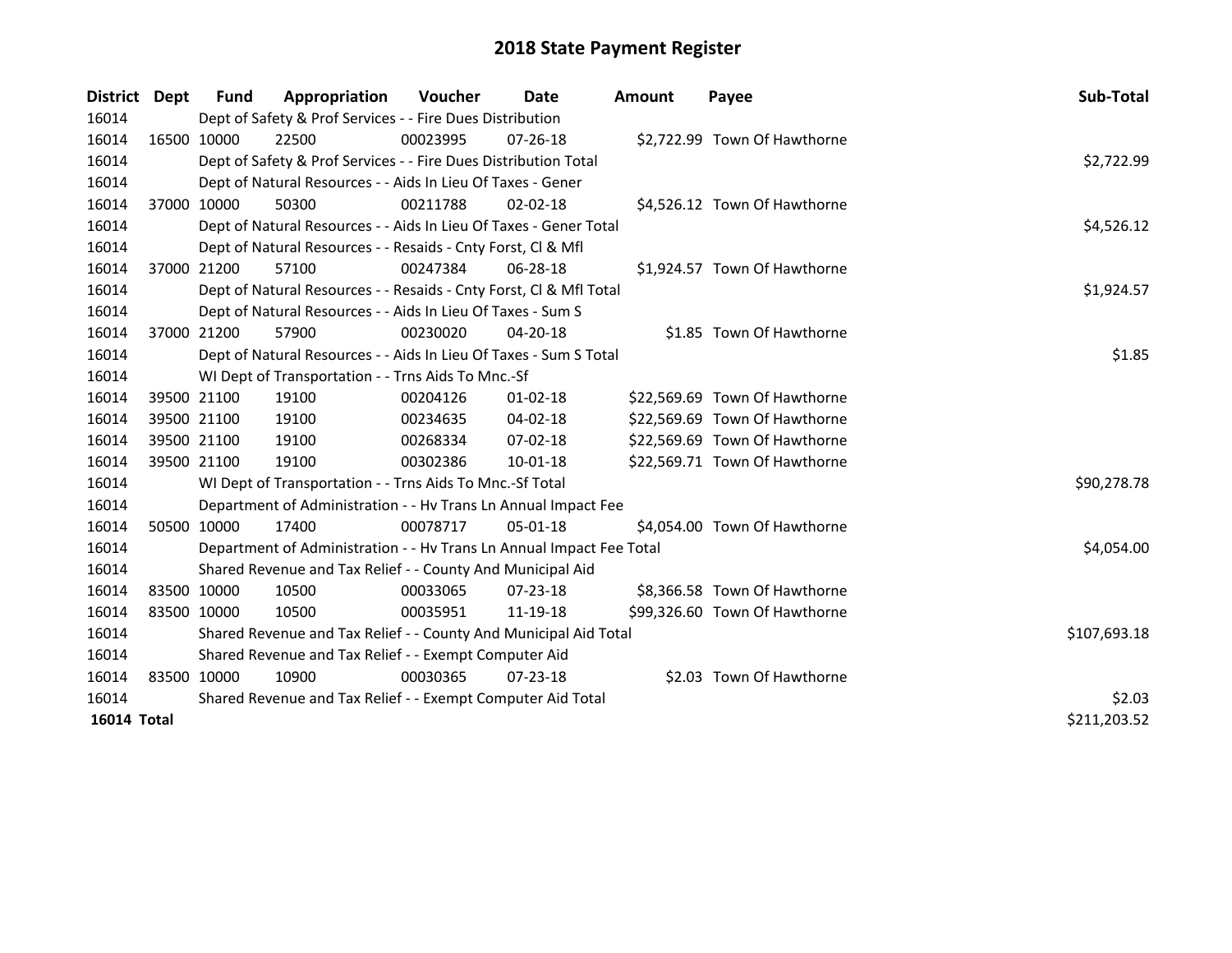| District Dept |             | <b>Fund</b>                                                                    | Appropriation                                                      | Voucher  | Date           | <b>Amount</b> | Payee                        | Sub-Total    |  |
|---------------|-------------|--------------------------------------------------------------------------------|--------------------------------------------------------------------|----------|----------------|---------------|------------------------------|--------------|--|
| 16016         |             |                                                                                | Dept of Safety & Prof Services - - Fire Dues Distribution          |          |                |               |                              |              |  |
| 16016         |             | 16500 10000                                                                    | 22500                                                              | 00023996 | 07-25-18       |               | \$1,546.35 Town Of Highland  |              |  |
| 16016         |             |                                                                                | Dept of Safety & Prof Services - - Fire Dues Distribution Total    |          |                |               |                              | \$1,546.35   |  |
| 16016         |             |                                                                                | Dept of Natural Resources - - Aids In Lieu Of Taxes - Gener        |          |                |               |                              |              |  |
| 16016         |             | 37000 10000                                                                    | 50300                                                              | 00211789 | 02-02-18       |               | \$6,207.33 Town Of Highland  |              |  |
| 16016         |             |                                                                                | Dept of Natural Resources - - Aids In Lieu Of Taxes - Gener Total  |          |                |               |                              | \$6,207.33   |  |
| 16016         |             |                                                                                | Dept of Natural Resources - - General Program Operations --        |          |                |               |                              |              |  |
| 16016         |             | 37000 21200                                                                    | 25400                                                              | 00285439 | 12-14-18       |               | \$652.83 Town Of Highland    |              |  |
| 16016         |             |                                                                                | Dept of Natural Resources - - General Program Operations -- Total  |          |                |               |                              | \$652.83     |  |
| 16016         |             |                                                                                | Dept of Natural Resources - - Resaids - Cnty Forst, Cl & Mfl       |          |                |               |                              |              |  |
| 16016         |             | 37000 21200                                                                    | 57100                                                              | 00247385 | 06-28-18       |               | \$5,558.71 Town Of Highland  |              |  |
| 16016         |             |                                                                                | Dept of Natural Resources - - Resaids - Cnty Forst, Cl & Mfl Total |          |                |               |                              | \$5,558.71   |  |
| 16016         |             |                                                                                | Dept of Natural Resources - - Aids In Lieu Of Taxes - Sum S        |          |                |               |                              |              |  |
| 16016         |             | 37000 21200                                                                    | 57900                                                              | 00230021 | $04 - 20 - 18$ |               | \$9,442.62 Town Of Highland  |              |  |
| 16016         |             |                                                                                | Dept of Natural Resources - - Aids In Lieu Of Taxes - Sum S Total  |          |                |               |                              | \$9,442.62   |  |
| 16016         |             |                                                                                | Dept of Natural Resources - - Rec & Resource Aids, Fed             |          |                |               |                              |              |  |
| 16016         |             | 37000 21200                                                                    | 58300                                                              | 00238235 | 05-30-18       |               | \$823.93 Town Of Highland    |              |  |
| 16016         |             |                                                                                | Dept of Natural Resources - - Rec & Resource Aids, Fed Total       |          |                |               |                              | \$823.93     |  |
| 16016         |             |                                                                                | WI Dept of Transportation - - Trns Aids To Mnc.-Sf                 |          |                |               |                              |              |  |
| 16016         |             | 39500 21100                                                                    | 19100                                                              | 00204127 | 01-02-18       |               | \$59,228.42 Town Of Highland |              |  |
| 16016         |             | 39500 21100                                                                    | 19100                                                              | 00234636 | 04-02-18       |               | \$59,228.42 Town Of Highland |              |  |
| 16016         |             | 39500 21100                                                                    | 19100                                                              | 00268335 | 07-02-18       |               | \$59,228.42 Town Of Highland |              |  |
| 16016         |             | 39500 21100                                                                    | 19100                                                              | 00302387 | $10 - 01 - 18$ |               | \$59,228.44 Town Of Highland |              |  |
| 16016         |             |                                                                                | WI Dept of Transportation - - Trns Aids To Mnc.-Sf Total           |          |                |               |                              | \$236,913.70 |  |
| 16016         |             |                                                                                | WI Dept of Transportation - - Loc Rd Imp Prg St Fd                 |          |                |               |                              |              |  |
| 16016         |             | 39500 21100                                                                    | 27800                                                              | 00305559 | 10-02-18       |               | \$19,912.08 Town Of Highland |              |  |
| 16016         |             |                                                                                | WI Dept of Transportation - - Loc Rd Imp Prg St Fd Total           |          |                |               |                              | \$19,912.08  |  |
| 16016         |             |                                                                                | Department of Revenue - - Payments For Municipal Svcs              |          |                |               |                              |              |  |
| 16016         |             | 56600 10000                                                                    | 50100                                                              | 00026756 | $01 - 31 - 18$ |               | \$441.32 Town Of Highland    |              |  |
| 16016         |             |                                                                                | Department of Revenue - - Payments For Municipal Svcs Total        |          |                |               |                              | \$441.32     |  |
| 16016         |             |                                                                                | Shared Revenue and Tax Relief - - County And Municipal Aid         |          |                |               |                              |              |  |
| 16016         |             | 83500 10000                                                                    | 10500                                                              | 00033066 | 07-23-18       |               | \$972.13 Town Of Highland    |              |  |
| 16016         | 83500 10000 |                                                                                | 10500                                                              | 00035952 | 11-19-18       |               | \$5,508.76 Town Of Highland  |              |  |
| 16016         |             | \$6,480.89<br>Shared Revenue and Tax Relief - - County And Municipal Aid Total |                                                                    |          |                |               |                              |              |  |
| 16016         |             |                                                                                | Shared Revenue and Tax Relief - - Exempt Computer Aid              |          |                |               |                              |              |  |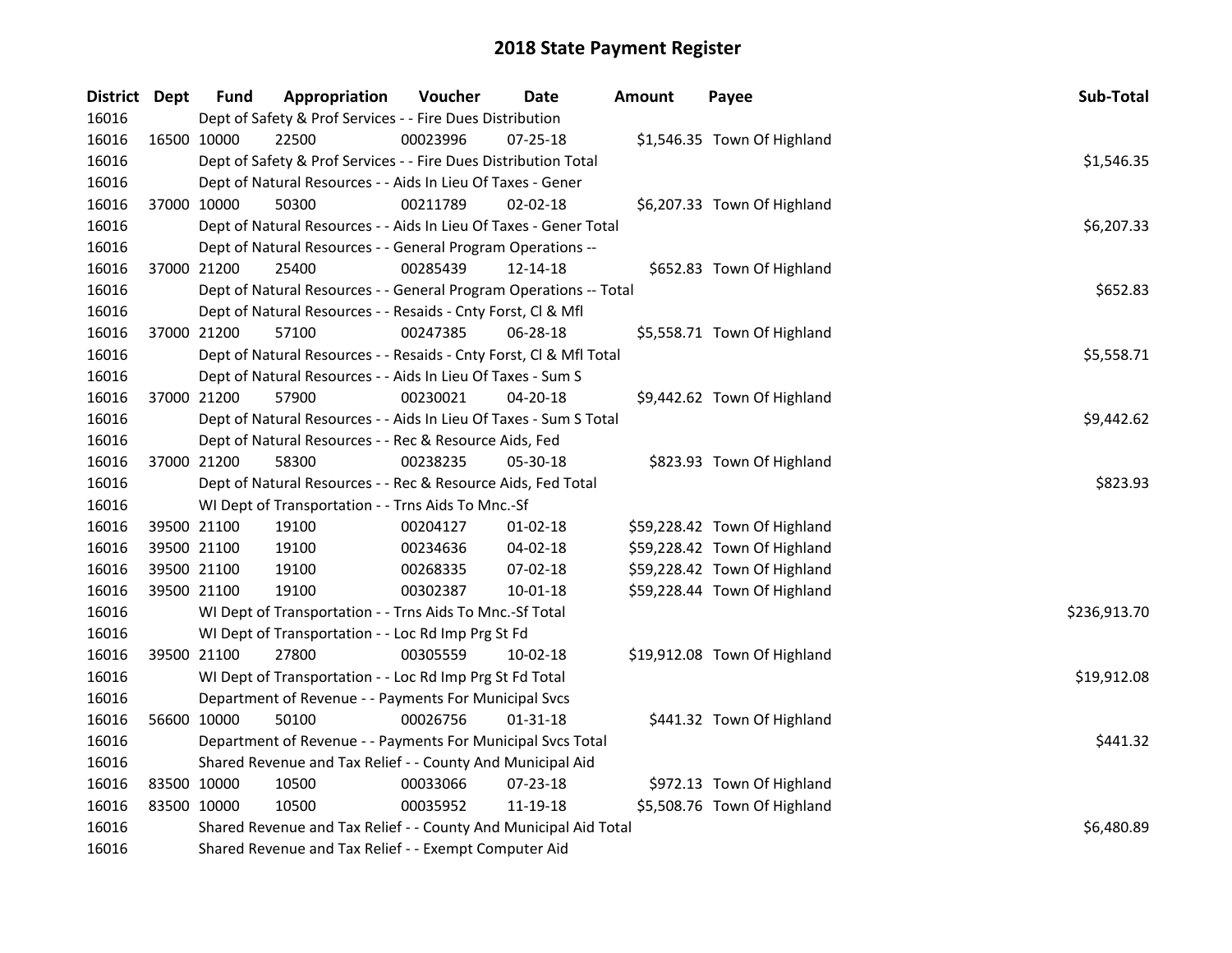| District Dept | Fund        | Appropriation                                               | <b>Voucher</b> | Date           | Amount | Pavee                   | Sub-Total    |
|---------------|-------------|-------------------------------------------------------------|----------------|----------------|--------|-------------------------|--------------|
| 16016         | 83500 10000 | 10900                                                       | 00030366       | $07 - 23 - 18$ |        | \$4.06 Town Of Highland |              |
| 16016         |             | Shared Revenue and Tax Relief - - Exempt Computer Aid Total |                |                |        |                         | \$4.06       |
| 16016 Total   |             |                                                             |                |                |        |                         | \$287,983.82 |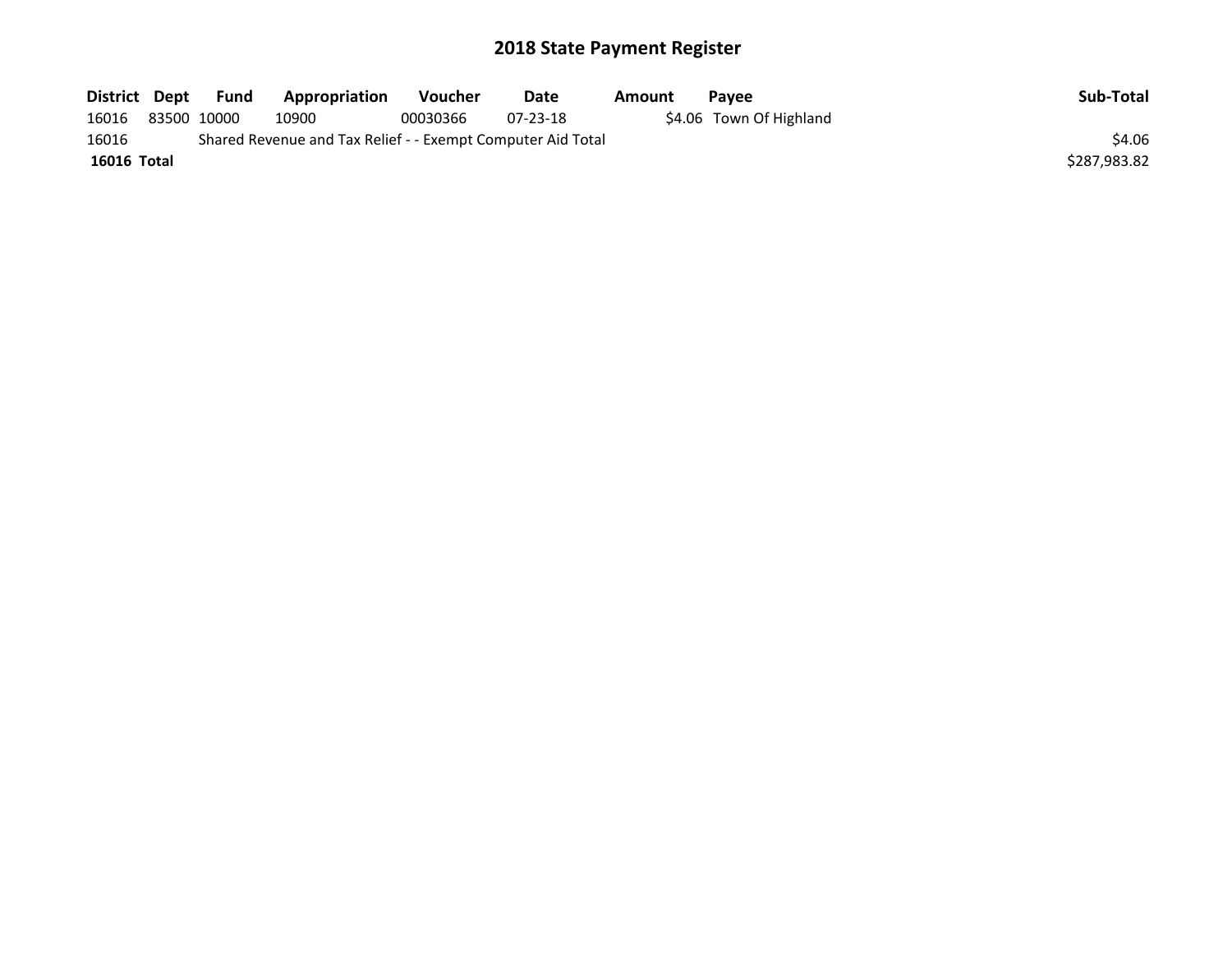| <b>District</b>    | Dept        | <b>Fund</b> | Appropriation                                                      | <b>Voucher</b> | Date           | <b>Amount</b> | Payee                        | Sub-Total    |
|--------------------|-------------|-------------|--------------------------------------------------------------------|----------------|----------------|---------------|------------------------------|--------------|
| 16018              |             |             | Dept of Safety & Prof Services - - Fire Dues Distribution          |                |                |               |                              |              |
| 16018              |             | 16500 10000 | 22500                                                              | 00023997       | $07 - 25 - 18$ |               | \$1,802.97 Town Of Lakeside  |              |
| 16018              |             |             | Dept of Safety & Prof Services - - Fire Dues Distribution Total    |                |                |               |                              | \$1,802.97   |
| 16018              |             |             | Dept of Natural Resources - - Resaids - Cnty Forst, Cl & Mfl       |                |                |               |                              |              |
| 16018              |             | 37000 21200 | 57100                                                              | 00247386       | $06 - 28 - 18$ |               | \$205.37 Town Of Lakeside    |              |
| 16018              |             |             | Dept of Natural Resources - - Resaids - Cnty Forst, Cl & Mfl Total |                |                |               |                              | \$205.37     |
| 16018              |             |             | WI Dept of Transportation - - Trns Aids To Mnc.-Sf                 |                |                |               |                              |              |
| 16018              |             | 39500 21100 | 19100                                                              | 00204128       | $01 - 02 - 18$ |               | \$29,599.71 Town Of Lakeside |              |
| 16018              |             | 39500 21100 | 19100                                                              | 00234637       | 04-02-18       |               | \$29,599.71 Town Of Lakeside |              |
| 16018              |             | 39500 21100 | 19100                                                              | 00268336       | 07-02-18       |               | \$29,599.71 Town Of Lakeside |              |
| 16018              |             | 39500 21100 | 19100                                                              | 00302388       | $10-01-18$     |               | \$29,599.71 Town Of Lakeside |              |
| 16018              |             |             | WI Dept of Transportation - - Trns Aids To Mnc.-Sf Total           |                |                |               |                              | \$118,398.84 |
| 16018              |             |             | Shared Revenue and Tax Relief - - County And Municipal Aid         |                |                |               |                              |              |
| 16018              | 83500 10000 |             | 10500                                                              | 00033067       | $07 - 23 - 18$ |               | \$7,533.19 Town Of Lakeside  |              |
| 16018              | 83500 10000 |             | 10500                                                              | 00035953       | 11-19-18       |               | \$42,688.07 Town Of Lakeside |              |
| 16018              |             |             | Shared Revenue and Tax Relief - - County And Municipal Aid Total   |                |                |               |                              | \$50,221.26  |
| 16018              |             |             | Shared Revenue and Tax Relief - - Exempt Computer Aid              |                |                |               |                              |              |
| 16018              |             | 83500 10000 | 10900                                                              | 00030367       | $07 - 23 - 18$ |               | \$1.01 Town Of Lakeside      |              |
| 16018              |             |             | Shared Revenue and Tax Relief - - Exempt Computer Aid Total        |                |                |               |                              | \$1.01       |
| 16018              |             |             | Shared Revenue and Tax Relief - - Utility Aid                      |                |                |               |                              |              |
| 16018              | 83500 10000 |             | 11000                                                              | 00033067       | 07-23-18       |               | \$124.19 Town Of Lakeside    |              |
| 16018              | 83500 10000 |             | 11000                                                              | 00035953       | 11-19-18       |               | \$654.78 Town Of Lakeside    |              |
| 16018              |             |             | Shared Revenue and Tax Relief - - Utility Aid Total                |                |                |               |                              | \$778.97     |
| <b>16018 Total</b> |             |             |                                                                    |                |                |               |                              | \$171,408.42 |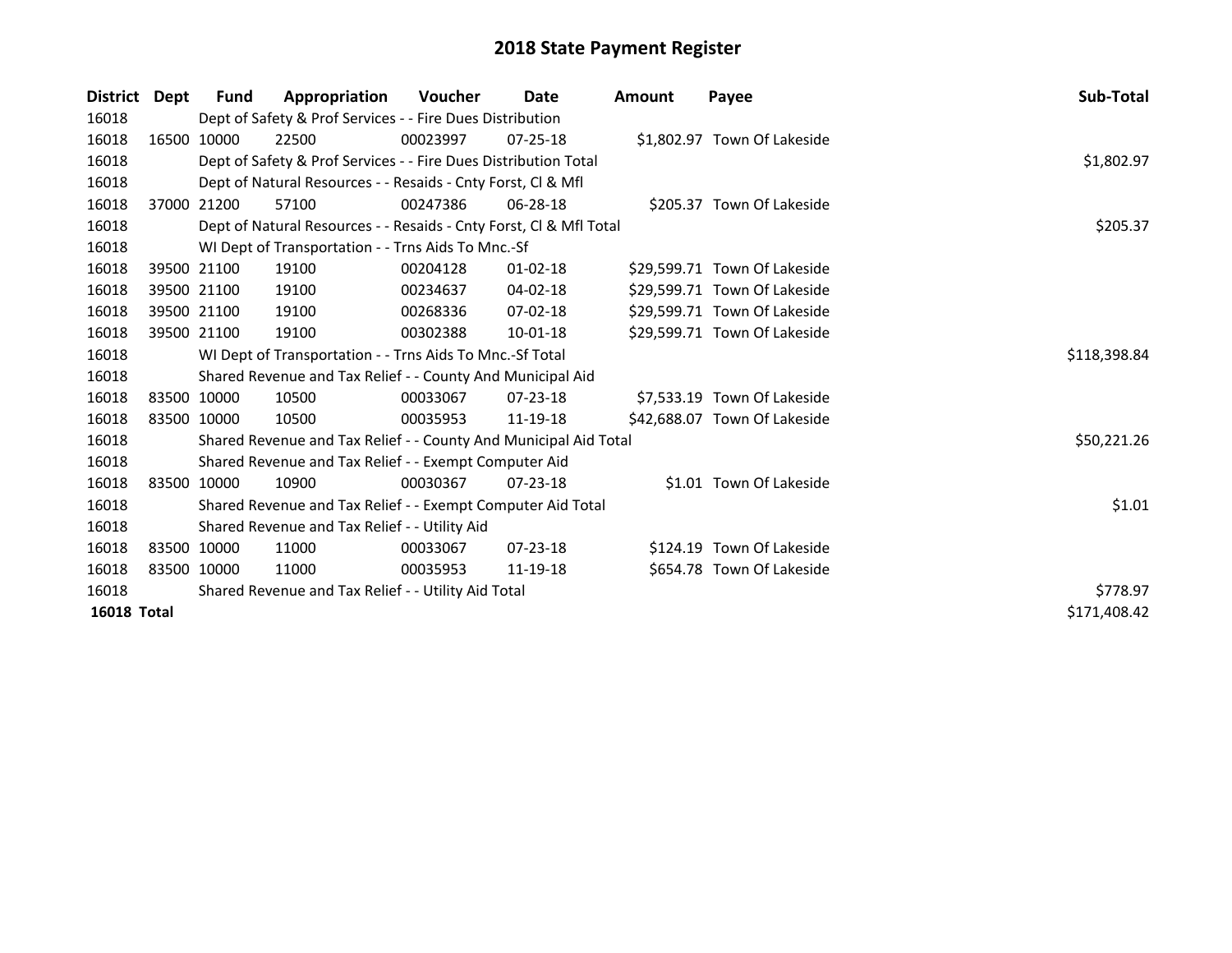| <b>District</b>    | Dept | <b>Fund</b> | Appropriation                                                       | <b>Voucher</b> | Date           | <b>Amount</b> | Payee                     | <b>Sub-Total</b> |
|--------------------|------|-------------|---------------------------------------------------------------------|----------------|----------------|---------------|---------------------------|------------------|
| 16020              |      |             | Dept of Safety & Prof Services - - Fire Dues Distribution           |                |                |               |                           |                  |
| 16020              |      | 16500 10000 | 22500                                                               | 00023998       | $07 - 25 - 18$ |               | \$1,486.87 Town Of Maple  |                  |
| 16020              |      |             | Dept of Safety & Prof Services - - Fire Dues Distribution Total     |                |                |               |                           | \$1,486.87       |
| 16020              |      |             | Dept of Natural Resources - - Resaids - Cnty Forst, CI & Mfl        |                |                |               |                           |                  |
| 16020              |      | 37000 21200 | 57100                                                               | 00247387       | 06-28-18       |               | \$1,112.90 Town Of Maple  |                  |
| 16020              |      |             | Dept of Natural Resources - - Resaids - Cnty Forst, Cl & Mfl Total  | \$1,112.90     |                |               |                           |                  |
| 16020              |      |             | WI Dept of Transportation - - Trns Aids To Mnc.-Sf                  |                |                |               |                           |                  |
| 16020              |      | 39500 21100 | 19100                                                               | 00204129       | $01 - 02 - 18$ |               | \$25,030.74 Town Of Maple |                  |
| 16020              |      | 39500 21100 | 19100                                                               | 00234638       | 04-02-18       |               | \$25,030.74 Town Of Maple |                  |
| 16020              |      | 39500 21100 | 19100                                                               | 00268337       | 07-02-18       |               | \$25,030.74 Town Of Maple |                  |
| 16020              |      | 39500 21100 | 19100                                                               | 00302389       | 10-01-18       |               | \$25,030.77 Town Of Maple |                  |
| 16020              |      |             | WI Dept of Transportation - - Trns Aids To Mnc.-Sf Total            |                |                |               |                           | \$100,122.99     |
| 16020              |      |             | Department of Military Affairs - - Major Disaster Assist; Pif       |                |                |               |                           |                  |
| 16020              |      | 46500 27200 | 36500                                                               | 00050804       | 10-24-18       |               | \$3,069.28 Town Of Maple  |                  |
| 16020              |      |             | Department of Military Affairs - - Major Disaster Assist; Pif Total |                |                |               |                           | \$3,069.28       |
| 16020              |      |             | Shared Revenue and Tax Relief - - County And Municipal Aid          |                |                |               |                           |                  |
| 16020              |      | 83500 10000 | 10500                                                               | 00033068       | $07 - 23 - 18$ |               | \$9,882.85 Town Of Maple  |                  |
| 16020              |      | 83500 10000 | 10500                                                               | 00035954       | 11-19-18       |               | \$56,002.81 Town Of Maple |                  |
| 16020              |      |             | Shared Revenue and Tax Relief - - County And Municipal Aid Total    |                |                |               |                           | \$65,885.66      |
| 16020              |      |             | Shared Revenue and Tax Relief - - Exempt Computer Aid               |                |                |               |                           |                  |
| 16020              |      | 83500 10000 | 10900                                                               | 00030368       | $07 - 23 - 18$ |               | \$56.82 Town Of Maple     |                  |
| 16020              |      |             | Shared Revenue and Tax Relief - - Exempt Computer Aid Total         |                |                |               |                           | \$56.82          |
| 16020              |      |             | Shared Revenue and Tax Relief - - Utility Aid                       |                |                |               |                           |                  |
| 16020              |      | 83500 10000 | 11000                                                               | 00033068       | 07-23-18       |               | \$102.05 Town Of Maple    |                  |
| 16020              |      | 83500 10000 | 11000                                                               | 00035954       | 11-19-18       |               | \$567.68 Town Of Maple    |                  |
| 16020              |      |             | Shared Revenue and Tax Relief - - Utility Aid Total                 |                |                |               |                           | \$669.73         |
| <b>16020 Total</b> |      |             |                                                                     |                |                |               |                           | \$172,404.25     |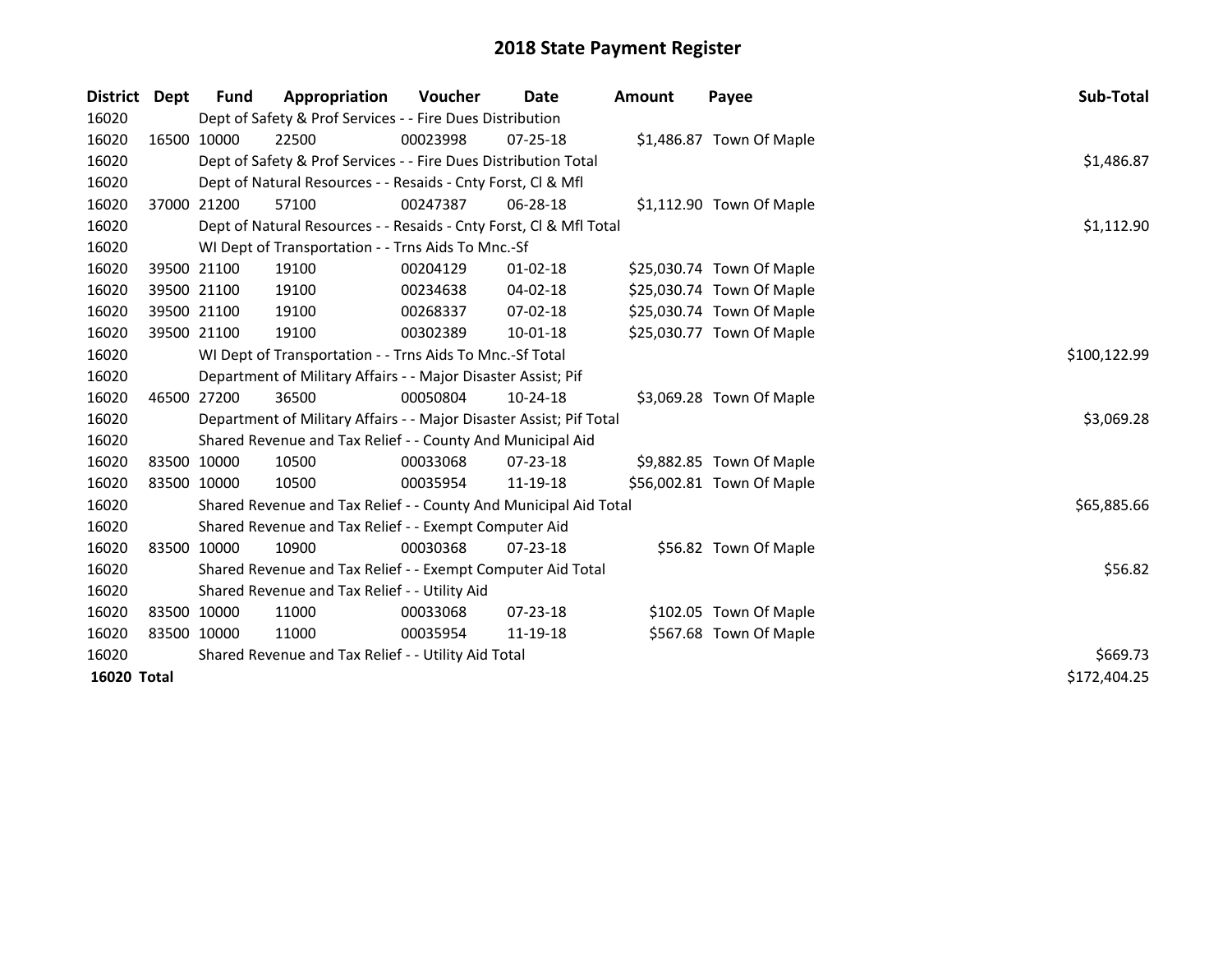| District Dept | Fund        | Appropriation                                                        | <b>Voucher</b> | Date           | Amount | Payee                       | Sub-Total    |
|---------------|-------------|----------------------------------------------------------------------|----------------|----------------|--------|-----------------------------|--------------|
| 16022         |             | Dept of Safety & Prof Services - - Fire Dues Distribution            |                |                |        |                             |              |
| 16022         | 16500 10000 | 22500                                                                | 00023999       | $07 - 24 - 18$ |        | \$3,365.33 Town Of Oakland  |              |
| 16022         |             | Dept of Safety & Prof Services - - Fire Dues Distribution Total      |                |                |        |                             | \$3,365.33   |
| 16022         |             | Dept of Natural Resources - - Aids In Lieu Of Taxes - Gener          |                |                |        |                             |              |
| 16022         | 37000 10000 | 50300                                                                | 00211568       | $02 - 02 - 18$ |        | \$1,181.60 Town Of Oakland  |              |
| 16022         |             | Dept of Natural Resources - - Aids In Lieu Of Taxes - Gener Total    |                |                |        |                             | \$1,181.60   |
| 16022         |             | Dept of Natural Resources - - Resaids - Cnty Forst, Cl & Mfl         |                |                |        |                             |              |
| 16022         | 37000 21200 | 57100                                                                | 00247388       | $06 - 28 - 18$ |        | \$4,867.12 Town Of Oakland  |              |
| 16022         |             | Dept of Natural Resources - - Resaids - Cnty Forst, CI & Mfl Total   |                |                |        |                             | \$4,867.12   |
| 16022         |             | WI Dept of Transportation - - Trns Aids To Mnc.-Sf                   |                |                |        |                             |              |
| 16022         | 39500 21100 | 19100                                                                | 00204130       | $01 - 02 - 18$ |        | \$36,324.74 Town Of Oakland |              |
| 16022         | 39500 21100 | 19100                                                                | 00234639       | 04-02-18       |        | \$36,324.74 Town Of Oakland |              |
| 16022         | 39500 21100 | 19100                                                                | 00268338       | $07-02-18$     |        | \$36,324.74 Town Of Oakland |              |
| 16022         | 39500 21100 | 19100                                                                | 00302390       | 10-01-18       |        | \$36,324.76 Town Of Oakland |              |
| 16022         |             | WI Dept of Transportation - - Trns Aids To Mnc.-Sf Total             |                |                |        |                             | \$145,298.98 |
| 16022         |             | Department of Administration - - Hv Trans Ln Annual Impact Fee       |                |                |        |                             |              |
| 16022         | 50500 10000 | 17400                                                                | 00078626       | $05 - 01 - 18$ |        | \$36,209.00 Town Of Oakland |              |
| 16022         |             | Department of Administration - - Hv Trans Ln Annual Impact Fee Total |                |                |        |                             | \$36,209.00  |
| 16022         |             | Shared Revenue and Tax Relief - - County And Municipal Aid           |                |                |        |                             |              |
| 16022         | 83500 10000 | 10500                                                                | 00033069       | 07-23-18       |        | \$11,059.32 Town Of Oakland |              |
| 16022         | 83500 10000 | 10500                                                                | 00035955       | 11-19-18       |        | \$62,669.46 Town Of Oakland |              |
| 16022         |             | Shared Revenue and Tax Relief - - County And Municipal Aid Total     |                |                |        |                             | \$73,728.78  |
| 16022         |             | Shared Revenue and Tax Relief - - Exempt Computer Aid                |                |                |        |                             |              |
| 16022         | 83500 10000 | 10900                                                                | 00030369       | $07 - 23 - 18$ |        | \$2.03 Town Of Oakland      |              |
| 16022         |             | Shared Revenue and Tax Relief - - Exempt Computer Aid Total          |                |                |        |                             | \$2.03       |
| 16022 Total   |             |                                                                      |                |                |        |                             | \$264,652.84 |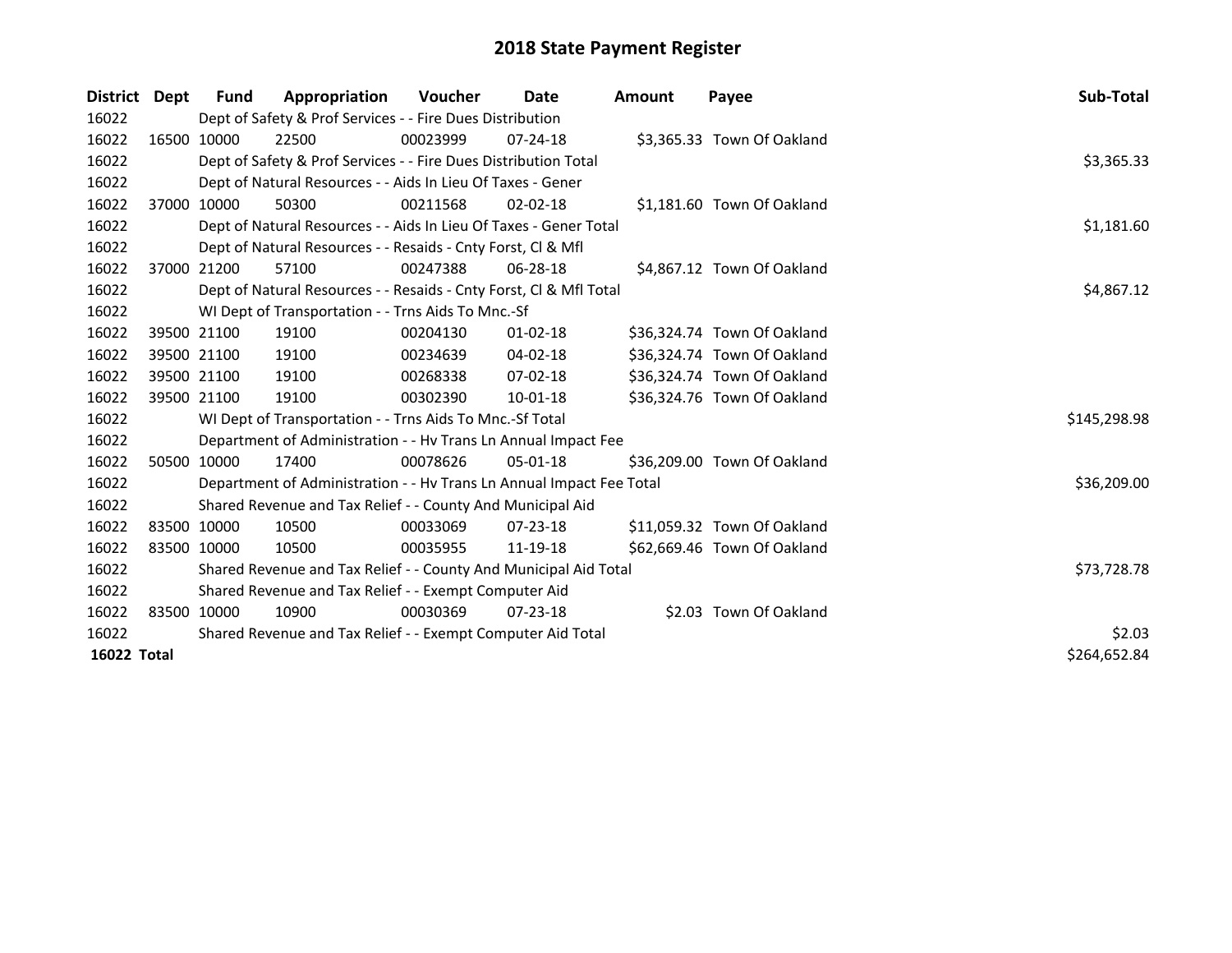| <b>District</b> | <b>Dept</b> | <b>Fund</b> | Appropriation                                                        | <b>Voucher</b> | <b>Date</b>    | <b>Amount</b> | Payee                         | Sub-Total    |
|-----------------|-------------|-------------|----------------------------------------------------------------------|----------------|----------------|---------------|-------------------------------|--------------|
| 16024           |             |             | Dept of Safety & Prof Services - - Fire Dues Distribution            |                |                |               |                               |              |
| 16024           | 16500 10000 |             | 22500                                                                | 00024000       | $07 - 24 - 18$ |               | \$3,391.54 Parkland, Town Of  |              |
| 16024           |             |             | Dept of Safety & Prof Services - - Fire Dues Distribution Total      |                |                |               |                               | \$3,391.54   |
| 16024           |             |             | Dept of Natural Resources - - Aids In Lieu Of Taxes - Gener          |                |                |               |                               |              |
| 16024           | 37000 10000 |             | 50300                                                                | 00211822       | 02-02-18       |               | \$2,570.20 Parkland, Town Of  |              |
| 16024           |             |             | Dept of Natural Resources - - Aids In Lieu Of Taxes - Gener Total    |                |                |               |                               | \$2,570.20   |
| 16024           |             |             | Dept of Natural Resources - - Resaids - Cnty Forst, Cl & Mfl         |                |                |               |                               |              |
| 16024           | 37000 21200 |             | 57100                                                                | 00247389       | 06-28-18       |               | \$171.50 Parkland, Town Of    |              |
| 16024           |             |             | Dept of Natural Resources - - Resaids - Cnty Forst, Cl & Mfl Total   |                |                |               |                               | \$171.50     |
| 16024           |             |             | Dept of Natural Resources - - Rec & Resource Aids, Fed               |                |                |               |                               |              |
| 16024           | 37000 21200 |             | 58300                                                                | 00238245       | 05-30-18       |               | \$1,342.44 Parkland, Town Of  |              |
| 16024           |             |             | Dept of Natural Resources - - Rec & Resource Aids, Fed Total         |                |                |               |                               | \$1,342.44   |
| 16024           |             |             | WI Dept of Transportation - - Trns Aids To Mnc.-Sf                   |                |                |               |                               |              |
| 16024           | 39500 21100 |             | 19100                                                                | 00204131       | $01 - 02 - 18$ |               | \$18,813.37 Parkland, Town Of |              |
| 16024           | 39500 21100 |             | 19100                                                                | 00234640       | 04-02-18       |               | \$18,813.37 Parkland, Town Of |              |
| 16024           | 39500 21100 |             | 19100                                                                | 00268339       | 07-02-18       |               | \$18,813.37 Parkland, Town Of |              |
| 16024           | 39500 21100 |             | 19100                                                                | 00302391       | $10 - 01 - 18$ |               | \$18,813.39 Parkland, Town Of |              |
| 16024           |             |             | WI Dept of Transportation - - Trns Aids To Mnc.-Sf Total             |                |                |               |                               | \$75,253.50  |
| 16024           |             |             | Department of Administration - - Hv Trans Ln Annual Impact Fee       |                |                |               |                               |              |
| 16024           | 50500 10000 |             | 17400                                                                | 00078724       | 05-01-18       |               | \$34,464.00 Parkland, Town Of |              |
| 16024           |             |             | Department of Administration - - Hv Trans Ln Annual Impact Fee Total |                |                |               |                               | \$34,464.00  |
| 16024           |             |             | Shared Revenue and Tax Relief - - County And Municipal Aid           |                |                |               |                               |              |
| 16024           | 83500 10000 |             | 10500                                                                | 00033070       | 07-23-18       |               | \$16,224.03 Parkland, Town Of |              |
| 16024           | 83500 10000 |             | 10500                                                                | 00035956       | 11-19-18       |               | \$91,936.15 Parkland, Town Of |              |
| 16024           |             |             | Shared Revenue and Tax Relief - - County And Municipal Aid Total     |                |                |               |                               | \$108,160.18 |
| 16024           |             |             | Shared Revenue and Tax Relief - - Lottery & Gaming Credit            |                |                |               |                               |              |
| 16024           | 83500 52100 |             | 36300                                                                | 00027344       | 03-26-18       |               | \$1,218.40 Parkland, Town Of  |              |
| 16024           |             |             | Shared Revenue and Tax Relief - - Lottery & Gaming Credit Total      |                |                |               |                               | \$1,218.40   |
| 16024           |             |             | Miscellaneous Appropriations - - Terminal Tax Distribution           |                |                |               |                               |              |
| 16024           | 85500 21100 |             | 46100                                                                | 00000765       | 12-18-18       |               | \$48,272.08 Parkland, Town Of |              |
| 16024           |             |             | Miscellaneous Appropriations - - Terminal Tax Distribution Total     |                |                |               |                               | \$48,272.08  |
| 16024 Total     |             |             |                                                                      |                |                |               |                               | \$274,843.84 |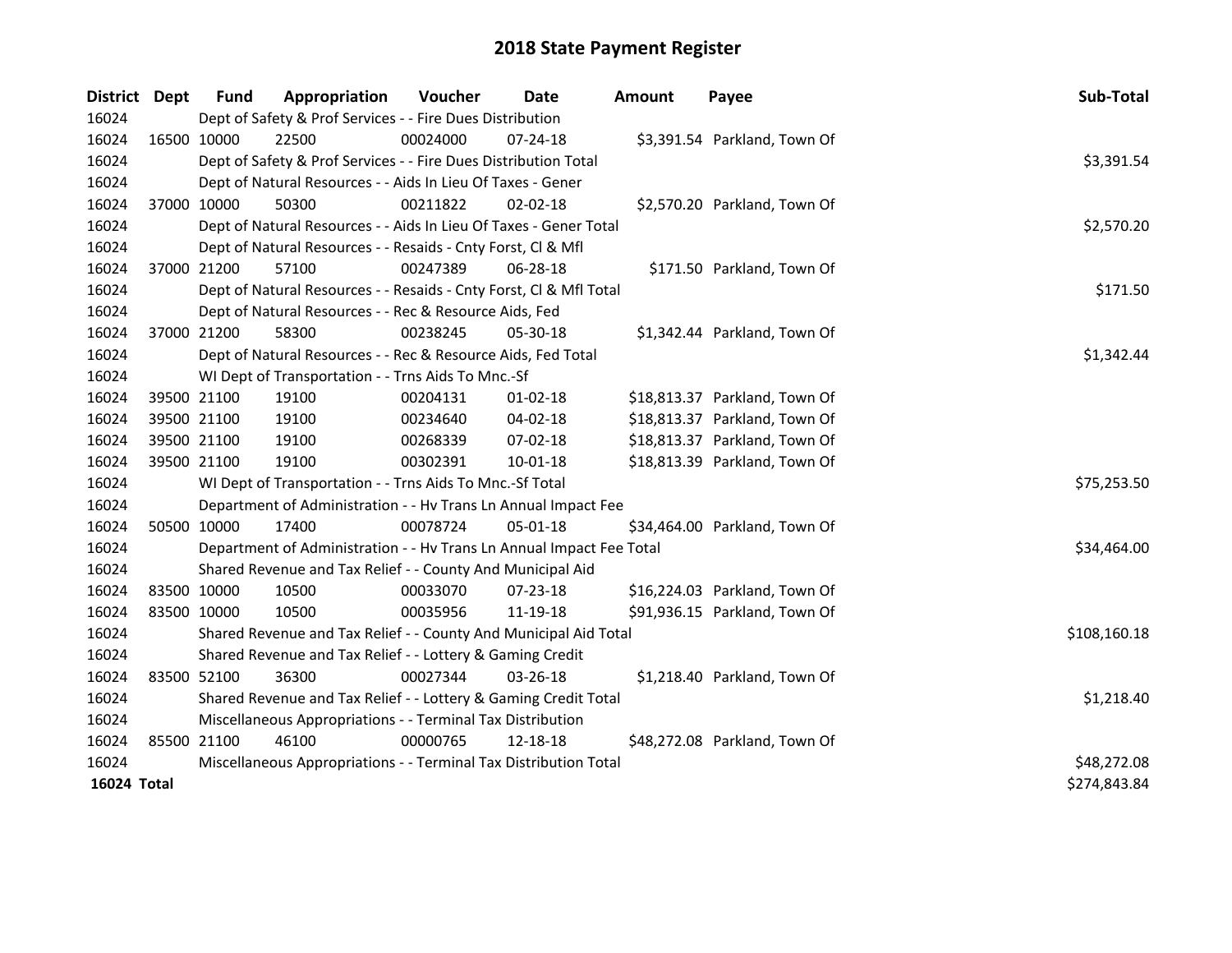| District Dept |             | <b>Fund</b> | Appropriation                                                      | Voucher  | Date           | <b>Amount</b> | Payee                             | Sub-Total    |
|---------------|-------------|-------------|--------------------------------------------------------------------|----------|----------------|---------------|-----------------------------------|--------------|
| 16026         |             |             | Dept of Safety & Prof Services - - Fire Dues Distribution          |          |                |               |                                   |              |
| 16026         | 16500 10000 |             | 22500                                                              | 00024001 | 07-24-18       |               | \$3,833.64 Town Of Solon Springs  |              |
| 16026         |             |             | Dept of Safety & Prof Services - - Fire Dues Distribution Total    |          |                |               |                                   | \$3,833.64   |
| 16026         |             |             | Dept of Natural Resources - - Aids In Lieu Of Taxes - Gener        |          |                |               |                                   |              |
| 16026         |             | 37000 10000 | 50300                                                              | 00211851 | 02-02-18       |               | \$6,693.32 Town Of Solon Springs  |              |
| 16026         |             | 37000 10000 | 50300                                                              | 00211852 | 02-02-18       |               | \$2,172.72 Town Of Solon Springs  |              |
| 16026         |             | 37000 10000 | 50300                                                              | 00230216 | 04-20-18       |               | \$18.30 Town Of Solon Springs     |              |
| 16026         |             | 37000 10000 | 50300                                                              | 00230217 | 04-20-18       |               | \$6.25 Town Of Solon Springs      |              |
| 16026         |             |             | Dept of Natural Resources - - Aids In Lieu Of Taxes - Gener Total  |          |                |               |                                   | \$8,890.59   |
| 16026         |             |             | Dept of Natural Resources - - Gen Program Ops-State Funds          |          |                |               |                                   |              |
| 16026         |             | 37000 21200 | 16100                                                              | 00212881 | 02-06-18       |               | \$5,603.91 Town Of Solon Springs  |              |
| 16026         |             |             | Dept of Natural Resources - - Gen Program Ops-State Funds Total    |          |                |               |                                   | \$5,603.91   |
| 16026         |             |             | Dept of Natural Resources - - Resaids - Cnty Forst, Cl & Mfl       |          |                |               |                                   |              |
| 16026         |             | 37000 21200 | 57100                                                              | 00247390 | 06-28-18       |               | \$6,861.64 Town Of Solon Springs  |              |
| 16026         |             |             | Dept of Natural Resources - - Resaids - Cnty Forst, Cl & Mfl Total |          |                |               |                                   | \$6,861.64   |
| 16026         |             |             | Dept of Natural Resources - - Aids In Lieu Of Taxes - Sum S        |          |                |               |                                   |              |
| 16026         |             | 37000 21200 | 57900                                                              | 00230218 | 04-20-18       |               | \$70.40 Town Of Solon Springs     |              |
| 16026         |             | 37000 21200 | 57900                                                              | 00230219 | $04 - 20 - 18$ |               | \$4,943.80 Town Of Solon Springs  |              |
| 16026         |             |             | Dept of Natural Resources - - Aids In Lieu Of Taxes - Sum S Total  |          |                |               |                                   | \$5,014.20   |
| 16026         |             |             | WI Dept of Transportation - - Disastr Damag Aid Sf                 |          |                |               |                                   |              |
| 16026         |             | 39500 21100 | 17400                                                              | 00211456 | $01 - 12 - 18$ |               | \$21,317.45 Town Of Solon Springs |              |
| 16026         |             |             | WI Dept of Transportation - - Disastr Damag Aid Sf Total           |          |                |               |                                   | \$21,317.45  |
| 16026         |             |             | WI Dept of Transportation - - Trns Aids To Mnc.-Sf                 |          |                |               |                                   |              |
| 16026         |             | 39500 21100 | 19100                                                              | 00204132 | 01-02-18       |               | \$56,792.50 Town Of Solon Springs |              |
| 16026         |             | 39500 21100 | 19100                                                              | 00234641 | 04-02-18       |               | \$56,792.50 Town Of Solon Springs |              |
| 16026         |             | 39500 21100 | 19100                                                              | 00268340 | 07-02-18       |               | \$56,792.50 Town Of Solon Springs |              |
| 16026         |             | 39500 21100 | 19100                                                              | 00302392 | $10 - 01 - 18$ |               | \$56,792.51 Town Of Solon Springs |              |
| 16026         |             |             | WI Dept of Transportation - - Trns Aids To Mnc.-Sf Total           |          |                |               |                                   | \$227,170.01 |
| 16026         |             |             | WI Dept of Transportation - - Aero Assistance Sfd                  |          |                |               |                                   |              |
| 16026         |             | 39500 21100 | 26400                                                              | 00241612 | 04-13-18       |               | \$15,520.00 Town Of Solon Springs |              |
| 16026         |             |             | WI Dept of Transportation - - Aero Assistance Sfd Total            |          |                |               |                                   | \$15,520.00  |
| 16026         |             |             | WI Dept of Transportation - - Aero Assistance Lfd                  |          |                |               |                                   |              |
| 16026         |             | 39500 21100 | 27400                                                              | 00241612 | $04 - 13 - 18$ |               | \$3,880.00 Town Of Solon Springs  |              |
| 16026         |             |             | WI Dept of Transportation - - Aero Assistance Lfd Total            |          |                |               |                                   | \$3,880.00   |
| 16026         |             |             | Department of Administration - - Hv Trans Ln Annual Impact Fee     |          |                |               |                                   |              |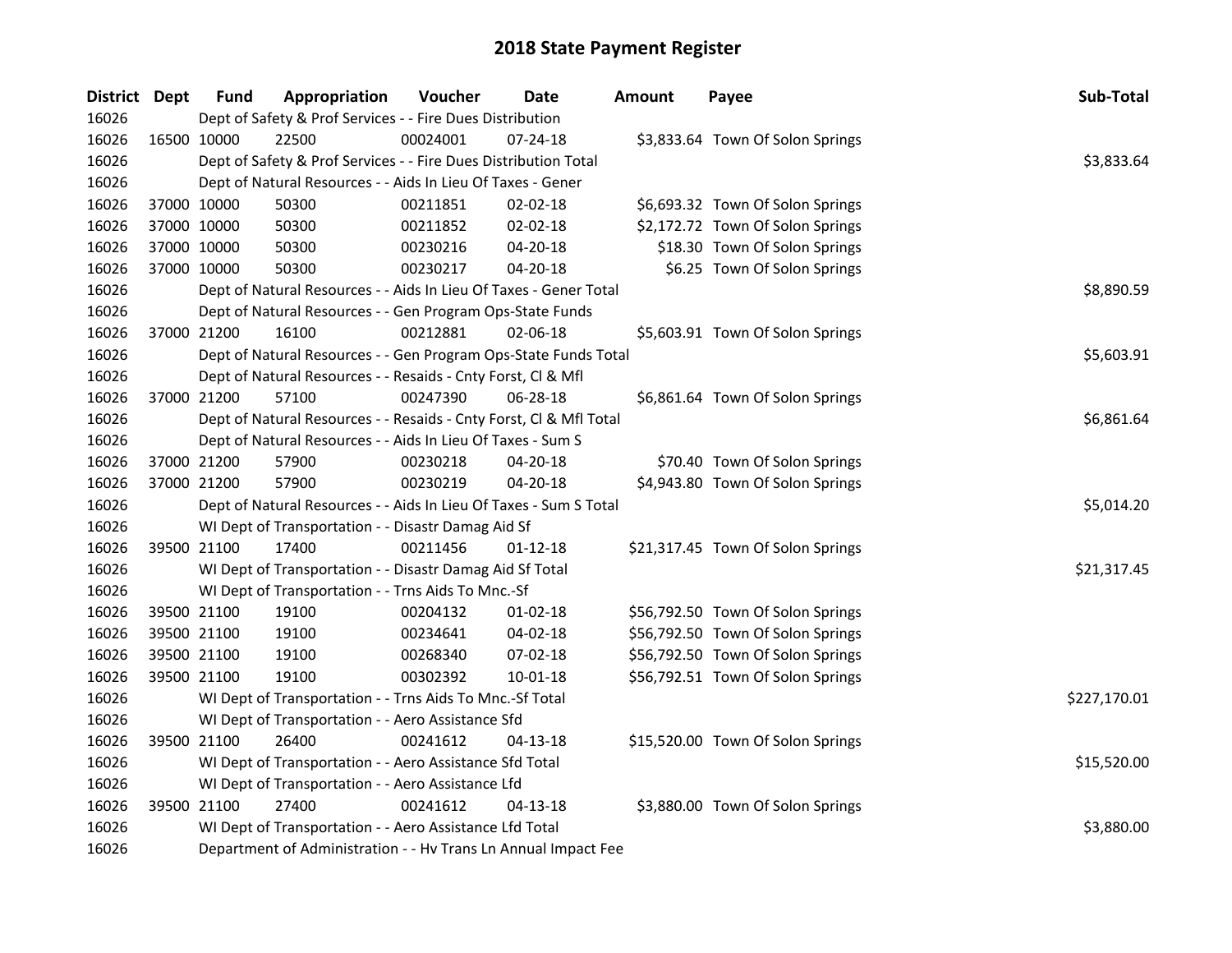| <b>District</b> | Dept | <b>Fund</b> | Appropriation                                                        | Voucher  | Date           | Amount | Payee                             | Sub-Total    |
|-----------------|------|-------------|----------------------------------------------------------------------|----------|----------------|--------|-----------------------------------|--------------|
| 16026           |      | 50500 10000 | 17400                                                                | 00078729 | $05-01-18$     |        | \$40,679.00 Town Of Solon Springs |              |
| 16026           |      |             | Department of Administration - - Hy Trans Ln Annual Impact Fee Total |          |                |        |                                   | \$40,679.00  |
| 16026           |      |             | Shared Revenue and Tax Relief - - County And Municipal Aid           |          |                |        |                                   |              |
| 16026           |      | 83500 10000 | 10500                                                                | 00033071 | $07 - 23 - 18$ |        | \$2,777.55 Town Of Solon Springs  |              |
| 16026           |      | 83500 10000 | 10500                                                                | 00035957 | 11-19-18       |        | \$15,739.44 Town Of Solon Springs |              |
| 16026           |      |             | Shared Revenue and Tax Relief - - County And Municipal Aid Total     |          |                |        |                                   | \$18,516.99  |
| 16026           |      |             | Shared Revenue and Tax Relief - - Exempt Computer Aid                |          |                |        |                                   |              |
| 16026           |      | 83500 10000 | 10900                                                                | 00030370 | $07 - 23 - 18$ |        | \$3.04 Town Of Solon Springs      |              |
| 16026           |      |             | Shared Revenue and Tax Relief - - Exempt Computer Aid Total          |          |                |        |                                   | \$3.04       |
| 16026 Total     |      |             |                                                                      |          |                |        |                                   | \$357,290.47 |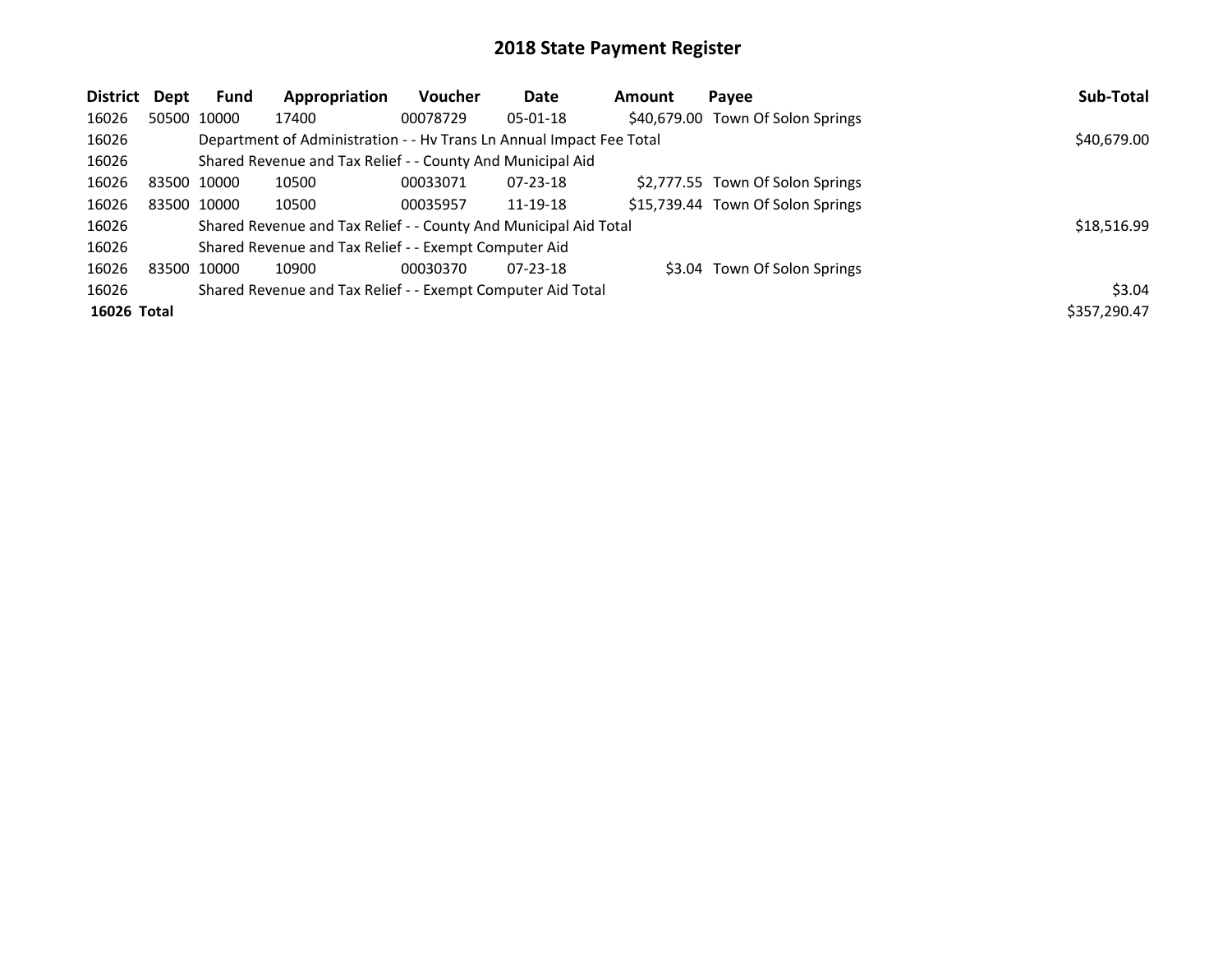| District Dept |             | <b>Fund</b> | Appropriation                                                      | Voucher  | Date           | <b>Amount</b> | Payee                      | Sub-Total    |
|---------------|-------------|-------------|--------------------------------------------------------------------|----------|----------------|---------------|----------------------------|--------------|
| 16028         |             |             | Dept of Safety & Prof Services - - Fire Dues Distribution          |          |                |               |                            |              |
| 16028         |             | 16500 10000 | 22500                                                              | 00024002 | $07 - 24 - 18$ |               | \$3,019.21 Town Of Summit  |              |
| 16028         |             |             | Dept of Safety & Prof Services - - Fire Dues Distribution Total    |          |                |               |                            | \$3,019.21   |
| 16028         |             |             | Dept of Natural Resources - - Aids In Lieu Of Taxes - Gener        |          |                |               |                            |              |
| 16028         |             | 37000 10000 | 50300                                                              | 00211578 | $02 - 02 - 18$ |               | \$586.16 Town Of Summit    |              |
| 16028         |             | 37000 10000 | 50300                                                              | 00229060 | 04-20-18       |               | \$65.40 Town Of Summit     |              |
| 16028         |             |             | Dept of Natural Resources - - Aids In Lieu Of Taxes - Gener Total  |          |                |               |                            | \$651.56     |
| 16028         |             |             | Dept of Natural Resources - - Resaids - Cnty Forst, Cl & Mfl       |          |                |               |                            |              |
| 16028         |             | 37000 21200 | 57100                                                              | 00247391 | 06-28-18       |               | \$19,761.31 Town Of Summit |              |
| 16028         |             |             | Dept of Natural Resources - - Resaids - Cnty Forst, Cl & Mfl Total |          |                |               |                            | \$19,761.31  |
| 16028         |             |             | Dept of Natural Resources - - Aids In Lieu Of Taxes - Sum S        |          |                |               |                            |              |
| 16028         |             | 37000 21200 | 57900                                                              | 00229061 | 04-20-18       |               | \$21.25 Town Of Summit     |              |
| 16028         |             |             | Dept of Natural Resources - - Aids In Lieu Of Taxes - Sum S Total  |          |                |               |                            | \$21.25      |
| 16028         |             |             | Dept of Natural Resources - - Rec & Resource Aids, Fed             |          |                |               |                            |              |
| 16028         |             | 37000 21200 | 58300                                                              | 00262150 | 08-27-18       |               | \$2,912.50 Town Of Summit  |              |
| 16028         |             |             | Dept of Natural Resources - - Rec & Resource Aids, Fed Total       |          |                |               |                            | \$2,912.50   |
| 16028         |             |             | WI Dept of Transportation - - Trns Aids To Mnc.-Sf                 |          |                |               |                            |              |
| 16028         |             | 39500 21100 | 19100                                                              | 00204133 | $01 - 02 - 18$ |               | \$52,020.47 Town Of Summit |              |
| 16028         |             | 39500 21100 | 19100                                                              | 00234642 | 04-02-18       |               | \$52,020.47 Town Of Summit |              |
| 16028         |             | 39500 21100 | 19100                                                              | 00268341 | 07-02-18       |               | \$52,020.47 Town Of Summit |              |
| 16028         |             | 39500 21100 | 19100                                                              | 00302393 | 10-01-18       |               | \$52,020.49 Town Of Summit |              |
| 16028         |             |             | WI Dept of Transportation - - Trns Aids To Mnc.-Sf Total           |          |                |               |                            | \$208,081.90 |
| 16028         |             |             | Shared Revenue and Tax Relief - - County And Municipal Aid         |          |                |               |                            |              |
| 16028         |             | 83500 10000 | 10500                                                              | 00033072 | 07-23-18       |               | \$6,352.10 Town Of Summit  |              |
| 16028         |             | 83500 10000 | 10500                                                              | 00035958 | 11-19-18       |               | \$35,995.25 Town Of Summit |              |
| 16028         |             |             | Shared Revenue and Tax Relief - - County And Municipal Aid Total   |          |                |               |                            | \$42,347.35  |
| 16028         |             |             | Shared Revenue and Tax Relief - - Exempt Computer Aid              |          |                |               |                            |              |
| 16028         |             | 83500 10000 | 10900                                                              | 00030371 | 07-23-18       |               | \$1.01 Town Of Summit      |              |
| 16028         |             |             | Shared Revenue and Tax Relief - - Exempt Computer Aid Total        |          |                |               |                            | \$1.01       |
| 16028         |             |             | Shared Revenue and Tax Relief - - Utility Aid                      |          |                |               |                            |              |
| 16028         |             | 83500 10000 | 11000                                                              | 00033072 | $07 - 23 - 18$ |               | \$250.53 Town Of Summit    |              |
| 16028         |             | 83500 10000 | 11000                                                              | 00035958 | 11-19-18       |               | \$1,339.32 Town Of Summit  |              |
| 16028         |             |             | Shared Revenue and Tax Relief - - Utility Aid Total                |          |                |               |                            | \$1,589.85   |
| 16028         |             |             | Shared Revenue and Tax Relief - - Lottery & Gaming Credit          |          |                |               |                            |              |
| 16028         | 83500 52100 |             | 36300                                                              | 00027345 | 03-26-18       |               | \$615.14 Town Of Summit    |              |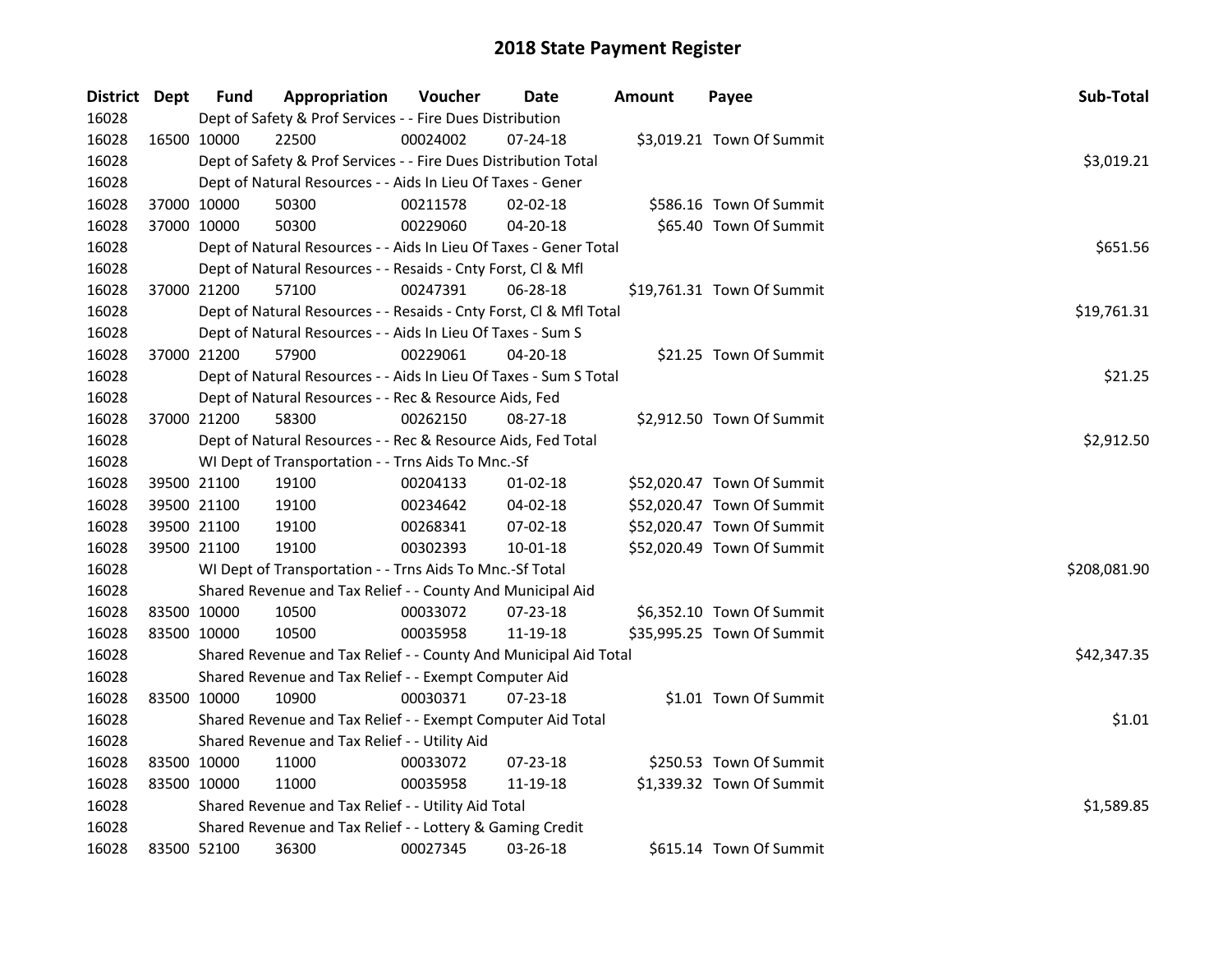| District Dept | <b>Fund</b> | <b>Appropriation</b>                                            | Voucher | Date | Amount | <b>Pavee</b> | Sub-Total    |
|---------------|-------------|-----------------------------------------------------------------|---------|------|--------|--------------|--------------|
| 16028         |             | Shared Revenue and Tax Relief - - Lottery & Gaming Credit Total |         |      |        |              | \$615.14     |
| 16028 Total   |             |                                                                 |         |      |        |              | \$279,001.08 |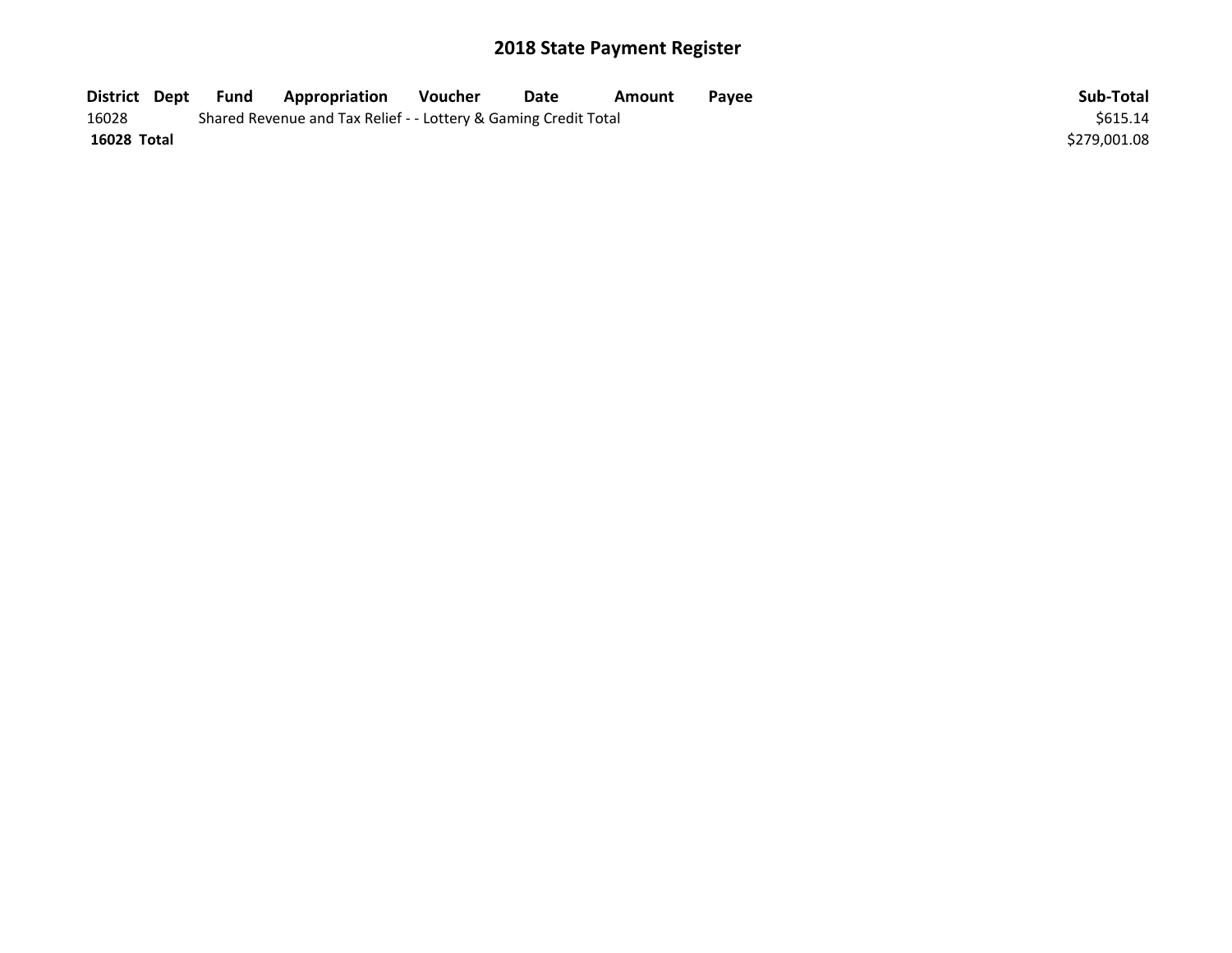| District Dept |             | <b>Fund</b> | Appropriation                                                        | Voucher     | <b>Date</b>    | Amount | Payee                        | Sub-Total    |
|---------------|-------------|-------------|----------------------------------------------------------------------|-------------|----------------|--------|------------------------------|--------------|
| 16030         |             |             | Dept of Safety & Prof Services - - Fire Dues Distribution            |             |                |        |                              |              |
| 16030         | 16500 10000 |             | 22500                                                                | 00024003    | 07-25-18       |        | \$7,848.51 Town Of Superior  |              |
| 16030         |             |             | Dept of Safety & Prof Services - - Fire Dues Distribution Total      |             |                |        |                              | \$7,848.51   |
| 16030         |             |             | Dept of Natural Resources - - Aids In Lieu Of Taxes - Gener          |             |                |        |                              |              |
| 16030         |             | 37000 10000 | 50300                                                                | 00211862    | 02-02-18       |        | \$70,852.82 Town Of Superior |              |
| 16030         |             | 37000 10000 | 50300                                                                | 00211863    | 02-02-18       |        | \$17,048.26 Town Of Superior |              |
| 16030         |             | 37000 10000 | 50300                                                                | 00211864    | $02 - 02 - 18$ |        | \$4,676.84 Town Of Superior  |              |
| 16030         |             | 37000 10000 | 50300                                                                | 00230244    | 04-20-18       |        | \$52.54 Town Of Superior     |              |
| 16030         |             | 37000 10000 | 50300                                                                | 00230245    | 04-20-18       |        | \$308.21 Town Of Superior    |              |
| 16030         |             |             | Dept of Natural Resources - - Aids In Lieu Of Taxes - Gener Total    | \$92,938.67 |                |        |                              |              |
| 16030         |             |             | Dept of Natural Resources - - Resaids - Fire Suppress Grant          |             |                |        |                              |              |
| 16030         |             | 37000 21200 | 54500                                                                | 00262203    | 08-30-18       |        | \$3,298.20 Town Of Superior  |              |
| 16030         |             |             | Dept of Natural Resources - - Resaids - Fire Suppress Grant Total    |             |                |        |                              | \$3,298.20   |
| 16030         |             |             | Dept of Natural Resources - - Resaids - Cnty Forst, Cl & Mfl         |             |                |        |                              |              |
| 16030         |             | 37000 21200 | 57100                                                                | 00247392    | 06-28-18       |        | \$3,634.57 Town Of Superior  |              |
| 16030         |             |             | Dept of Natural Resources - - Resaids - Cnty Forst, Cl & Mfl Total   | \$3,634.57  |                |        |                              |              |
| 16030         |             |             | Dept of Natural Resources - - Aids In Lieu Of Taxes - Sum S          |             |                |        |                              |              |
| 16030         |             | 37000 21200 | 57900                                                                | 00230246    | $04 - 20 - 18$ |        | \$1,036.72 Town Of Superior  |              |
| 16030         |             |             | Dept of Natural Resources - - Aids In Lieu Of Taxes - Sum S Total    |             |                |        |                              | \$1,036.72   |
| 16030         |             |             | WI Dept of Transportation - - Trns Aids To Mnc.-Sf                   |             |                |        |                              |              |
| 16030         |             | 39500 21100 | 19100                                                                | 00204134    | $01 - 02 - 18$ |        | \$43,647.03 Town Of Superior |              |
| 16030         |             | 39500 21100 | 19100                                                                | 00234643    | 04-02-18       |        | \$43,647.03 Town Of Superior |              |
| 16030         |             | 39500 21100 | 19100                                                                | 00268342    | 07-02-18       |        | \$43,647.03 Town Of Superior |              |
| 16030         |             | 39500 21100 | 19100                                                                | 00302394    | $10 - 01 - 18$ |        | \$43,647.03 Town Of Superior |              |
| 16030         |             |             | WI Dept of Transportation - - Trns Aids To Mnc.-Sf Total             |             |                |        |                              | \$174,588.12 |
| 16030         |             |             | Department of Administration - - Hv Trans Ln Annual Impact Fee       |             |                |        |                              |              |
| 16030         | 50500 10000 |             | 17400                                                                | 00078732    | 05-01-18       |        | \$29,630.00 Town Of Superior |              |
| 16030         |             |             | Department of Administration - - Hv Trans Ln Annual Impact Fee Total |             |                |        |                              | \$29,630.00  |
| 16030         |             |             | Department of Revenue - - Payments For Municipal Svcs                |             |                |        |                              |              |
| 16030         | 56600 10000 |             | 50100                                                                | 00026757    | $01 - 31 - 18$ |        | \$229.39 Town Of Superior    |              |
| 16030         |             |             | Department of Revenue - - Payments For Municipal Svcs Total          |             |                |        |                              | \$229.39     |
| 16030         |             |             | Shared Revenue and Tax Relief - - County And Municipal Aid           |             |                |        |                              |              |
| 16030         |             | 83500 10000 | 10500                                                                | 00033073    | 07-23-18       |        | \$10,286.64 Town Of Superior |              |
| 16030         |             | 83500 10000 | 10500                                                                | 00035959    | 11-19-18       |        | \$58,290.98 Town Of Superior |              |
| 16030         |             |             | Shared Revenue and Tax Relief - - County And Municipal Aid Total     |             | \$68,577.62    |        |                              |              |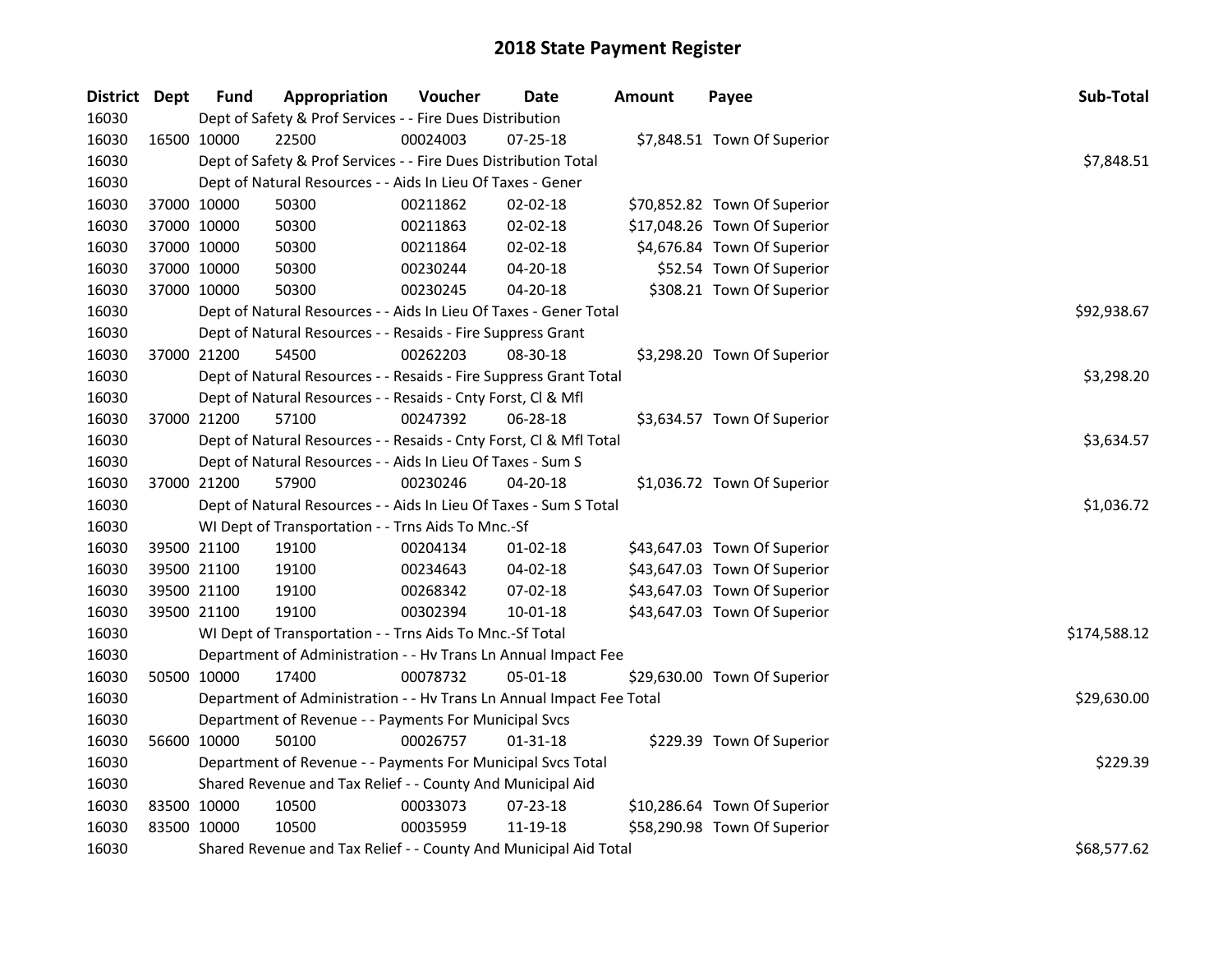| District    | Dept | Fund        | Appropriation                                                    | <b>Voucher</b> | Date           | Amount | Payee                        | Sub-Total    |
|-------------|------|-------------|------------------------------------------------------------------|----------------|----------------|--------|------------------------------|--------------|
| 16030       |      |             | Shared Revenue and Tax Relief - - Exempt Computer Aid            |                |                |        |                              |              |
| 16030       |      | 83500 10000 | 10900                                                            | 00030372       | $07 - 23 - 18$ |        | \$5.07 Town Of Superior      |              |
| 16030       |      |             | Shared Revenue and Tax Relief - - Exempt Computer Aid Total      | \$5.07         |                |        |                              |              |
| 16030       |      |             | Shared Revenue and Tax Relief - - Utility Aid                    |                |                |        |                              |              |
| 16030       |      | 83500 10000 | 11000                                                            | 00033073       | $07 - 23 - 18$ |        | \$463.44 Town Of Superior    |              |
| 16030       |      | 83500 10000 | 11000                                                            | 00035959       | 11-19-18       |        | \$2,773.64 Town Of Superior  |              |
| 16030       |      |             | Shared Revenue and Tax Relief - - Utility Aid Total              |                |                |        |                              | \$3,237.08   |
| 16030       |      |             | Miscellaneous Appropriations - - Terminal Tax Distribution       |                |                |        |                              |              |
| 16030       |      | 85500 21100 | 46100                                                            | 00000764       | 12-18-18       |        | \$66,107.45 Town Of Superior |              |
| 16030       |      |             | Miscellaneous Appropriations - - Terminal Tax Distribution Total |                |                |        |                              | \$66,107.45  |
| 16030 Total |      |             |                                                                  |                |                |        |                              | \$451,131.40 |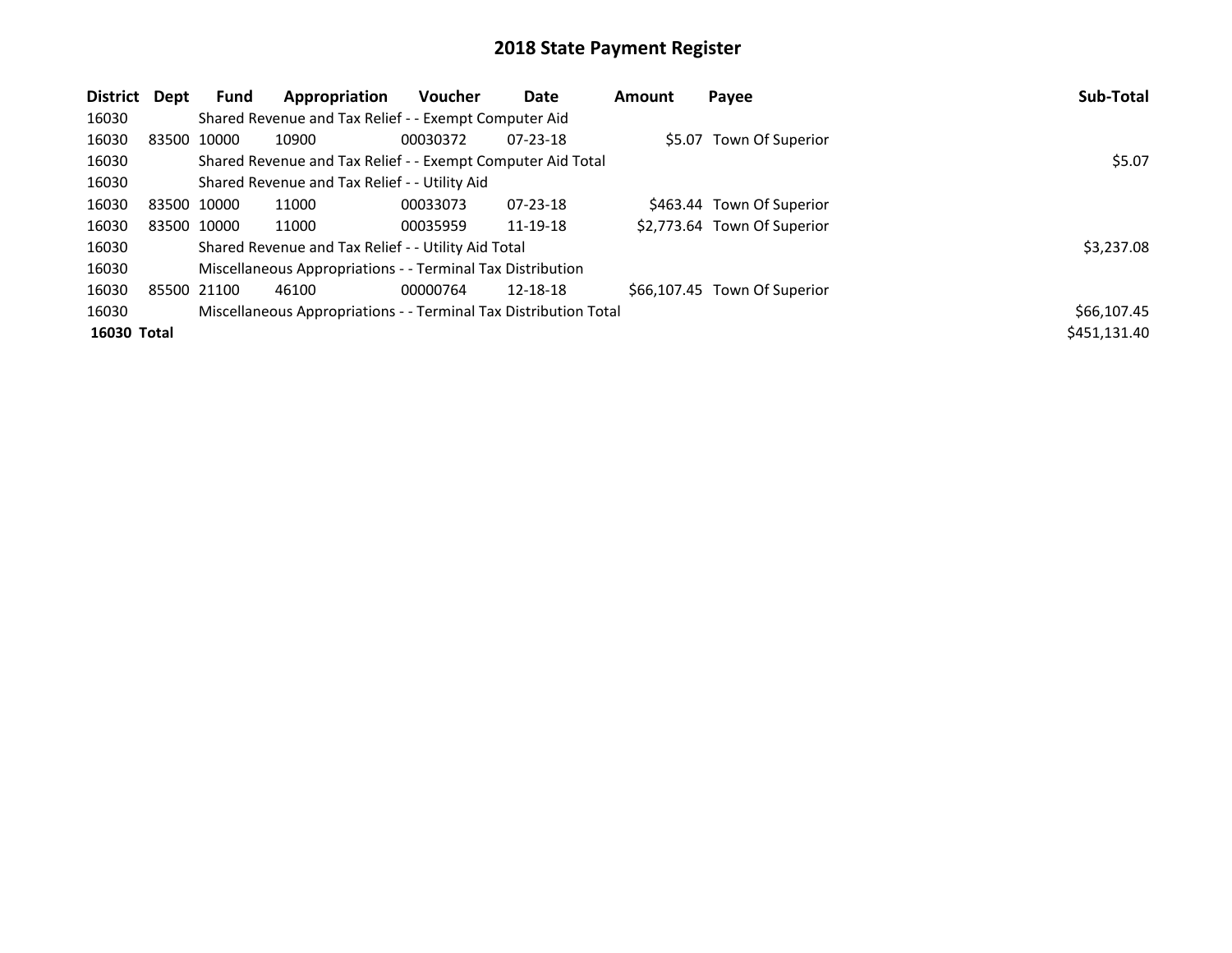| District Dept |             | <b>Fund</b> | Appropriation                                                          | Voucher     | Date           | Amount | Payee                        | Sub-Total    |
|---------------|-------------|-------------|------------------------------------------------------------------------|-------------|----------------|--------|------------------------------|--------------|
| 16032         |             |             | Dept of Safety & Prof Services - - Fire Dues Distribution              |             |                |        |                              |              |
| 16032         | 16500 10000 |             | 22500                                                                  | 00024004    | 07-25-18       |        | \$7,738.00 Town Of Wascott   |              |
| 16032         |             |             | Dept of Safety & Prof Services - - Fire Dues Distribution Total        |             |                |        |                              | \$7,738.00   |
| 16032         |             |             | Dept of Natural Resources - - Aids In Lieu Of Taxes - Gener            |             |                |        |                              |              |
| 16032         |             | 37000 10000 | 50300                                                                  | 00211870    | 02-02-18       |        | \$1,315.03 Town Of Wascott   |              |
| 16032         |             | 37000 10000 | 50300                                                                  | 00211871    | $02 - 02 - 18$ |        | \$668.27 Town Of Wascott     |              |
| 16032         |             | 37000 10000 | 50300                                                                  | 00211872    | 02-02-18       |        | \$2,001.92 Town Of Wascott   |              |
| 16032         |             | 37000 10000 | 50300                                                                  | 00230283    | 04-20-18       |        | \$531.76 Town Of Wascott     |              |
| 16032         |             |             | Dept of Natural Resources - - Aids In Lieu Of Taxes - Gener Total      |             |                |        |                              | \$4,516.98   |
| 16032         |             |             | Dept of Natural Resources - - Gen Program Ops-State Funds-Fr           |             |                |        |                              |              |
| 16032         |             | 37000 21200 | 16600                                                                  | 00202942    | $01 - 11 - 18$ |        | \$1,287.92 Town Of Wascott   |              |
| 16032         |             | 37000 21200 | 16600                                                                  | 00202945    | $01 - 11 - 18$ |        | \$1,040.03 Town Of Wascott   |              |
| 16032         |             |             | Dept of Natural Resources - - Gen Program Ops-State Funds-Fr Total     |             |                |        |                              | \$2,327.95   |
| 16032         |             |             | Dept of Natural Resources - - Resaids - Cnty Forst, Cl & Mfl           |             |                |        |                              |              |
| 16032         |             | 37000 21200 | 57100                                                                  | 00247393    | $06 - 28 - 18$ |        | \$16,519.81 Town Of Wascott  |              |
| 16032         |             |             | Dept of Natural Resources - - Resaids - Cnty Forst, Cl & Mfl Total     | \$16,519.81 |                |        |                              |              |
| 16032         |             |             | Dept of Natural Resources - - Aids In Lieu Of Taxes - Sum S            |             |                |        |                              |              |
| 16032         |             | 37000 21200 | 57900                                                                  | 00230282    | $04 - 20 - 18$ |        | \$2.18 Town Of Wascott       |              |
| 16032         |             | 37000 21200 | 57900                                                                  | 00230284    | $04 - 20 - 18$ |        | \$867.96 Town Of Wascott     |              |
| 16032         |             |             | Dept of Natural Resources - - Aids In Lieu Of Taxes - Sum S Total      |             |                |        |                              | \$870.14     |
| 16032         |             |             | Dept of Natural Resources - - Rec & Resource Aids, Fed                 |             |                |        |                              |              |
| 16032         |             | 37000 21200 | 58300                                                                  | 00261920    | 08-24-18       |        | \$1,183.00 Town Of Wascott   |              |
| 16032         |             |             | Dept of Natural Resources - - Rec & Resource Aids, Fed Total           |             |                |        |                              | \$1,183.00   |
| 16032         |             |             | WI Dept of Transportation - - Trns Aids To Mnc.-Sf                     |             |                |        |                              |              |
| 16032         |             | 39500 21100 | 19100                                                                  | 00204135    | 01-02-18       |        | \$120,363.79 Town Of Wascott |              |
| 16032         |             | 39500 21100 | 19100                                                                  | 00234644    | 04-02-18       |        | \$120,363.79 Town Of Wascott |              |
| 16032         |             | 39500 21100 | 19100                                                                  | 00268343    | 07-02-18       |        | \$120,363.79 Town Of Wascott |              |
| 16032         |             | 39500 21100 | 19100                                                                  | 00302395    | $10 - 01 - 18$ |        | \$120,363.80 Town Of Wascott |              |
| 16032         |             |             | WI Dept of Transportation - - Trns Aids To Mnc.-Sf Total               |             |                |        |                              | \$481,455.17 |
| 16032         |             |             | Department of Military Affairs - - Disaster Recovery Aid               |             |                |        |                              |              |
| 16032         |             | 46500 10000 | 30500                                                                  | 00042473    | 05-03-18       |        | \$1,079.72 Town Of Wascott   |              |
| 16032         |             |             | Department of Military Affairs - - Disaster Recovery Aid Total         |             |                |        |                              | \$1,079.72   |
| 16032         |             |             | Department of Military Affairs - - Federal Aid, Local Assistance       |             |                |        |                              |              |
| 16032         |             | 46500 10000 | 34200                                                                  | 00042473    | 05-03-18       |        | \$6,478.32 Town Of Wascott   |              |
| 16032         |             |             | Department of Military Affairs - - Federal Aid, Local Assistance Total |             |                |        |                              | \$6,478.32   |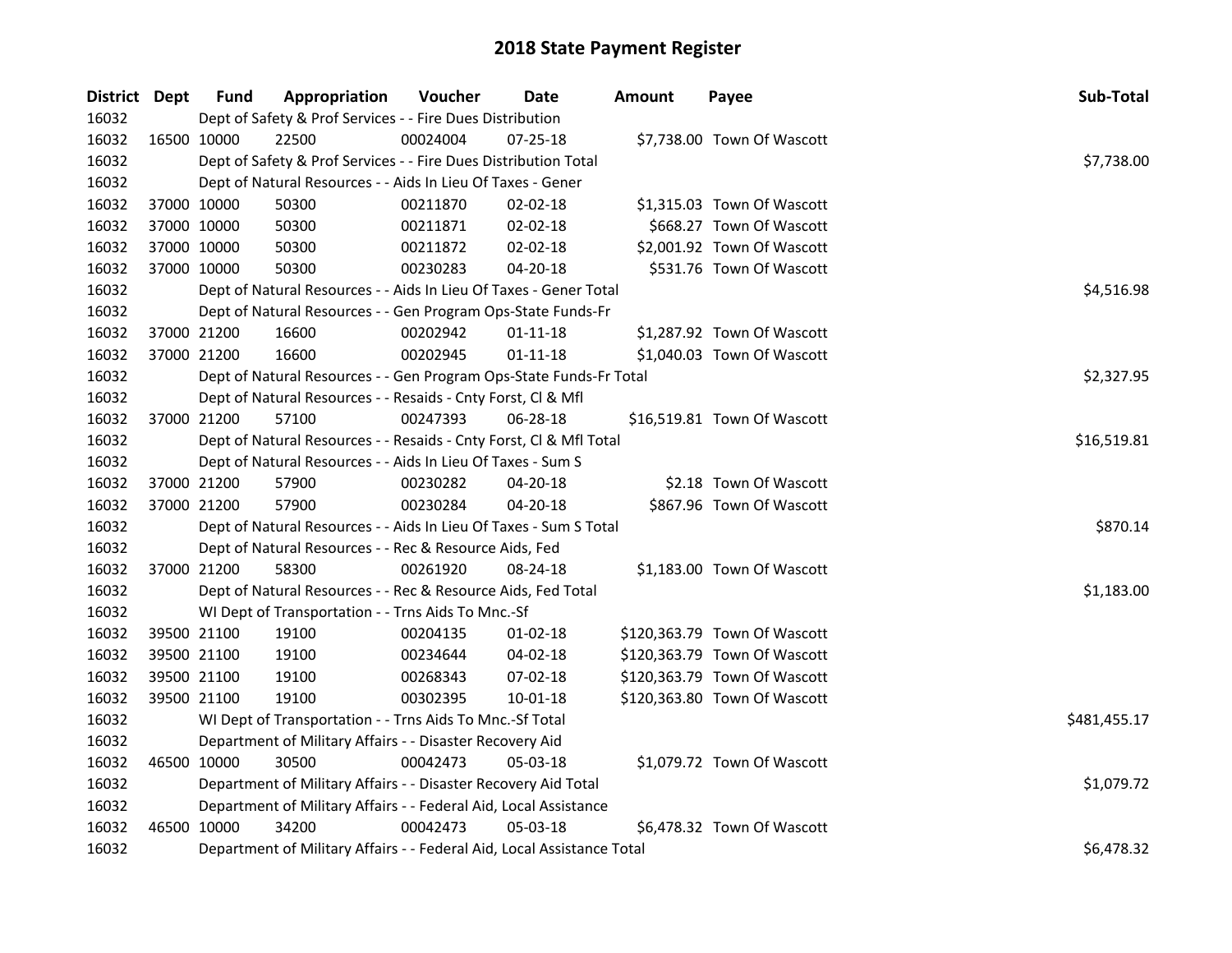| District    | Dept | Fund        | Appropriation                                                        | Voucher     | Date     | <b>Amount</b> | Payee                       | Sub-Total    |
|-------------|------|-------------|----------------------------------------------------------------------|-------------|----------|---------------|-----------------------------|--------------|
| 16032       |      |             | Department of Administration - - Hv Trans Ln Annual Impact Fee       |             |          |               |                             |              |
| 16032       |      | 50500 10000 | 17400                                                                | 00078735    | 05-01-18 |               | \$27,909.00 Town Of Wascott |              |
| 16032       |      |             | Department of Administration - - Hv Trans Ln Annual Impact Fee Total | \$27,909.00 |          |               |                             |              |
| 16032       |      |             | Department of Revenue - - Payments For Municipal Svcs                |             |          |               |                             |              |
| 16032       |      | 56600 10000 | 50100                                                                | 00026758    | 01-31-18 |               | \$1,671.99 Town Of Wascott  |              |
| 16032       |      |             | Department of Revenue - - Payments For Municipal Svcs Total          | \$1,671.99  |          |               |                             |              |
| 16032       |      |             | Shared Revenue and Tax Relief - - County And Municipal Aid           |             |          |               |                             |              |
| 16032       |      | 83500 10000 | 10500                                                                | 00033074    | 07-23-18 |               | \$2,195.93 Town Of Wascott  |              |
| 16032       |      | 83500 10000 | 10500                                                                | 00035960    | 11-19-18 |               | \$12,443.57 Town Of Wascott |              |
| 16032       |      |             | Shared Revenue and Tax Relief - - County And Municipal Aid Total     |             |          |               |                             | \$14,639.50  |
| 16032       |      |             | Shared Revenue and Tax Relief - - Exempt Computer Aid                |             |          |               |                             |              |
| 16032       |      | 83500 10000 | 10900                                                                | 00030373    | 07-23-18 |               | \$38.56 Town Of Wascott     |              |
| 16032       |      |             | Shared Revenue and Tax Relief - - Exempt Computer Aid Total          |             |          |               |                             | \$38.56      |
| 16032       |      |             | Shared Revenue and Tax Relief - - Utility Aid                        |             |          |               |                             |              |
| 16032       |      | 83500 10000 | 11000                                                                | 00033074    | 07-23-18 |               | \$25.56 Town Of Wascott     |              |
| 16032       |      | 83500 10000 | 11000                                                                | 00035960    | 11-19-18 |               | \$165.87 Town Of Wascott    |              |
| 16032       |      |             | Shared Revenue and Tax Relief - - Utility Aid Total                  |             |          |               |                             | \$191.43     |
| 16032 Total |      |             |                                                                      |             |          |               |                             | \$566,619.57 |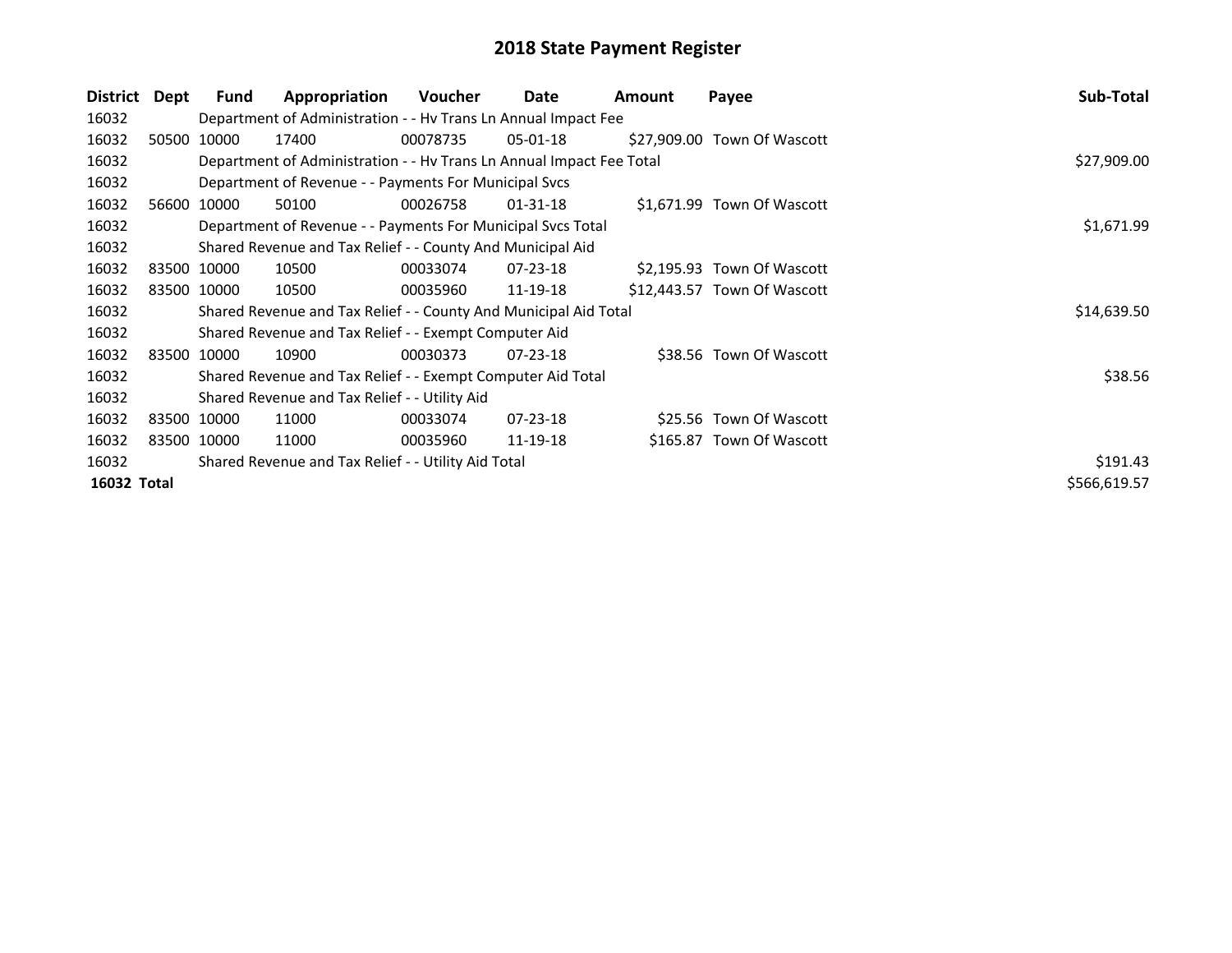| <b>District</b>    | <b>Dept</b> | <b>Fund</b>                                                 | Appropriation                                                      | Voucher     | Date           | <b>Amount</b> | Payee                                 | Sub-Total   |  |  |
|--------------------|-------------|-------------------------------------------------------------|--------------------------------------------------------------------|-------------|----------------|---------------|---------------------------------------|-------------|--|--|
| 16146              |             |                                                             | Dept of Safety & Prof Services - - Fire Dues Distribution          |             |                |               |                                       |             |  |  |
| 16146              |             | 16500 10000                                                 | 22500                                                              | 00024005    | $07 - 25 - 18$ |               | \$5,221.61 Village Of Lake Nebagamon  |             |  |  |
| 16146              |             |                                                             | Dept of Safety & Prof Services - - Fire Dues Distribution Total    |             |                |               |                                       | \$5,221.61  |  |  |
| 16146              |             |                                                             | Dept of Natural Resources - - Aids In Lieu Of Taxes - Gener        |             |                |               |                                       |             |  |  |
| 16146              |             | 37000 10000                                                 | 50300                                                              | 00229014    | $04 - 20 - 18$ |               | \$32.00 Village Of Lake Nebagamon     |             |  |  |
| 16146              |             |                                                             | Dept of Natural Resources - - Aids In Lieu Of Taxes - Gener Total  |             | \$32.00        |               |                                       |             |  |  |
| 16146              |             |                                                             | Dept of Natural Resources - - Resaids - Cnty Forst, Cl & Mfl       |             |                |               |                                       |             |  |  |
| 16146              |             | 37000 21200                                                 | 57100                                                              | 00247394    | 06-28-18       |               | \$326.80 Village Of Lake Nebagamon    |             |  |  |
| 16146              |             |                                                             | Dept of Natural Resources - - Resaids - Cnty Forst, Cl & Mfl Total |             |                |               |                                       |             |  |  |
| 16146              |             |                                                             | Dept of Natural Resources - - Aids In Lieu Of Taxes - Sum S        |             |                |               |                                       |             |  |  |
| 16146              |             | 37000 21200                                                 | 57900                                                              | 00229013    | 04-20-18       |               | \$3.20 Village Of Lake Nebagamon      |             |  |  |
| 16146              |             |                                                             | Dept of Natural Resources - - Aids In Lieu Of Taxes - Sum S Total  |             |                |               |                                       | \$3.20      |  |  |
| 16146              |             |                                                             | Dept of Natural Resources - - Rec & Resource Aids, Fed             |             |                |               |                                       |             |  |  |
| 16146              |             | 37000 21200                                                 | 58300                                                              | 00262120    | $08 - 27 - 18$ |               | \$4,214.98 Village Of Lake Nebagamon  |             |  |  |
| 16146              |             |                                                             | Dept of Natural Resources - - Rec & Resource Aids, Fed Total       |             |                |               |                                       | \$4,214.98  |  |  |
| 16146              |             |                                                             | WI Dept of Transportation - - Trns Aids To Mnc.-Sf                 |             |                |               |                                       |             |  |  |
| 16146              |             | 39500 21100                                                 | 19100                                                              | 00204136    | $01 - 02 - 18$ |               | \$17,296.36 Village Of Lake Nebagamon |             |  |  |
| 16146              |             | 39500 21100                                                 | 19100                                                              | 00234645    | $04 - 02 - 18$ |               | \$17,296.36 Village Of Lake Nebagamon |             |  |  |
| 16146              |             | 39500 21100                                                 | 19100                                                              | 00268344    | $07 - 02 - 18$ |               | \$17,296.36 Village Of Lake Nebagamon |             |  |  |
| 16146              |             | 39500 21100                                                 | 19100                                                              | 00302396    | $10 - 01 - 18$ |               | \$17,296.36 Village Of Lake Nebagamon |             |  |  |
| 16146              |             |                                                             | WI Dept of Transportation - - Trns Aids To Mnc.-Sf Total           |             |                |               |                                       | \$69,185.44 |  |  |
| 16146              |             |                                                             | Shared Revenue and Tax Relief - - County And Municipal Aid         |             |                |               |                                       |             |  |  |
| 16146              |             | 83500 10000                                                 | 10500                                                              | 00033075    | $07 - 23 - 18$ |               | \$2,263.08 Village Of Lake Nebagamon  |             |  |  |
| 16146              |             | 83500 10000                                                 | 10500                                                              | 00035961    | 11-19-18       |               | \$12,824.14 Village Of Lake Nebagamon |             |  |  |
| 16146              |             |                                                             | Shared Revenue and Tax Relief - - County And Municipal Aid Total   | \$15,087.22 |                |               |                                       |             |  |  |
| 16146              |             |                                                             | Shared Revenue and Tax Relief - - Exempt Computer Aid              |             |                |               |                                       |             |  |  |
| 16146              |             | 83500 10000                                                 | 10900                                                              | 00030374    | $07 - 23 - 18$ |               | \$256.72 Village Of Lake Nebagamon    |             |  |  |
| 16146              |             | Shared Revenue and Tax Relief - - Exempt Computer Aid Total | \$256.72                                                           |             |                |               |                                       |             |  |  |
| <b>16146 Total</b> |             |                                                             |                                                                    |             |                |               |                                       | \$94,327.97 |  |  |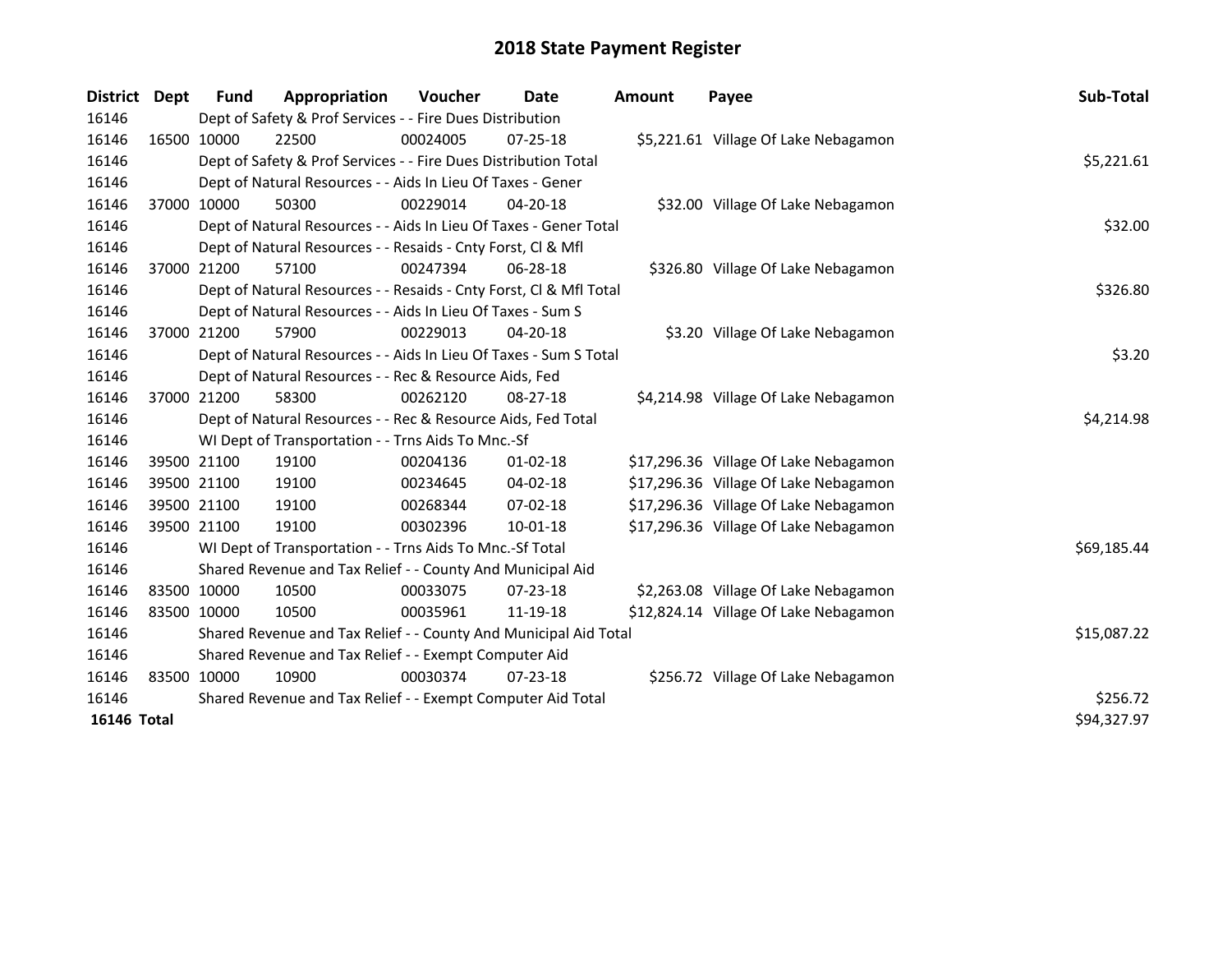| District Dept |             | <b>Fund</b> | Appropriation                                                        | Voucher  | Date           | <b>Amount</b> | Payee                         | Sub-Total   |
|---------------|-------------|-------------|----------------------------------------------------------------------|----------|----------------|---------------|-------------------------------|-------------|
| 16165         |             |             | Dept of Safety & Prof Services - - Fire Dues Distribution            |          |                |               |                               |             |
| 16165         |             | 16500 10000 | 22500                                                                | 00024006 | $07 - 24 - 18$ |               | \$1,068.41 Village Of Oliver  |             |
| 16165         |             |             | Dept of Safety & Prof Services - - Fire Dues Distribution Total      |          |                |               |                               | \$1,068.41  |
| 16165         |             |             | Dept of Natural Resources - - Aids In Lieu Of Taxes - Gener          |          |                |               |                               |             |
| 16165         |             | 37000 10000 | 50300                                                                | 00211685 | $02 - 02 - 18$ |               | \$1,559.48 Village Of Oliver  |             |
| 16165         |             | 37000 10000 | 50300                                                                | 00229623 | 04-20-18       |               | \$3.69 Village Of Oliver      |             |
| 16165         |             |             | Dept of Natural Resources - - Aids In Lieu Of Taxes - Gener Total    |          |                |               |                               | \$1,563.17  |
| 16165         |             |             | Dept of Natural Resources - - Resaids - Cnty Forst, Cl & Mfl         |          |                |               |                               |             |
| 16165         |             | 37000 21200 | 57100                                                                | 00247395 | 06-28-18       |               | \$1.95 Village Of Oliver      |             |
| 16165         |             |             | Dept of Natural Resources - - Resaids - Cnty Forst, CI & Mfl Total   |          |                |               |                               | \$1.95      |
| 16165         |             |             | WI Dept of Transportation - - Trns Aids To Mnc.-Sf                   |          |                |               |                               |             |
| 16165         |             | 39500 21100 | 19100                                                                | 00204137 | $01 - 02 - 18$ |               | \$3,452.10 Village Of Oliver  |             |
| 16165         |             | 39500 21100 | 19100                                                                | 00234646 | 04-02-18       |               | \$3,452.10 Village Of Oliver  |             |
| 16165         |             | 39500 21100 | 19100                                                                | 00268345 | 07-02-18       |               | \$3,452.10 Village Of Oliver  |             |
| 16165         | 39500 21100 |             | 19100                                                                | 00302397 | 10-01-18       |               | \$3,452.12 Village Of Oliver  |             |
| 16165         |             |             | WI Dept of Transportation - - Trns Aids To Mnc.-Sf Total             |          |                |               |                               | \$13,808.42 |
| 16165         |             |             | Department of Administration - - Hv Trans Ln Annual Impact Fee       |          |                |               |                               |             |
| 16165         |             | 50500 10000 | 17400                                                                | 00078676 | $05 - 01 - 18$ |               | \$7,985.00 Village Of Oliver  |             |
| 16165         |             |             | Department of Administration - - Hv Trans Ln Annual Impact Fee Total |          |                |               |                               | \$7,985.00  |
| 16165         |             |             | Shared Revenue and Tax Relief - - County And Municipal Aid           |          |                |               |                               |             |
| 16165         |             | 83500 10000 | 10500                                                                | 00033076 | 07-23-18       |               | \$6,859.22 Village Of Oliver  |             |
| 16165         |             | 83500 10000 | 10500                                                                | 00035962 | 11-19-18       |               | \$38,868.93 Village Of Oliver |             |
| 16165         |             |             | Shared Revenue and Tax Relief - - County And Municipal Aid Total     |          |                |               |                               | \$45,728.15 |
| 16165         |             |             | Shared Revenue and Tax Relief - - Exempt Computer Aid                |          |                |               |                               |             |
| 16165         |             | 83500 10000 | 10900                                                                | 00030375 | $07 - 23 - 18$ |               | \$7.10 Village Of Oliver      |             |
| 16165         |             |             | Shared Revenue and Tax Relief - - Exempt Computer Aid Total          | \$7.10   |                |               |                               |             |
| 16165 Total   |             |             |                                                                      |          |                |               |                               | \$70,162.20 |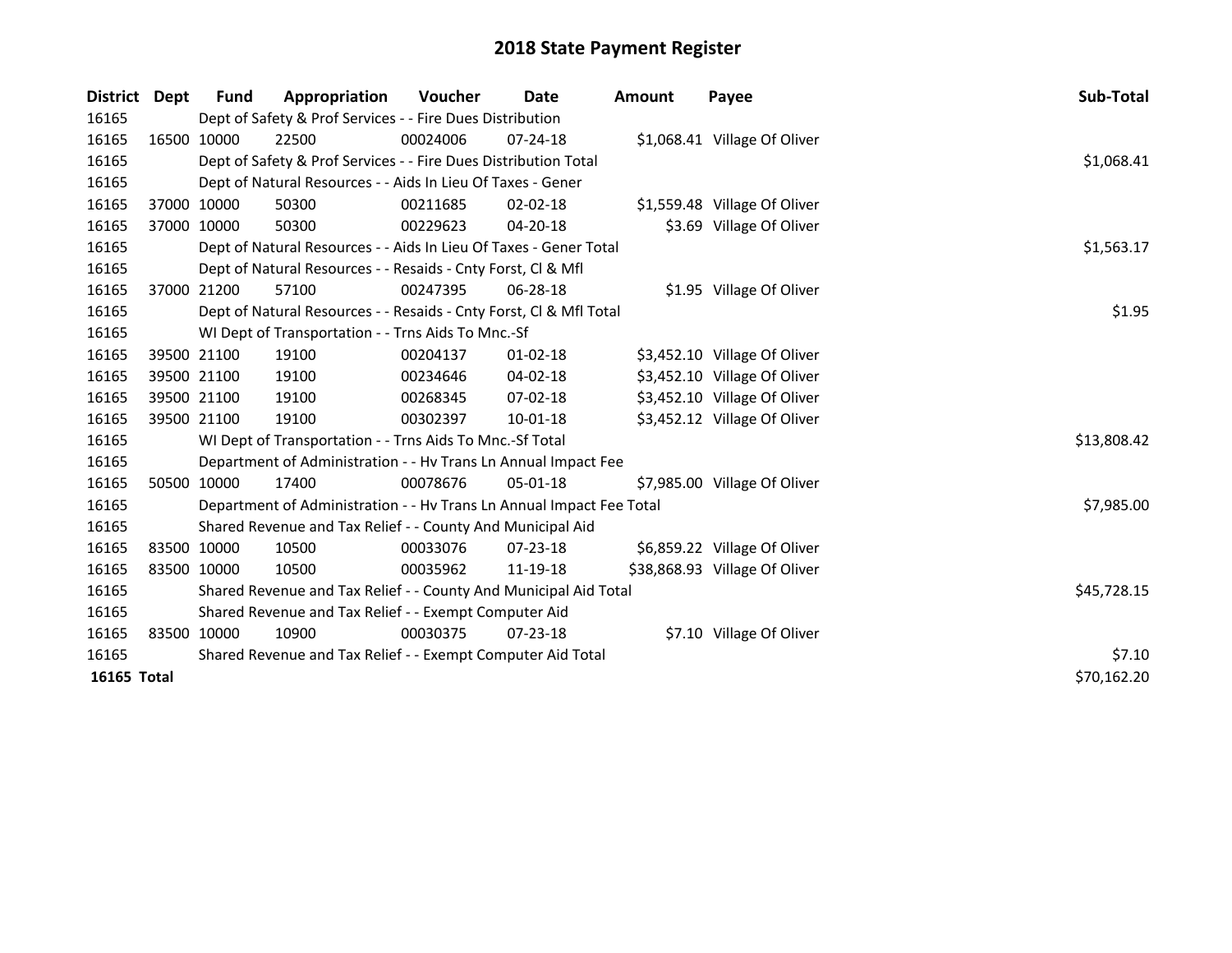| <b>District</b>    | Dept | Fund        | Appropriation                                                     | <b>Voucher</b> | Date           | <b>Amount</b> | Payee                         | Sub-Total    |
|--------------------|------|-------------|-------------------------------------------------------------------|----------------|----------------|---------------|-------------------------------|--------------|
| 16171              |      |             | Dept of Safety & Prof Services - - Fire Dues Distribution         |                |                |               |                               |              |
| 16171              |      | 16500 10000 | 22500                                                             | 00024007       | $07 - 25 - 18$ |               | \$1,950.47 Village Of Poplar  |              |
| 16171              |      |             | Dept of Safety & Prof Services - - Fire Dues Distribution Total   |                |                |               |                               | \$1,950.47   |
| 16171              |      |             | Dept of Natural Resources - - Resaids - Fire Suppress Grant       |                |                |               |                               |              |
| 16171              |      | 37000 21200 | 54500                                                             | 00262198       | 08-30-18       |               | \$8,000.00 Village Of Poplar  |              |
| 16171              |      |             | Dept of Natural Resources - - Resaids - Fire Suppress Grant Total | \$8,000.00     |                |               |                               |              |
| 16171              |      |             | WI Dept of Transportation - - Trns Aids To Mnc.-Sf                |                |                |               |                               |              |
| 16171              |      | 39500 21100 | 19100                                                             | 00204138       | $01 - 02 - 18$ |               | \$15,934.63 Village Of Poplar |              |
| 16171              |      | 39500 21100 | 19100                                                             | 00234647       | 04-02-18       |               | \$15,934.63 Village Of Poplar |              |
| 16171              |      | 39500 21100 | 19100                                                             | 00268346       | 07-02-18       |               | \$15,934.63 Village Of Poplar |              |
| 16171              |      | 39500 21100 | 19100                                                             | 00302398       | $10-01-18$     |               | \$15,934.63 Village Of Poplar |              |
| 16171              |      |             | WI Dept of Transportation - - Trns Aids To Mnc.-Sf Total          |                |                |               |                               | \$63,738.52  |
| 16171              |      |             | Shared Revenue and Tax Relief - - County And Municipal Aid        |                |                |               |                               |              |
| 16171              |      | 83500 10000 | 10500                                                             | 00033077       | 07-23-18       |               | \$6,150.08 Village Of Poplar  |              |
| 16171              |      | 83500 10000 | 10500                                                             | 00035963       | 11-19-18       |               | \$34,850.42 Village Of Poplar |              |
| 16171              |      |             | Shared Revenue and Tax Relief - - County And Municipal Aid Total  |                |                |               |                               | \$41,000.50  |
| 16171              |      |             | Shared Revenue and Tax Relief - - Exempt Computer Aid             |                |                |               |                               |              |
| 16171              |      | 83500 10000 | 10900                                                             | 00030376       | $07 - 23 - 18$ |               | \$51.75 Village Of Poplar     |              |
| 16171              |      |             | Shared Revenue and Tax Relief - - Exempt Computer Aid Total       |                |                |               |                               | \$51.75      |
| 16171              |      |             | Shared Revenue and Tax Relief - - Utility Aid                     |                |                |               |                               |              |
| 16171              |      | 83500 10000 | 11000                                                             | 00033077       | 07-23-18       |               | \$34.42 Village Of Poplar     |              |
| 16171              |      | 83500 10000 | 11000                                                             | 00035963       | 11-19-18       |               | \$193.60 Village Of Poplar    |              |
| 16171              |      |             | Shared Revenue and Tax Relief - - Utility Aid Total               |                |                |               |                               | \$228.02     |
| <b>16171 Total</b> |      |             |                                                                   |                |                |               |                               | \$114,969.26 |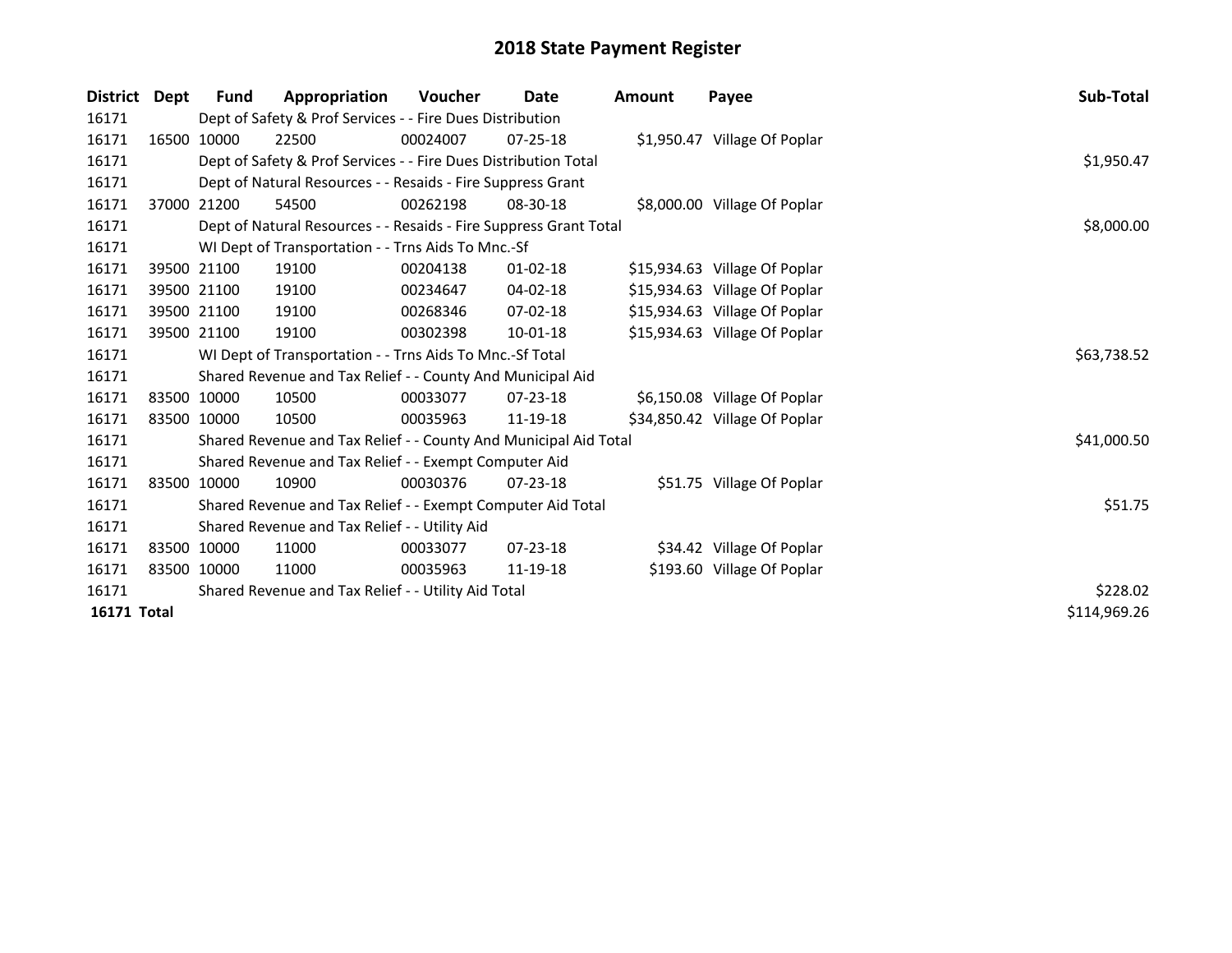| <b>District</b> | Dept | Fund        | Appropriation                                                      | Voucher  | Date           | <b>Amount</b> | Payee                                | Sub-Total    |
|-----------------|------|-------------|--------------------------------------------------------------------|----------|----------------|---------------|--------------------------------------|--------------|
| 16181           |      |             | Dept of Safety & Prof Services - - Fire Dues Distribution          |          |                |               |                                      |              |
| 16181           |      | 16500 10000 | 22500                                                              | 00024008 | $07 - 25 - 18$ |               | \$1,912.92 Village Of Solon Springs  |              |
| 16181           |      |             | Dept of Safety & Prof Services - - Fire Dues Distribution Total    |          |                |               |                                      | \$1,912.92   |
| 16181           |      |             | Dept of Natural Resources - - Resaids - Cnty Forst, Cl & Mfl       |          |                |               |                                      |              |
| 16181           |      | 37000 21200 | 57100                                                              | 00247396 | 06-28-18       |               | \$10.78 Village Of Solon Springs     |              |
| 16181           |      |             | Dept of Natural Resources - - Resaids - Cnty Forst, CI & Mfl Total |          |                |               |                                      | \$10.78      |
| 16181           |      |             | WI Dept of Transportation - - Trns Aids To Mnc.-Sf                 |          |                |               |                                      |              |
| 16181           |      | 39500 21100 | 19100                                                              | 00204139 | $01 - 02 - 18$ |               | \$8,737.76 Village Of Solon Springs  |              |
| 16181           |      | 39500 21100 | 19100                                                              | 00234648 | 04-02-18       |               | \$8,737.76 Village Of Solon Springs  |              |
| 16181           |      | 39500 21100 | 19100                                                              | 00268347 | 07-02-18       |               | \$8,737.76 Village Of Solon Springs  |              |
| 16181           |      | 39500 21100 | 19100                                                              | 00302399 | 10-01-18       |               | \$8,737.79 Village Of Solon Springs  |              |
| 16181           |      |             | WI Dept of Transportation - - Trns Aids To Mnc.-Sf Total           |          |                |               |                                      | \$34,951.07  |
| 16181           |      |             | Shared Revenue and Tax Relief - - County And Municipal Aid         |          |                |               |                                      |              |
| 16181           |      | 83500 10000 | 10500                                                              | 00033078 | $07 - 23 - 18$ |               | \$13,618.30 Village Of Solon Springs |              |
| 16181           |      | 83500 10000 | 10500                                                              | 00035964 | 11-19-18       |               | \$77,170.38 Village Of Solon Springs |              |
| 16181           |      |             | Shared Revenue and Tax Relief - - County And Municipal Aid Total   |          |                |               |                                      | \$90,788.68  |
| 16181           |      |             | Shared Revenue and Tax Relief - - Exempt Computer Aid              |          |                |               |                                      |              |
| 16181           |      | 83500 10000 | 10900                                                              | 00030377 | 07-23-18       |               | \$72.04 Village Of Solon Springs     |              |
| 16181           |      | 83500 10000 | 10900                                                              | 00032308 | 07-23-18       |               | \$210.05 Village Of Solon Springs    |              |
| 16181           |      |             | Shared Revenue and Tax Relief - - Exempt Computer Aid Total        |          |                |               |                                      | \$282.09     |
| 16181           |      |             | Shared Revenue and Tax Relief - - Utility Aid                      |          |                |               |                                      |              |
| 16181           |      | 83500 10000 | 11000                                                              | 00033078 | 07-23-18       |               | \$1,955.43 Village Of Solon Springs  |              |
| 16181           |      | 83500 10000 | 11000                                                              | 00035964 | 11-19-18       |               | \$10,997.19 Village Of Solon Springs |              |
| 16181           |      |             | Shared Revenue and Tax Relief - - Utility Aid Total                |          |                |               |                                      | \$12,952.62  |
| 16181           |      |             | Shared Revenue and Tax Relief - - Lottery & Gaming Credit          |          |                |               |                                      |              |
| 16181           |      | 83500 52100 | 36300                                                              | 00027346 | $03 - 26 - 18$ |               | \$1,218.49 Village Of Solon Springs  |              |
| 16181           |      |             | Shared Revenue and Tax Relief - - Lottery & Gaming Credit Total    |          |                |               |                                      | \$1,218.49   |
| 16181 Total     |      |             |                                                                    |          |                |               |                                      | \$142,116.65 |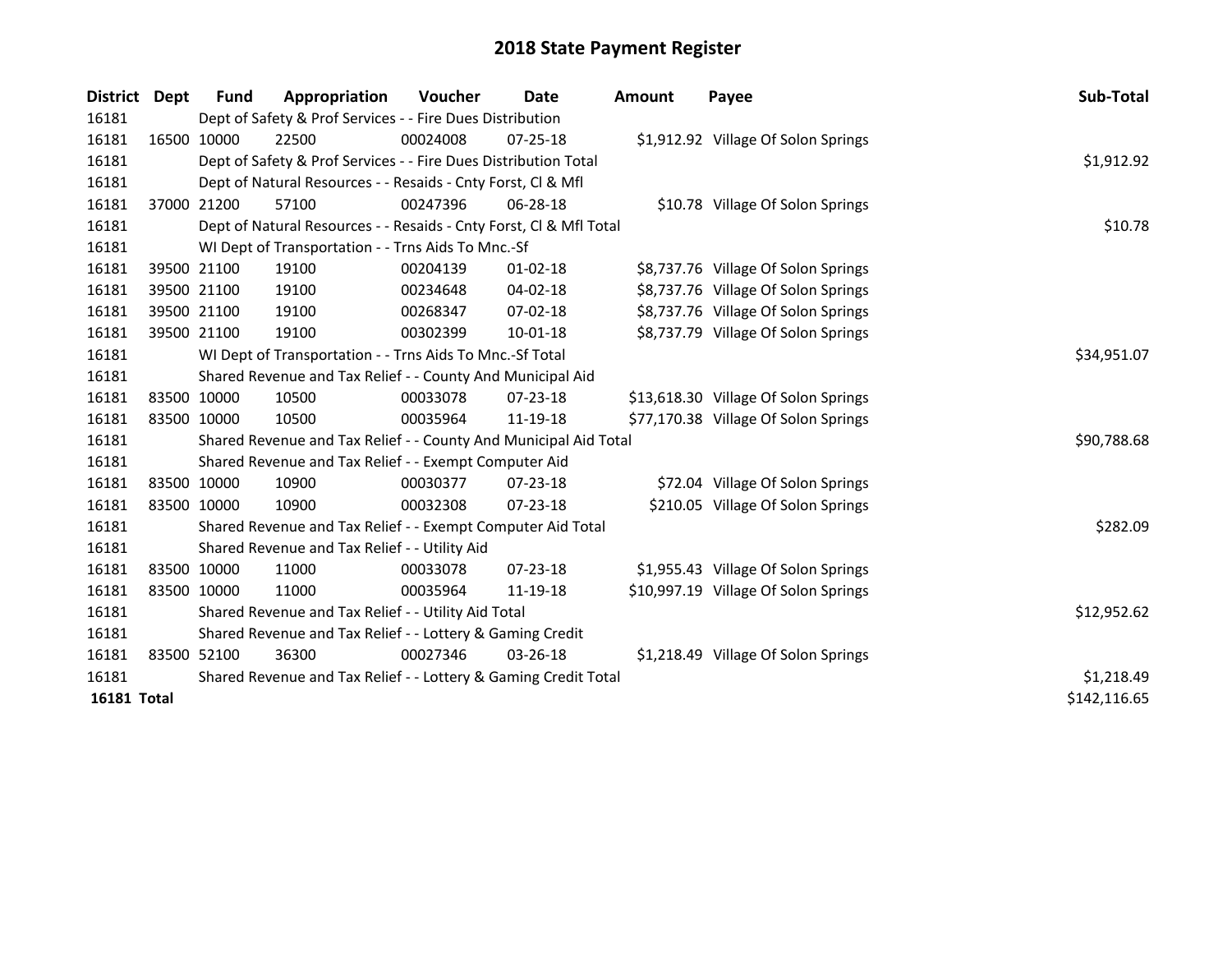| District    | Dept        | <b>Fund</b> | Appropriation                                                           | Voucher  | Date           | <b>Amount</b> | Payee                           | Sub-Total   |
|-------------|-------------|-------------|-------------------------------------------------------------------------|----------|----------------|---------------|---------------------------------|-------------|
| 16182       |             |             | Dept of Safety & Prof Services - - Fire Dues Distribution               |          |                |               |                                 |             |
| 16182       |             | 16500 10000 | 22500                                                                   | 00024009 | $07 - 25 - 18$ |               | \$2,147.53 Village Of Superior  |             |
| 16182       |             |             | Dept of Safety & Prof Services - - Fire Dues Distribution Total         |          |                |               |                                 | \$2,147.53  |
| 16182       |             |             | Environmental Improvement Prog - - Clean Water Fund Program Finan       |          |                |               |                                 |             |
| 16182       |             | 32000 57300 | 16300                                                                   | 00000153 | $02 - 22 - 18$ |               | \$1,251.95 Village Of Superior  |             |
| 16182       |             |             | Environmental Improvement Prog - - Clean Water Fund Program Finan Total |          |                |               |                                 | \$1,251.95  |
| 16182       |             |             | WI Dept of Transportation - - Trns Aids To Mnc.-Sf                      |          |                |               |                                 |             |
| 16182       |             | 39500 21100 | 19100                                                                   | 00204140 | $01 - 02 - 18$ |               | \$3,762.67 Village Of Superior  |             |
| 16182       |             | 39500 21100 | 19100                                                                   | 00234649 | 04-02-18       |               | \$3,762.67 Village Of Superior  |             |
| 16182       |             | 39500 21100 | 19100                                                                   | 00268348 | 07-02-18       |               | \$3,762.67 Village Of Superior  |             |
| 16182       | 39500 21100 |             | 19100                                                                   | 00302400 | 10-01-18       |               | \$3,762.69 Village Of Superior  |             |
| 16182       |             |             | WI Dept of Transportation - - Trns Aids To Mnc.-Sf Total                |          |                |               |                                 | \$15,050.70 |
| 16182       |             |             | Shared Revenue and Tax Relief - - County And Municipal Aid              |          |                |               |                                 |             |
| 16182       |             | 83500 10000 | 10500                                                                   | 00033079 | 07-23-18       |               | \$7,848.88 Village Of Superior  |             |
| 16182       | 83500 10000 |             | 10500                                                                   | 00035965 | 11-19-18       |               | \$44,476.97 Village Of Superior |             |
| 16182       |             |             | Shared Revenue and Tax Relief - - County And Municipal Aid Total        |          |                |               |                                 | \$52,325.85 |
| 16182       |             |             | Shared Revenue and Tax Relief - - Exempt Computer Aid                   |          |                |               |                                 |             |
| 16182       |             | 83500 10000 | 10900                                                                   | 00030378 | 07-23-18       |               | \$267.88 Village Of Superior    |             |
| 16182       |             |             | Shared Revenue and Tax Relief - - Exempt Computer Aid Total             | \$267.88 |                |               |                                 |             |
| 16182 Total |             |             |                                                                         |          |                |               |                                 | \$71,043.91 |
|             |             |             |                                                                         |          |                |               |                                 |             |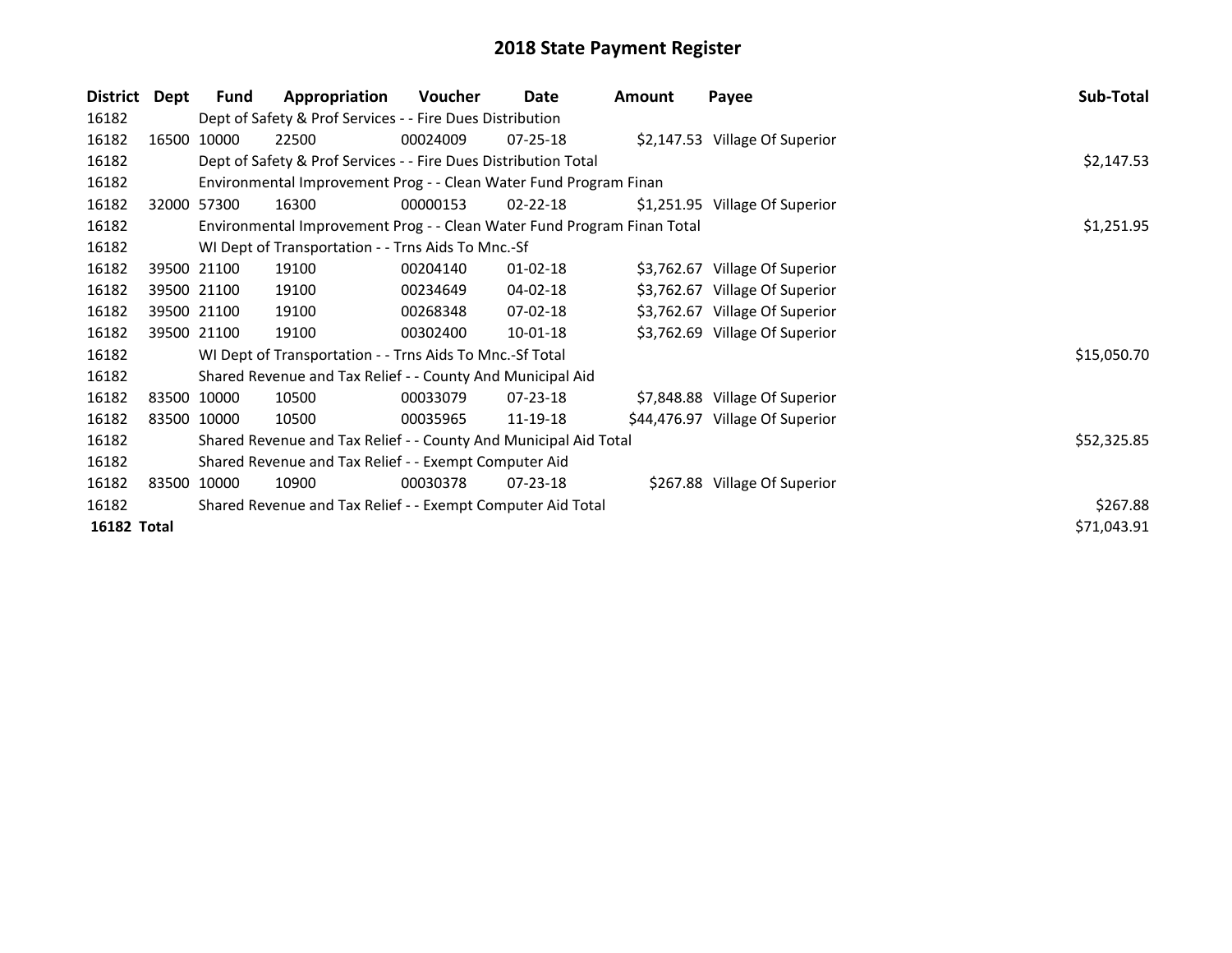| District Dept |             | <b>Fund</b> | Appropriation                                                         | Voucher  | <b>Date</b>    | <b>Amount</b> | Payee                        | Sub-Total   |
|---------------|-------------|-------------|-----------------------------------------------------------------------|----------|----------------|---------------|------------------------------|-------------|
| 16281         |             |             | Dept of Ag, Trade & Cons Protc - - Grain Insp And Certification       |          |                |               |                              |             |
| 16281         | 11500 10000 |             | 12200                                                                 | 00030888 | $01 - 26 - 18$ |               | \$303.18 City Of Superior    |             |
| 16281         |             | 11500 10000 | 12200                                                                 | 00034003 | 04-25-18       |               | \$295.47 City Of Superior    |             |
| 16281         |             | 11500 10000 | 12200                                                                 | 00036729 | 07-25-18       |               | \$295.47 City Of Superior    |             |
| 16281         | 11500 10000 |             | 12200                                                                 | 00039823 | 10-25-18       |               | \$295.47 City Of Superior    |             |
| 16281         |             |             | Dept of Ag, Trade & Cons Protc - - Grain Insp And Certification Total |          |                |               |                              | \$1,189.59  |
| 16281         |             |             | Dept of Safety & Prof Services - - Fire Dues Distribution             |          |                |               |                              |             |
| 16281         |             | 16500 10000 | 22500                                                                 | 00024010 | 07-26-18       |               | \$69,090.21 City Of Superior |             |
| 16281         |             |             | Dept of Safety & Prof Services - - Fire Dues Distribution Total       |          |                |               |                              | \$69,090.21 |
| 16281         |             |             | Dept of Natural Resources - - Gpo-Federal Funds                       |          |                |               |                              |             |
| 16281         |             | 37000 10000 | 44100                                                                 | 00210482 | 01-31-18       |               | \$23,434.26 City Of Superior |             |
| 16281         |             | 37000 10000 | 44100                                                                 | 00231553 | 05-11-18       |               | \$32,526.42 City Of Superior |             |
| 16281         | 37000 10000 |             | 44100                                                                 | 00251728 | $07-11-18$     |               | \$23,284.40 City Of Superior |             |
| 16281         |             |             | Dept of Natural Resources - - Gpo-Federal Funds Total                 |          |                |               |                              | \$79,245.08 |
| 16281         |             |             | Dept of Natural Resources - - Aids In Lieu Of Taxes - Gener           |          |                |               |                              |             |
| 16281         | 37000 10000 |             | 50300                                                                 | 00211734 | $02 - 02 - 18$ |               | \$33,697.57 City Of Superior |             |
| 16281         |             |             | Dept of Natural Resources - - Aids In Lieu Of Taxes - Gener Total     |          | \$33,697.57    |               |                              |             |
| 16281         |             |             | Dept of Natural Resources - - Gen Program Ops-State Funds             |          |                |               |                              |             |
| 16281         | 37000 21200 |             | 16100                                                                 | 00253255 | 08-10-18       |               | \$25.00 City Of Superior     |             |
| 16281         |             |             | Dept of Natural Resources - - Gen Program Ops-State Funds Total       |          |                |               |                              | \$25.00     |
| 16281         |             |             | Dept of Natural Resources - - Gpo--State Funds                        |          |                |               |                              |             |
| 16281         | 37000 21200 |             | 36100                                                                 | 00255479 | 07-26-18       |               | \$50.00 City Of Superior     |             |
| 16281         |             |             | Dept of Natural Resources - - Gpo--State Funds Total                  |          |                |               |                              | \$50.00     |
| 16281         |             |             | Dept of Natural Resources - - Resaids - Cnty Forst, Cl & Mfl          |          |                |               |                              |             |
| 16281         | 37000 21200 |             | 57100                                                                 | 00247397 | 06-28-18       |               | \$12.42 City Of Superior     |             |
| 16281         |             |             | Dept of Natural Resources - - Resaids - Cnty Forst, CI & Mfl Total    |          |                |               |                              | \$12.42     |
| 16281         |             |             | Dept of Natural Resources - - Petrostorage Envr Remd Awards           |          |                |               |                              |             |
| 16281         |             | 37000 27200 | 66700                                                                 | 00220030 | 03-15-18       |               | \$13,888.81 City Of Superior |             |
| 16281         | 37000 27200 |             | 66700                                                                 | 00231446 | 04-30-18       |               | \$6,542.90 City Of Superior  |             |
| 16281         |             |             | Dept of Natural Resources - - Petrostorage Envr Remd Awards Total     |          |                |               |                              | \$20,431.71 |
| 16281         |             |             | Dept of Natural Resources - - Fin Asst For Responsible Units          |          |                |               |                              |             |
| 16281         |             | 37000 27400 | 67000                                                                 | 00235308 | $05 - 11 - 18$ |               | \$93,495.28 City Of Superior |             |
| 16281         |             |             | Dept of Natural Resources - - Fin Asst For Responsible Units Total    |          |                |               |                              | \$93,495.28 |
| 16281         |             |             | Dept of Natural Resources - - Recycling Consolidation Grants          |          |                |               |                              |             |
| 16281         |             | 37000 27400 | 67300                                                                 | 00235308 | 05-11-18       |               | \$7,036.21 City Of Superior  |             |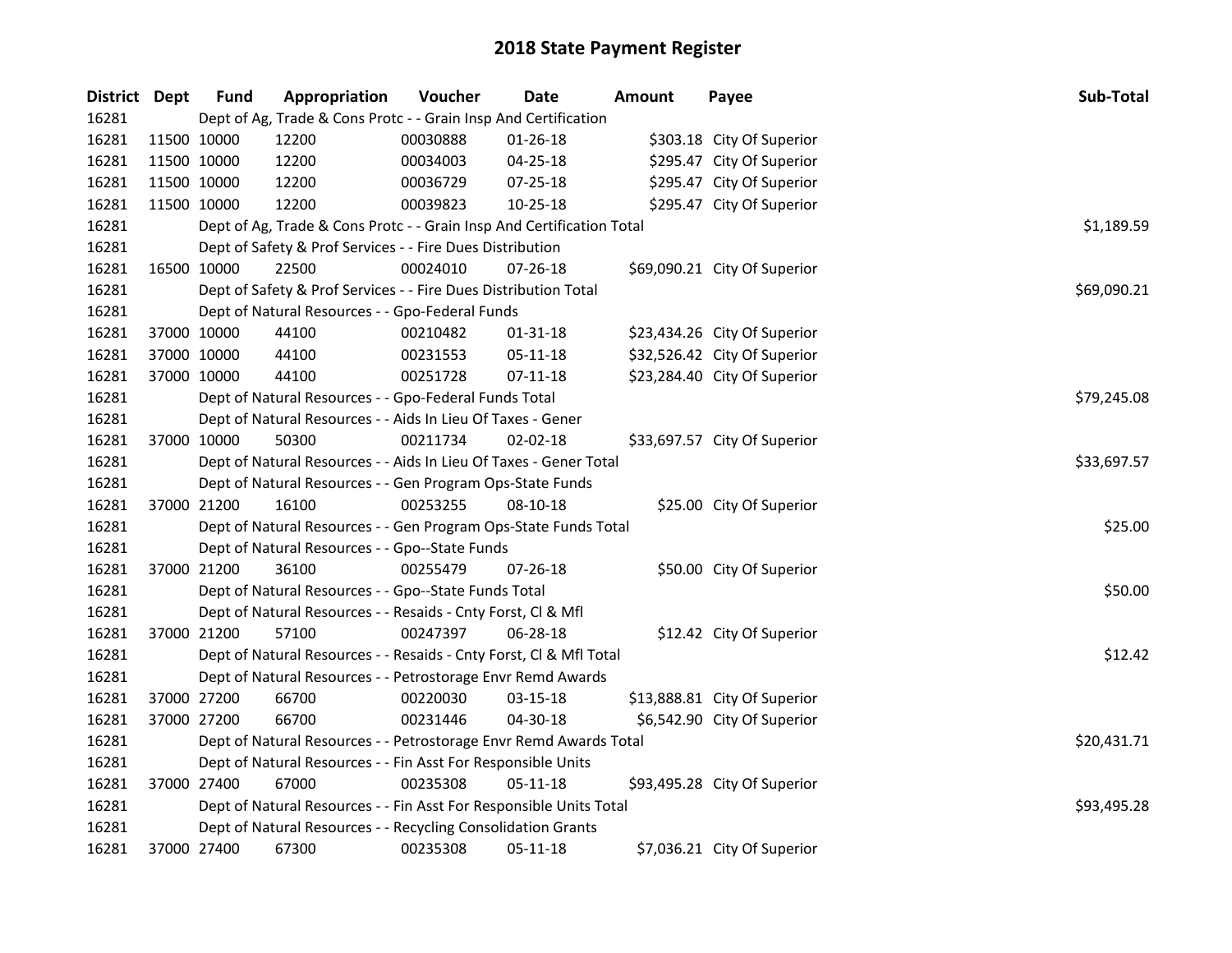| District Dept | <b>Fund</b> | Appropriation                                                      | Voucher  | <b>Date</b>    | <b>Amount</b> | Payee                         | Sub-Total      |
|---------------|-------------|--------------------------------------------------------------------|----------|----------------|---------------|-------------------------------|----------------|
| 16281         |             | Dept of Natural Resources - - Recycling Consolidation Grants Total |          |                |               |                               | \$7,036.21     |
| 16281         |             | Dept of Natural Resources - - Urban Nonpoint Source Cost-Sha       |          |                |               |                               |                |
| 16281         | 37000 36300 | TH100                                                              | 00215887 | 02-20-18       |               | \$124,628.57 City Of Superior |                |
| 16281         | 37000 36300 | TH100                                                              | 00220490 | 03-20-18       |               | \$53,571.15 City Of Superior  |                |
| 16281         |             | Dept of Natural Resources - - Urban Nonpoint Source Cost-Sha Total |          |                |               |                               | \$178,199.72   |
| 16281         |             | WI Dept of Transportation - - Conn Hwy Aids St Fds                 |          |                |               |                               |                |
| 16281         | 39500 21100 | 16200                                                              | 00205559 | $01 - 02 - 18$ |               | \$78,773.00 City Of Superior  |                |
| 16281         | 39500 21100 | 16200                                                              | 00236067 | 04-02-18       |               | \$78,773.00 City Of Superior  |                |
| 16281         | 39500 21100 | 16200                                                              | 00269766 | 07-02-18       |               | \$78,773.00 City Of Superior  |                |
| 16281         | 39500 21100 | 16200                                                              | 00303818 | $10 - 01 - 18$ |               | \$78,773.03 City Of Superior  |                |
| 16281         |             | WI Dept of Transportation - - Conn Hwy Aids St Fds Total           |          |                |               |                               | \$315,092.03   |
| 16281         |             | WI Dept of Transportation - - Paratransit Aids, Sf                 |          |                |               |                               |                |
| 16281         | 39500 21100 | 17500                                                              | 00260995 | 06-12-18       |               | \$16,802.00 City Of Superior  |                |
| 16281         |             | WI Dept of Transportation - - Paratransit Aids, Sf Total           |          |                |               |                               | \$16,802.00    |
| 16281         |             | WI Dept of Transportation - - Tb, Trns Oper Aid Sf                 |          |                |               |                               |                |
| 16281         | 39500 21100 | 17600                                                              | 00262465 | 06-14-18       |               | \$92,542.00 City Of Superior  |                |
| 16281         | 39500 21100 | 17600                                                              | 00289395 | 08-27-18       |               | \$277,624.00 City Of Superior |                |
| 16281         |             | WI Dept of Transportation - - Tb, Trns Oper Aid Sf Total           |          |                |               |                               | \$370,166.00   |
| 16281         |             | WI Dept of Transportation - - Trns Aids To Mnc.-Sf                 |          |                |               |                               |                |
| 16281         | 39500 21100 | 19100                                                              | 00204141 | $01 - 02 - 18$ |               | \$415,054.50 City Of Superior |                |
| 16281         | 39500 21100 | 19100                                                              | 00234650 | $04 - 02 - 18$ |               | \$415,054.50 City Of Superior |                |
| 16281         | 39500 21100 | 19100                                                              | 00268349 | 07-02-18       |               | \$415,054.50 City Of Superior |                |
| 16281         | 39500 21100 | 19100                                                              | 00302401 | $10 - 01 - 18$ |               | \$415,054.53 City Of Superior |                |
| 16281         |             | WI Dept of Transportation - - Trns Aids To Mnc.-Sf Total           |          |                |               |                               | \$1,660,218.03 |
| 16281         |             | WI Dept of Transportation - - Aero Assistance Sfd                  |          |                |               |                               |                |
| 16281         | 39500 21100 | 26400                                                              | 00229129 | 03-12-18       |               | \$5,000.00 City Of Superior   |                |
| 16281         |             | WI Dept of Transportation - - Aero Assistance Sfd Total            |          |                |               |                               | \$5,000.00     |
| 16281         |             | WI Dept of Transportation - - Routine Maint Sf                     |          |                |               |                               |                |
| 16281         | 39500 21100 | 36800                                                              | 00212679 | $01-17-18$     |               | \$76.00 City Of Superior      |                |
| 16281         | 39500 21100 | 36800                                                              | 00229897 | 03-13-18       |               | \$76.00 City Of Superior      |                |
| 16281         | 39500 21100 | 36800                                                              | 00243044 | 05-02-18       |               | \$76.00 City Of Superior      |                |
| 16281         | 39500 21100 | 36800                                                              | 00252221 | 05-11-18       |               | \$76.00 City Of Superior      |                |
| 16281         | 39500 21100 | 36800                                                              | 00261393 | 06-08-18       |               | \$76.00 City Of Superior      |                |
| 16281         | 39500 21100 | 36800                                                              | 00276112 | $07 - 16 - 18$ |               | \$76.00 City Of Superior      |                |
| 16281         | 39500 21100 | 36800                                                              | 00288287 | 08-20-18       |               | \$76.00 City Of Superior      |                |
|               |             |                                                                    |          |                |               |                               |                |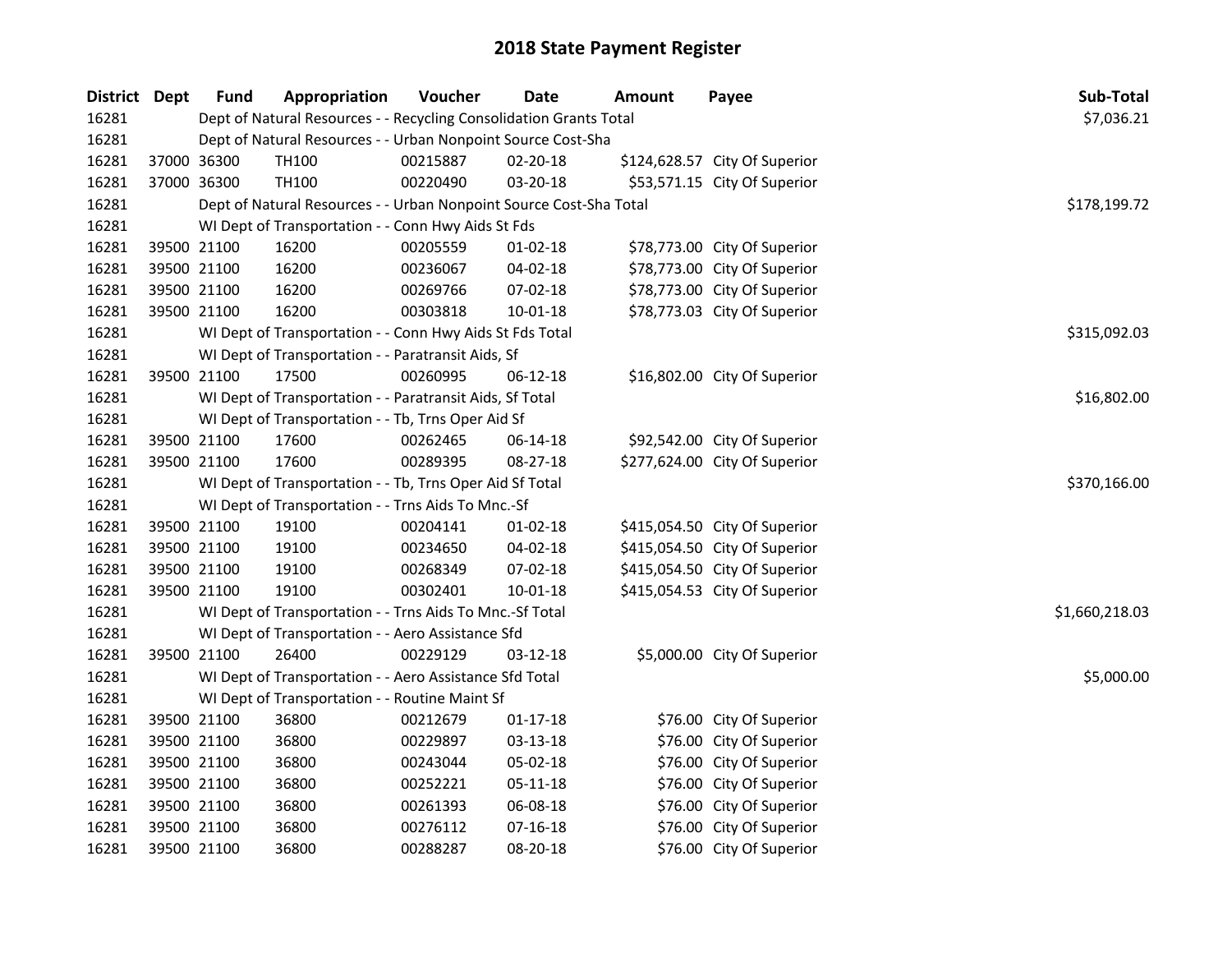| District Dept |             | <b>Fund</b> | Appropriation                                                           | Voucher  | Date           | <b>Amount</b> | Payee                         | Sub-Total      |
|---------------|-------------|-------------|-------------------------------------------------------------------------|----------|----------------|---------------|-------------------------------|----------------|
| 16281         |             | 39500 21100 | 36800                                                                   | 00295946 | 09-13-18       |               | \$76.00 City Of Superior      |                |
| 16281         |             | 39500 21100 | 36800                                                                   | 00308589 | $10-10-18$     |               | \$76.00 City Of Superior      |                |
| 16281         | 39500 21100 |             | 36800                                                                   | 00326902 | 11-27-18       |               | \$76.00 City Of Superior      |                |
| 16281         | 39500 21100 |             | 36800                                                                   | 00331391 | 12-27-18       |               | \$76.00 City Of Superior      |                |
| 16281         |             |             | WI Dept of Transportation - - Routine Maint Sf Total                    |          |                |               |                               | \$836.00       |
| 16281         |             |             | WI Dept of Transportation - - Dept Mgt & Oper St Fd                     |          |                |               |                               |                |
| 16281         | 39500 21100 |             | 46100                                                                   | 00215844 | 01-29-18       |               | \$1,862.34 City Of Superior   |                |
| 16281         | 39500 21100 |             | 46100                                                                   | 00243690 | 04-19-18       |               | \$1,452.63 City Of Superior   |                |
| 16281         | 39500 21100 |             | 46100                                                                   | 00244956 | 04-20-18       |               | \$216.96 City Of Superior     |                |
| 16281         | 39500 21100 |             | 46100                                                                   | 00280128 | 07-27-18       |               | \$2,222.79 City Of Superior   |                |
| 16281         |             | 39500 21100 | 46100                                                                   | 00314611 | 10-24-18       |               | \$1,537.44 City Of Superior   |                |
| 16281         |             | 39500 21100 | 46100                                                                   | 00324340 | 11-19-18       |               | \$365.37 City Of Superior     |                |
| 16281         |             |             | WI Dept of Transportation - - Dept Mgt & Oper St Fd Total               |          |                |               |                               | \$7,657.53     |
| 16281         |             |             | WI Dept of Transportation - - Harbor Bond Fund 4                        |          |                |               |                               |                |
| 16281         |             | 39500 21100 | 90500                                                                   | 00275879 | $07 - 16 - 18$ |               | \$557,420.68 City Of Superior |                |
| 16281         |             | 39500 21100 | 90500                                                                   | 00286979 | 08-16-18       |               | \$605,384.55 City Of Superior |                |
| 16281         |             | 39500 21100 | 90500                                                                   | 00328089 | 12-03-18       |               | \$341,224.79 City Of Superior |                |
| 16281         |             |             | WI Dept of Transportation - - Harbor Bond Fund 4 Total                  |          |                |               |                               | \$1,504,030.02 |
| 16281         |             |             | Department of Justice - - Law Enforcement Train, Local                  |          |                |               |                               |                |
| 16281         | 45500 10000 |             | 23100                                                                   | 00042398 | 03-01-18       |               | \$18,638.48 City Of Superior  |                |
| 16281         | 45500 10000 |             | 23100                                                                   | 00052243 | 10-01-18       |               | \$12,095.42 City Of Superior  |                |
| 16281         | 45500 10000 |             | 23100                                                                   | 00053765 | 10-25-18       |               | \$7,680.00 City Of Superior   |                |
| 16281         |             |             | Department of Justice - - Law Enforcement Train, Local Total            |          |                |               |                               | \$38,413.90    |
| 16281         |             |             | Department of Justice - - Internet Crimes Against Childr                |          |                |               |                               |                |
| 16281         | 45500 10000 |             | 28400                                                                   | 00047937 | 06-29-18       |               | \$12,780.00 City Of Superior  |                |
| 16281         |             |             | Department of Justice - - Internet Crimes Against Childr Total          |          |                |               |                               | \$12,780.00    |
| 16281         |             |             | Department of Military Affairs - - Energy Costs, Energy-Related A       |          |                |               |                               |                |
| 16281         | 46500 10000 |             | 10600                                                                   | 00037887 | $01 - 24 - 18$ |               | \$1,774.11 City Of Superior   |                |
| 16281         | 46500 10000 |             | 10600                                                                   | 00042517 | 05-02-18       |               | \$1,496.55 City Of Superior   |                |
| 16281         | 46500 10000 |             | 10600                                                                   | 00046871 | 07-23-18       |               | \$1,365.48 City Of Superior   |                |
| 16281         | 46500 10000 |             | 10600                                                                   | 00052614 | 12-04-18       |               | \$1,319.22 City Of Superior   |                |
| 16281         |             |             | Department of Military Affairs - - Energy Costs, Energy-Related A Total |          |                |               |                               | \$5,955.36     |
| 16281         |             |             | Department of Military Affairs - - Disaster Recovery Aid                |          |                |               |                               |                |
| 16281         |             | 46500 10000 | 30500                                                                   | 00044880 | 06-15-18       |               | \$8,622.91 City Of Superior   |                |
| 16281         | 46500 10000 |             | 30500                                                                   | 00048949 | 09-14-18       |               | \$64,200.30 City Of Superior  |                |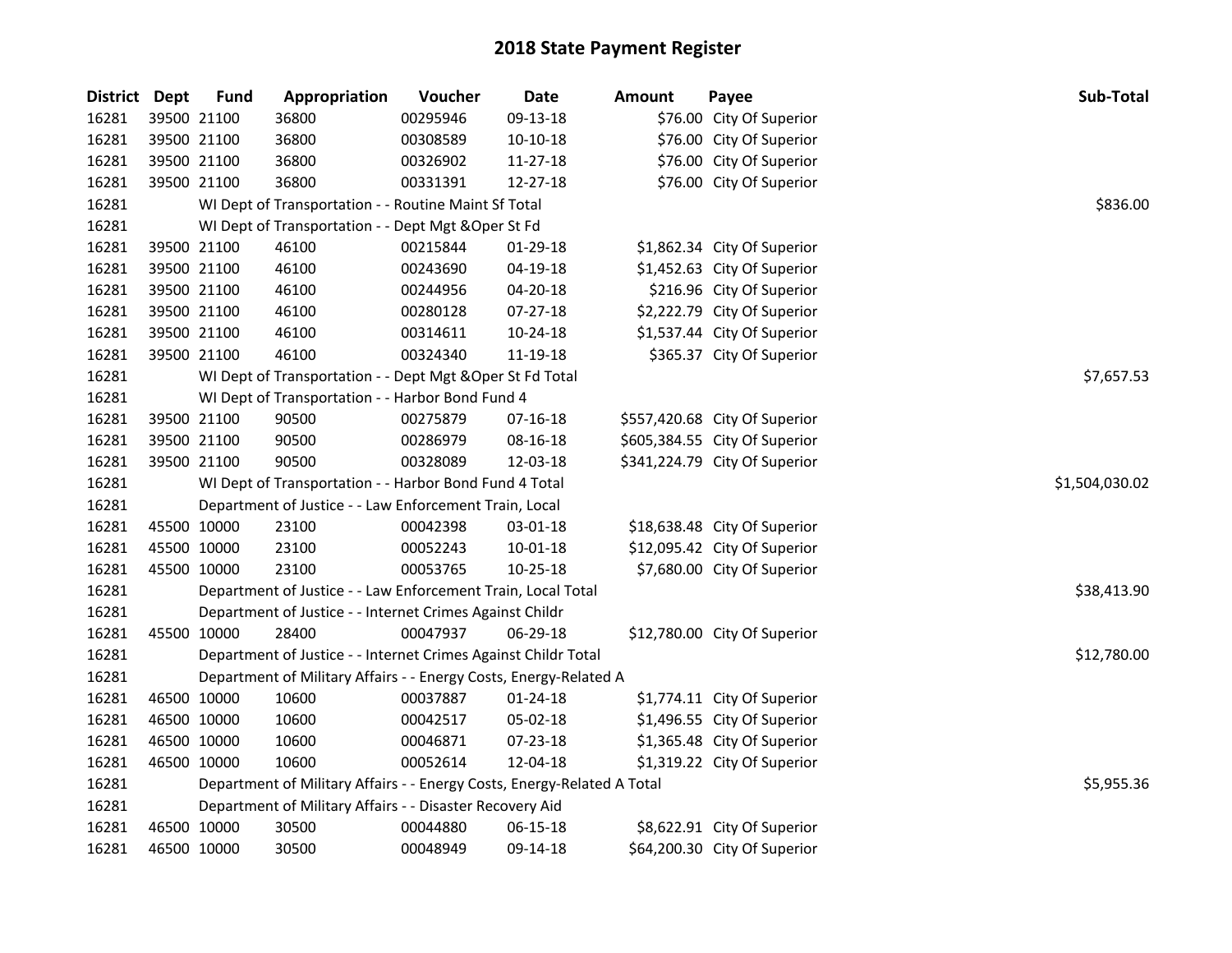| District Dept |             | <b>Fund</b>                                                       | Appropriation                                                           | Voucher     | Date           | <b>Amount</b> | Payee                         | Sub-Total    |
|---------------|-------------|-------------------------------------------------------------------|-------------------------------------------------------------------------|-------------|----------------|---------------|-------------------------------|--------------|
| 16281         |             |                                                                   | Department of Military Affairs - - Disaster Recovery Aid Total          | \$72,823.21 |                |               |                               |              |
| 16281         |             | Department of Military Affairs - - Regional Emergency Response Tm |                                                                         |             |                |               |                               |              |
| 16281         | 46500 10000 |                                                                   | 30600                                                                   | 00038652    | 02-05-18       |               | \$23,628.89 City Of Superior  |              |
| 16281         | 46500 10000 |                                                                   | 30600                                                                   | 00041658    | $04 - 17 - 18$ |               | \$23,628.89 City Of Superior  |              |
| 16281         | 46500 10000 |                                                                   | 30600                                                                   | 00046044    | 07-09-18       |               | \$23,628.89 City Of Superior  |              |
| 16281         | 46500 10000 |                                                                   | 30600                                                                   | 00051717    | 11-15-18       |               | \$23,628.89 City Of Superior  |              |
| 16281         |             |                                                                   | Department of Military Affairs - - Regional Emergency Response Tm Total | \$94,515.56 |                |               |                               |              |
| 16281         |             |                                                                   | Department of Military Affairs - - Program Services                     |             |                |               |                               |              |
| 16281         |             | 46500 10000                                                       | 33100                                                                   | 00042757    | 05-09-18       |               | \$7,735.94 City Of Superior   |              |
| 16281         |             |                                                                   | Department of Military Affairs - - Program Services Total               |             |                |               |                               | \$7,735.94   |
| 16281         |             |                                                                   | Department of Military Affairs - - Federal Aid, Local Assistance        |             |                |               |                               |              |
| 16281         |             | 46500 10000                                                       | 34200                                                                   | 00040071    | 03-09-18       |               | \$51,737.42 City Of Superior  |              |
| 16281         | 46500 10000 |                                                                   | 34200                                                                   | 00048949    | 09-14-18       |               | \$385,201.76 City Of Superior |              |
| 16281         |             |                                                                   | Department of Military Affairs - - Federal Aid, Local Assistance Total  |             |                |               |                               | \$436,939.18 |
| 16281         |             |                                                                   | Department of Military Affairs - - Federal Aid, Homeland Security       |             |                |               |                               |              |
| 16281         | 46500 10000 |                                                                   | 35000                                                                   | 00039121    | $02 - 13 - 18$ |               | \$4,860.00 City Of Superior   |              |
| 16281         | 46500 10000 |                                                                   | 35000                                                                   | 00039801    | 02-28-18       |               | \$720.00 City Of Superior     |              |
| 16281         | 46500 10000 |                                                                   | 35000                                                                   | 00040353    | 03-15-18       |               | \$1,989.25 City Of Superior   |              |
| 16281         | 46500 10000 |                                                                   | 35000                                                                   | 00041025    | 03-28-18       |               | \$15,000.00 City Of Superior  |              |
| 16281         | 46500 10000 |                                                                   | 35000                                                                   | 00041026    | 03-28-18       |               | \$4,000.00 City Of Superior   |              |
| 16281         | 46500 10000 |                                                                   | 35000                                                                   | 00042849    | 05-15-18       |               | \$1,113.75 City Of Superior   |              |
| 16281         | 46500 10000 |                                                                   | 35000                                                                   | 00042851    | 05-15-18       |               | \$8,977.50 City Of Superior   |              |
| 16281         | 46500 10000 |                                                                   | 35000                                                                   | 00043699    | 05-30-18       |               | \$2,160.00 City Of Superior   |              |
| 16281         | 46500 10000 |                                                                   | 35000                                                                   | 00043811    | 05-31-18       |               | \$6,300.00 City Of Superior   |              |
| 16281         | 46500 10000 |                                                                   | 35000                                                                   | 00043824    | 06-04-18       |               | \$15,000.00 City Of Superior  |              |
| 16281         | 46500 10000 |                                                                   | 35000                                                                   | 00043825    | 06-04-18       |               | \$3,343.50 City Of Superior   |              |
| 16281         | 46500 10000 |                                                                   | 35000                                                                   | 00046246    | $07-12-18$     |               | \$4,320.00 City Of Superior   |              |
| 16281         | 46500 10000 |                                                                   | 35000                                                                   | 00046740    | 07-19-18       |               | \$1,912.50 City Of Superior   |              |
| 16281         | 46500 10000 |                                                                   | 35000                                                                   | 00048033    | 08-27-18       |               | \$5,709.54 City Of Superior   |              |
| 16281         | 46500 10000 |                                                                   | 35000                                                                   | 00048473    | 09-05-18       |               | \$16,815.00 City Of Superior  |              |
| 16281         | 46500 10000 |                                                                   | 35000                                                                   | 00051090    | 10-30-18       |               | \$1,293.75 City Of Superior   |              |
| 16281         | 46500 10000 |                                                                   | 35000                                                                   | 00052398    | 11-28-18       |               | \$16,700.00 City Of Superior  |              |
| 16281         | 46500 10000 |                                                                   | 35000                                                                   | 00053330    | 12-20-18       |               | \$2,160.00 City Of Superior   |              |
| 16281         | 46500 10000 |                                                                   | 35000                                                                   | 00053346    | 12-20-18       |               | \$630.00 City Of Superior     |              |
| 16281         | 46500 10000 |                                                                   | 35000                                                                   | 00053358    | 12-20-18       |               | \$1,147.50 City Of Superior   |              |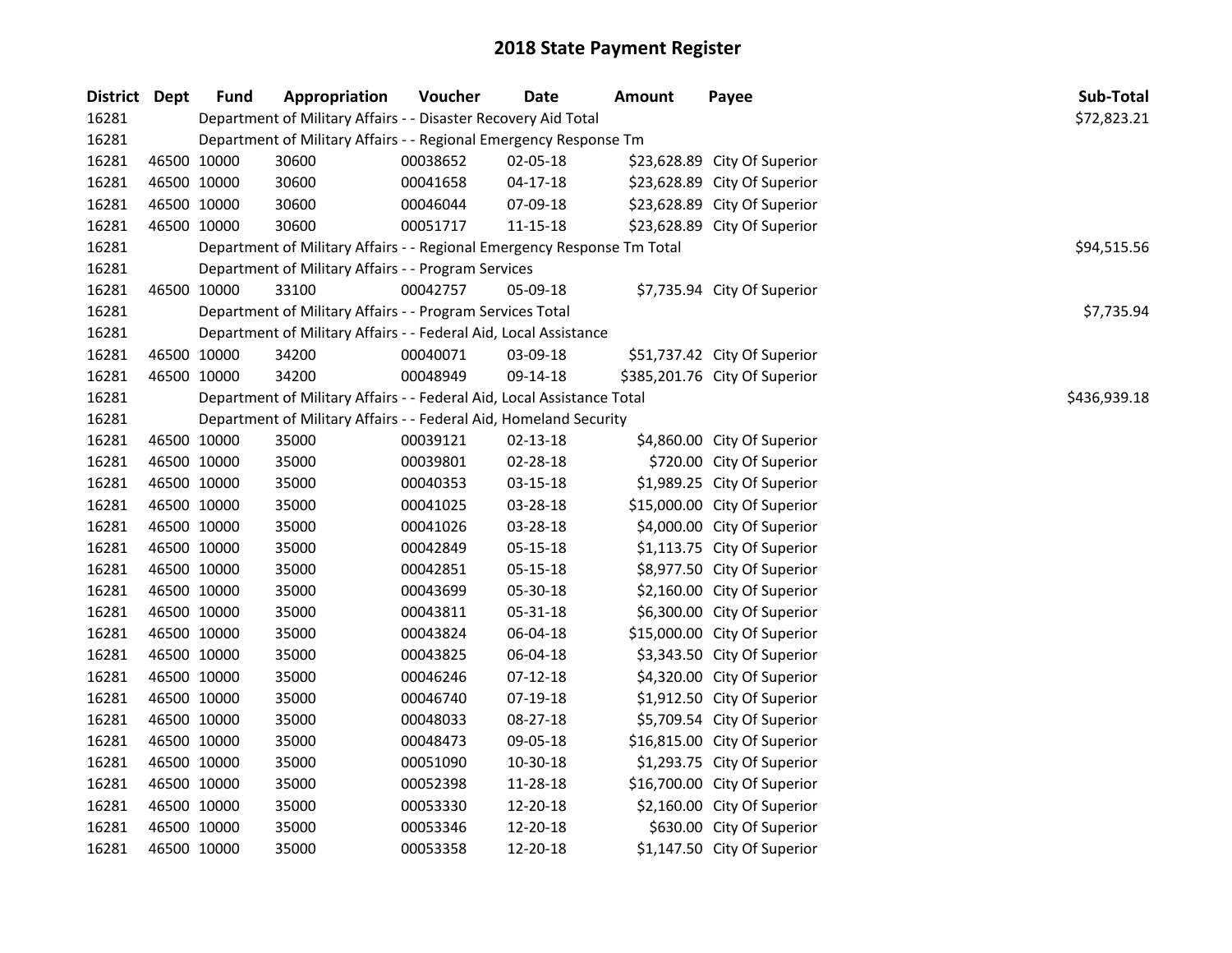| District Dept |             | Fund                                                                    | Appropriation                                                         | Voucher        | <b>Date</b>    | <b>Amount</b> | Payee                           | Sub-Total |
|---------------|-------------|-------------------------------------------------------------------------|-----------------------------------------------------------------------|----------------|----------------|---------------|---------------------------------|-----------|
| 16281         |             | Department of Military Affairs - - Federal Aid, Homeland Security Total | \$114,152.29                                                          |                |                |               |                                 |           |
| 16281         |             |                                                                         | Department of Administration - - Federal Aid                          |                |                |               |                                 |           |
| 16281         | 50500 10000 |                                                                         | 14200                                                                 | 00069301       | 02-20-18       |               | \$1,522.30 City Of Superior     |           |
| 16281         |             | 50500 10000                                                             | 14200                                                                 | 00070170       | $01 - 24 - 18$ |               | \$920.20 City Of Superior       |           |
| 16281         |             | 50500 10000                                                             | 14200                                                                 | 00077049       | 04-09-18       |               | \$4,088.99 City Of Superior     |           |
| 16281         |             | 50500 10000                                                             | 14200                                                                 | 00079225       | 05-04-18       |               | \$1,955.68 City Of Superior     |           |
| 16281         |             | 50500 10000                                                             | 14200                                                                 | 00084999       | 07-12-18       |               | \$8,591.30 City Of Superior     |           |
| 16281         |             | 50500 10000                                                             | 14200                                                                 | 00086533       | 08-15-18       |               | \$9,045.02 City Of Superior     |           |
| 16281         | 50500 10000 |                                                                         | 14200                                                                 | 00093235       | 12-10-18       |               | \$2,047.60 City Of Superior     |           |
| 16281         |             |                                                                         | Department of Administration - - Federal Aid Total                    | \$28,171.09    |                |               |                                 |           |
| 16281         |             |                                                                         | Public Defender Board - - Trial Representation                        |                |                |               |                                 |           |
| 16281         |             | 55000 10000                                                             | 10300                                                                 | 00162994       | $10 - 02 - 18$ |               | \$5.00 City Of Superior         |           |
| 16281         |             |                                                                         | Public Defender Board - - Trial Representation Total                  |                |                |               |                                 | \$5.00    |
| 16281         |             |                                                                         | Department of Revenue - - Payments For Municipal Svcs                 |                |                |               |                                 |           |
| 16281         | 56600 10000 |                                                                         | 50100                                                                 | 00026759       | 01-31-18       |               | \$270,177.64 City Of Superior   |           |
| 16281         |             |                                                                         | Department of Revenue - - Payments For Municipal Svcs Total           | \$270,177.64   |                |               |                                 |           |
| 16281         |             |                                                                         | Shared Revenue and Tax Relief - - Expenditure Restraint Program       |                |                |               |                                 |           |
| 16281         | 83500 10000 |                                                                         | 10100                                                                 | 00033080       | 07-23-18       |               | \$324,041.78 City Of Superior   |           |
| 16281         |             |                                                                         | Shared Revenue and Tax Relief - - Expenditure Restraint Program Total | \$324,041.78   |                |               |                                 |           |
| 16281         |             |                                                                         | Shared Revenue and Tax Relief - - County And Municipal Aid            |                |                |               |                                 |           |
| 16281         | 83500 10000 |                                                                         | 10500                                                                 | 00033080       | 07-23-18       |               | \$1,132,542.24 City Of Superior |           |
| 16281         | 83500 10000 |                                                                         | 10500                                                                 | 00035966       | 11-19-18       |               | \$6,417,739.35 City Of Superior |           |
| 16281         |             |                                                                         | Shared Revenue and Tax Relief - - County And Municipal Aid Total      | \$7,550,281.59 |                |               |                                 |           |
| 16281         |             |                                                                         | Shared Revenue and Tax Relief - - Exempt Computer Aid                 |                |                |               |                                 |           |
| 16281         | 83500 10000 |                                                                         | 10900                                                                 | 00030379       | 07-23-18       |               | \$33,259.84 City Of Superior    |           |
| 16281         | 83500 10000 |                                                                         | 10900                                                                 | 00032309       | 07-23-18       |               | \$20,611.94 City Of Superior    |           |
| 16281         |             |                                                                         | Shared Revenue and Tax Relief - - Exempt Computer Aid Total           | \$53,871.78    |                |               |                                 |           |
| 16281         |             |                                                                         | Shared Revenue and Tax Relief - - Utility Aid                         |                |                |               |                                 |           |
| 16281         | 83500 10000 |                                                                         | 11000                                                                 | 00033080       | 07-23-18       |               | \$14,961.97 City Of Superior    |           |
| 16281         | 83500 10000 |                                                                         | 11000                                                                 | 00035966       | 11-19-18       |               | \$83,197.93 City Of Superior    |           |
| 16281         |             | Shared Revenue and Tax Relief - - Utility Aid Total                     | \$98,159.90                                                           |                |                |               |                                 |           |
| 16281         |             | Shared Revenue and Tax Relief - - Lottery & Gaming Credit               |                                                                       |                |                |               |                                 |           |
| 16281         | 83500 52100 |                                                                         | 36300                                                                 | 00027347       | 03-26-18       |               | \$26,130.24 City Of Superior    |           |
| 16281         |             | Shared Revenue and Tax Relief - - Lottery & Gaming Credit Total         |                                                                       |                |                |               |                                 |           |
| 16281         |             | Miscellaneous Appropriations - - Oil Pipeline Terminal Tax Dist         |                                                                       |                |                |               |                                 |           |